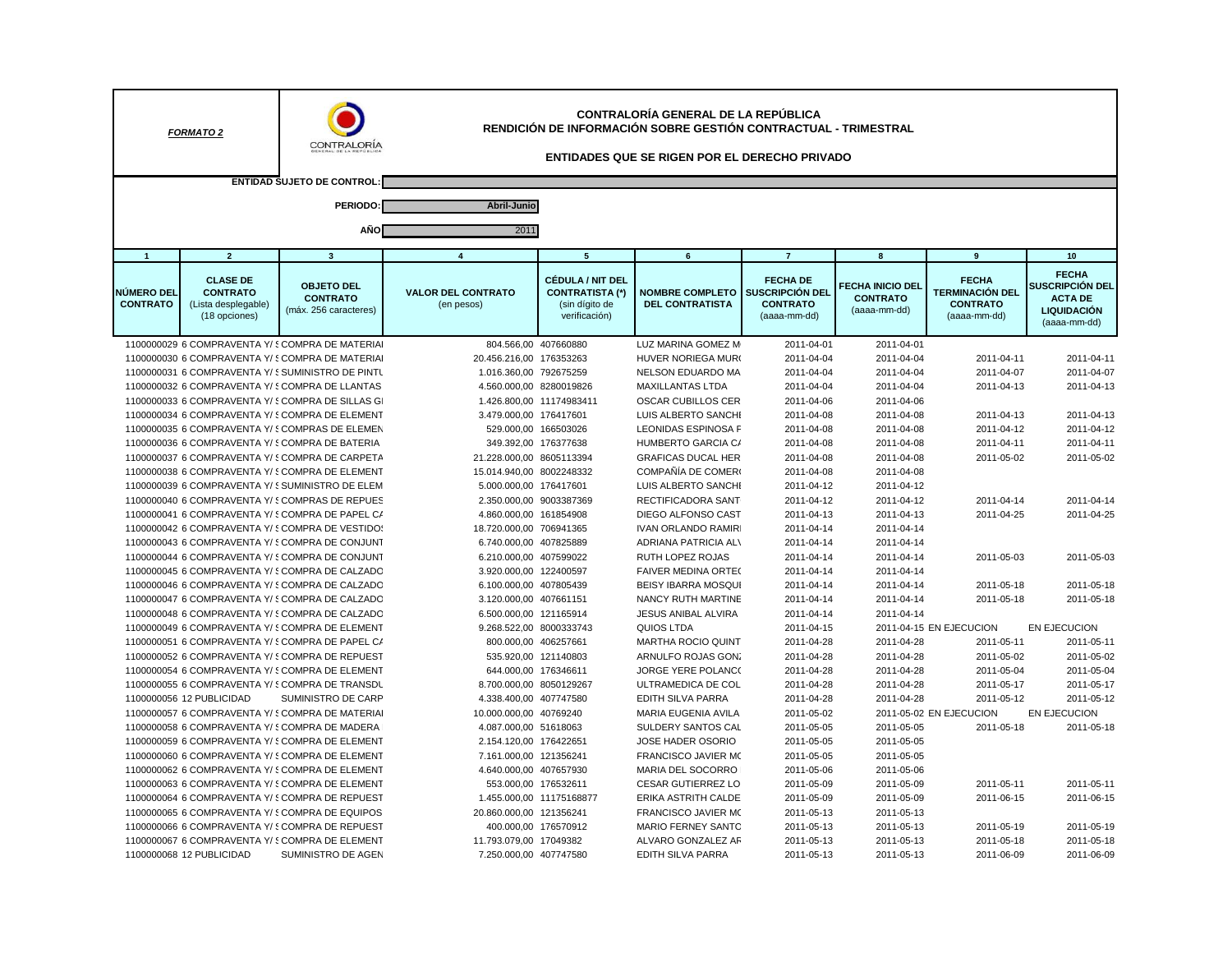| 1100000069 12 PUBLICIDAD<br>SUMINISTRO DE VOLA         | 7.000.000,00 407619390    | MARTHA CECILIA CARE         | 2011-05-16 | 2011-05-16              | 2011-06-03 | 2011-06-03          |
|--------------------------------------------------------|---------------------------|-----------------------------|------------|-------------------------|------------|---------------------|
| 1100000070 6 COMPRAVENTA Y/ § COMPRA DE PAJILLAS       | 1.490.000,00 176549819    | ANDRES JOSE RENDOI          | 2011-05-19 | 2011-05-19              | 2011-06-02 | 2011-06-02          |
| 1100000071 6 COMPRAVENTA Y/ § SUMINISTRO DE MATE       | 6.000.000,00 26615341     | NHORA TOVAR ZAMBR.          | 2011-05-23 | 2011-05-23 EN EJECUCION |            | EN EJECUCION        |
| 1100000072 6 COMPRAVENTA Y/ § COMPRA DE MEDICAM        | 2.197.400,00 550581252    | MARIA YANITH ALVARE         | 2011-05-26 | 2011-05-26              | 2011-06-10 | 2011-06-10          |
| 1100000073 12 PUBLICIDAD<br><b>IMPRESIÓN DE MEMOR</b>  | 1.740.000,00 407747580    | <b>EDITH SILVA PARRA</b>    | 2011-05-26 | 2011-05-26              | 2011-06-08 | 2011-06-08          |
| 1100000074 6 COMPRAVENTA Y/ SCOMPRA DE REPUEST         | 2.737.500,00 176265397    | LUIS ELADIO MAYORG/         | 2011-05-26 | 2011-05-26              |            |                     |
| 1100000075 6 COMPRAVENTA Y/ {COMPRA DE MATERIAI        | 14.628.100,00 176353263   | HUVER NORIEGA MUR(          | 2011-05-30 | 2011-05-30              | 2011-06-09 | 2011-06-09          |
| 1100000077 6 COMPRAVENTA Y/ § COMPRA DE MICROFO        | 600.000,00 176532611      | <b>CESAR GUTIERREZ LO</b>   | 2011-06-01 | 2011-06-01              |            |                     |
| 1100000078 6 COMPRAVENTA Y/ SCOMPRA DE CONJUNT         | 10.910.336,00 706941365   | <b>IVAN ORLANDO RAMIRI</b>  | 2011-06-01 | 2011-06-01              |            |                     |
| 1100000079 6 COMPRAVENTA Y/ § COMPRA DE CONJUNT        | 2.002.720,00 400789162    | EDITH NAYIVER LOSAD         | 2011-06-01 | 2011-06-01              |            |                     |
| 1100000080 6 COMPRAVENTA Y/ SCOMPRA DE CONJUNT         | 2.202.992,00 17635509     | <b>OSCAR CHAUX SANCH</b>    | 2011-06-01 | 2011-06-01              |            |                     |
| 1100000081 6 COMPRAVENTA Y/ § COMPRA DE CALZADO        | 2.216.000,00 407661151    | NANCY RUTH MARTINE          | 2011-06-01 | 2011-06-01              |            |                     |
| 1100000082 6 COMPRAVENTA Y/ SCOMPRA DE CALZADO         | 2.296.000,00 121165914    | JESUS ANIBAL ALVIRA         | 2011-06-01 | 2011-06-01              |            |                     |
|                                                        |                           |                             |            |                         |            |                     |
| 1100000083 6 COMPRAVENTA Y/ § COMPRA DE CALZADO        | 1.020.000,00 407805439    | <b>BEISY IBARRA MOSQUI</b>  | 2011-06-01 | 2011-06-01              |            |                     |
| 1100000085 12 PUBLICIDAD<br>IMPRESIÓN DE REVIST        | 6.300.000,00 823530101    | LUIS FELIPE RODRIGUI        | 2011-06-02 | 2011-06-02              | 2011-06-13 | 2011-06-13          |
| 1100000087 6 COMPRAVENTA Y/ § COMPRA DE SILLAS SI      | 20.890.440,00 11174983411 | <b>OSCAR CUBILLOS CER</b>   | 2011-06-08 | 2011-06-08              | 2011-06-24 | 2011-06-24          |
| 1100000089 6 COMPRAVENTA Y/ § COMPRA DE LIBRO MA       | 1.840.000,00 90634251     | PEDRO NEL BUELVAS /         | 2011-06-10 | 2011-06-10 EN EJECUCION |            | EN EJECUCION        |
| 1100000090 6 COMPRAVENTA Y/ § COMPRA DE CARNE P/       | 3.904.096,00 830032436    | <b>IDENTIFICACION PLAST</b> | 2011-06-10 | 2011-06-10 EN EJECUCION |            | EN EJECUCION        |
| 1100000091 12 PUBLICIDAD<br><b>IMPRESIÓN DE REVIST</b> | 4.547.200,00 407747580    | <b>EDITH SILVA PARRA</b>    | 2011-06-10 | 2011-06-10              |            |                     |
| 1100000092 12 PUBLICIDAD<br>IMPRESIÓN DE CARPE         | 4.930.000,00 823530101    | LUIS FELIPE RODRIGUI        | 2011-06-10 | 2011-06-10              |            |                     |
| 1100000093 6 COMPRAVENTA Y/ 5 COMPRA DE PINTURAS       | 1.177.500,00 792675259    | <b>NELSON EDUARDO MA</b>    | 2011-06-22 | 2011-06-22 EN EJECUCION |            | EN EJECUCION        |
| 1100000094 6 COMPRAVENTA Y/ { COMPRAS DE UNIFOR        | 11.994.000,00 407610476   | BLANCA CECILIA PACH         | 2011-06-23 | 2011-07-01 EN EJECUCION |            | EN EJECUCION        |
| 1100000095 6 COMPRAVENTA Y/ § COMPRA DE ELEMENT        | 5.804.000,00 176516770    | <b>ISRAEL CARVALLO PAL</b>  | 2011-06-29 | 2011-06-29 EN EJECUCION |            | EN EJECUCION        |
| 1100000096 6 COMPRAVENTA Y/ SCOMPRA DE ELEMENT         | 6.967.000,00 750382756    | JUAN ALBERTO MARIN          | 2011-06-29 | 2011-06-29 EN EJECUCION |            | EN EJECUCION        |
| 1100000097 6 COMPRAVENTA Y/ SCOMPRA DE MOTOR P         | 16.800.000,00 407716532   | <b>HURLAY HURTATIS</b>      | 2011-06-30 | 2011-06-30 EN EJECUCION |            | EN EJECUCION        |
| 1100053 1 PRESTACION DE SESERVICIO DE RESTAUI          | 5.000.000,00 407692572    | <b>GLORIA ELENA RODRIC</b>  | 2011-04-01 | 2011-04-01              | 2011-06-01 | 2011-06-01          |
| 1100054 1 PRESTACION DE SE SERVICIO DE RESTAUI         | 1.001.000,00 49356039     | NELSON RIVERA DIAZ          | 2011-04-01 | 2011-04-01              | 2011-06-02 | 2011-06-02          |
| 1100055 1 PRESTACION DE SESERVICIO DE RESTAUL          | 3.000.000,00 735576124    | CARLOS ANTONIO ZAM          | 2011-04-01 | 2011-04-01 EN EJECUCION |            | EN EJECUCION        |
| 1100056 1 PRESTACION DE SE SERVICIO DE HOSPED          | 10.000.000,00 170382644   | JAIME ALVAREZ MONTI         | 2011-04-01 | 2011-04-01 EN EJECUCION |            | EN EJECUCION        |
| 1100059 4 MANTENIMIENTO Y/ SERVICIO DE MANTEN          | 11.623.000,00 17628407    | DIONEL ORDOÑEZ MOI          | 2011-04-06 | 2011-04-06              | 2011-06-06 | 2011-06-06          |
| 1100062 4 MANTENIMIENTO Y/ MANTENIMIENTO DEL           | 12.000.000,00 9004213837  | INTERELECTRICOS DEI         | 2011-04-14 |                         |            |                     |
| 1100063 1 PRESTACION DE SE SERVICIO PARA SUMIN         | 10.906.640,00 8280007287  | RUTAS Y DESTINOS LT         | 2011-05-01 | 2011-05-01              | 2011-06-20 | 2011-06-20          |
| 1100065 1 PRESTACION DE SE SERVICIO PARA REALI         | 100.000,00 8911900472     | CAJA DE COMPENSACI          | 2011-05-05 | 2011-05-05 EN EJECUCION |            | EN EJECUCION        |
| 1100066 1 PRESTACION DE SESERVICIO PARA SUMIN          | 8.000.000,00 8280007287   | <b>RUTAS Y DESTINOS LT</b>  | 2011-05-06 | 2011-05-06              | 2011-06-20 | 2011-06-20          |
| 1100067 1 PRESTACION DE SE SUMINISTRO 4.400 REI        | 8.800.000,00 176350878    | ELISARIO BUITRAGO           | 2011-05-06 | 2011-05-10 EN EJECUCION |            | EN EJECUCION        |
| 1100069 1 PRESTACION DE SEINSTALACION, TRASLA          | 904.800,00 121356241      | FRANCISCO JAVIER MO         | 2011-05-11 |                         |            |                     |
| 1100070 4 MANTENIMIENTO Y/MANTENIMIENTO Y RE           | 1.217.000,00 8911900100   | CUERPO DE BOMBERO           | 2011-05-11 | 2011-05-19 EN EJECUCION |            | EN EJECUCION        |
| 1100072 1 PRESTACION DE SESERVICIO PARA LA EM          | 14.388.000,00 9004126921  | PRODUCCIONES TV 5 E         | 2011-05-13 | 2011-05-13 EN EJECUCION |            | EN EJECUCION        |
| 1100074 1 PRESTACION DE SESERVICIO PARA SUMIN          | 2.035.560,00 8280007287   | RUTAS Y DESTINOS LT         | 2011-05-18 | 2011-05-18              | 2011-06-20 | 2011-06-20          |
| 1100076 4 MANTENIMIENTO Y/ REPARACION DEL AIRI         | 1.160.000,00 912408962    | JOEL MERCHAN SUARE          | 2011-05-23 |                         |            |                     |
| 1100078 1 PRESTACION DE SE SUMINISTRO DE FOTO          | 1.500.000,00 68031132     | MIGRINLEY HERNANDE          | 2011-05-24 | 2011-05-24              | 2011-06-02 | 2011-06-02          |
|                                                        |                           |                             |            |                         |            |                     |
| 1100079 1 PRESTACION DE SE SUMINISTRO DE FOTO          | 1.500.000,00 305092059    | MAGDA LORENA MORA           | 2011-05-24 | 2011-05-24 EN EJECUCION |            | EN EJECUCION        |
| 1100080 1 PRESTACION DE SE SERVICIO PARA REALI         | 15.652.000,00 8280019460  | <b>EMPRESA ASOCIATIVA</b>   | 2011-05-25 | 2011-05-31 EN EJECUCION |            | EN EJECUCION        |
| 1100081 4 MANTENIMIENTO Y/ REPARACION DEL ESF          | 6.057.520,00 9004083722   | GEARA S.A.S                 | 2011-05-25 | 2011-05-30 EN EJECUCION |            | EN EJECUCION        |
| 1100083 1 PRESTACION DE SE SERVICIO DE HOSPED          | 5.000.000,00 170382644    | JAIME ALVAREZ MONTI         | 2011-05-27 | 2011-05-27 EN EJECUCION |            | EN EJECUCION        |
| 1100084 4 MANTENIMIENTO Y/ REVISION Y REPARAC          | 330.000,00 49686030       | <b>EDGAR MURCIA MURCI</b>   | 2011-06-01 | 2011-06-01              | 2011-06-03 | 2011-06-03          |
| 1100086 4 MANTENIMIENTO Y/ REPOTENCIACION DEL          | 20.898.000,00 161871508   | OSCAR MAURICIO NOS          | 2011-06-02 | 2011-06-03              | 2011-06-16 | 2011-06-16          |
| 1100087 1 PRESTACION DE SE SERVICIO DE HOSPED          | 13.000.000,00 8280007287  | RUTAS Y DESTINOS LT         | 2011-06-03 | 2011-06-03 EN EJECUCION |            | EN EJECUCION        |
| 1100089 1 PRESTACION DE SE SERVICIO DE RESTAUI         | 1.620.000,00 407635405    | EDILSA MANRIQUE MAI         | 2011-06-08 | 2011-06-08 EN EJECUCION |            | EN EJECUCION        |
| 1100090 4 MANTENIMIENTO Y/ REPARACION DE LOS           | 5.000.000,00 407760400    | CIELO MONTOYA MELC          | 2011-06-08 | 2011-06-21 EN EJECUCION |            | EN EJECUCION        |
| 1100091 1 PRESTACION DE SESERVICIO DE 3 PUBLIC         | 1.324.500,00 8002203279   | <b>EDITORA SURCOLOMB</b>    | 2011-06-10 | 2011-06-14 EN EJECUCION |            | EN EJECUCION        |
| 1100092 1 PRESTACION DE SEREPARACION DE VEHI           | 1.000.000,00 96351068     | SERGIO TOLEDO MOR/          | 2011-06-10 | 2011-06-10 EN EJECUCION |            | EN EJECUCION        |
| 1100093 1 PRESTACION DE SE EMPASTAR 100 TOMO:          | 1.200.000,00 190795720    | <b>ABRAHAM CASTRO</b>       | 2011-06-10 | 2011-06-17 EN EJECUCION |            | <b>EN EJECUCION</b> |
| 1100094 1 PRESTACION DE SE SERVICIO DE RESTAUI         | 1.000.000,00 176490815    | WILLIAM FIGUEROA TA         | 2011-06-10 | 2011-06-10 EN EJECUCION |            | EN EJECUCION        |
| 1100097 1 PRESTACION DE SE SUMINISTRO DE FOTO          | 500.000,00 400788970      | MIRIAM FIGUEROA PAF         | 2011-06-14 | 2011-06-14 EN EJECUCION |            | <b>EN EJECUCION</b> |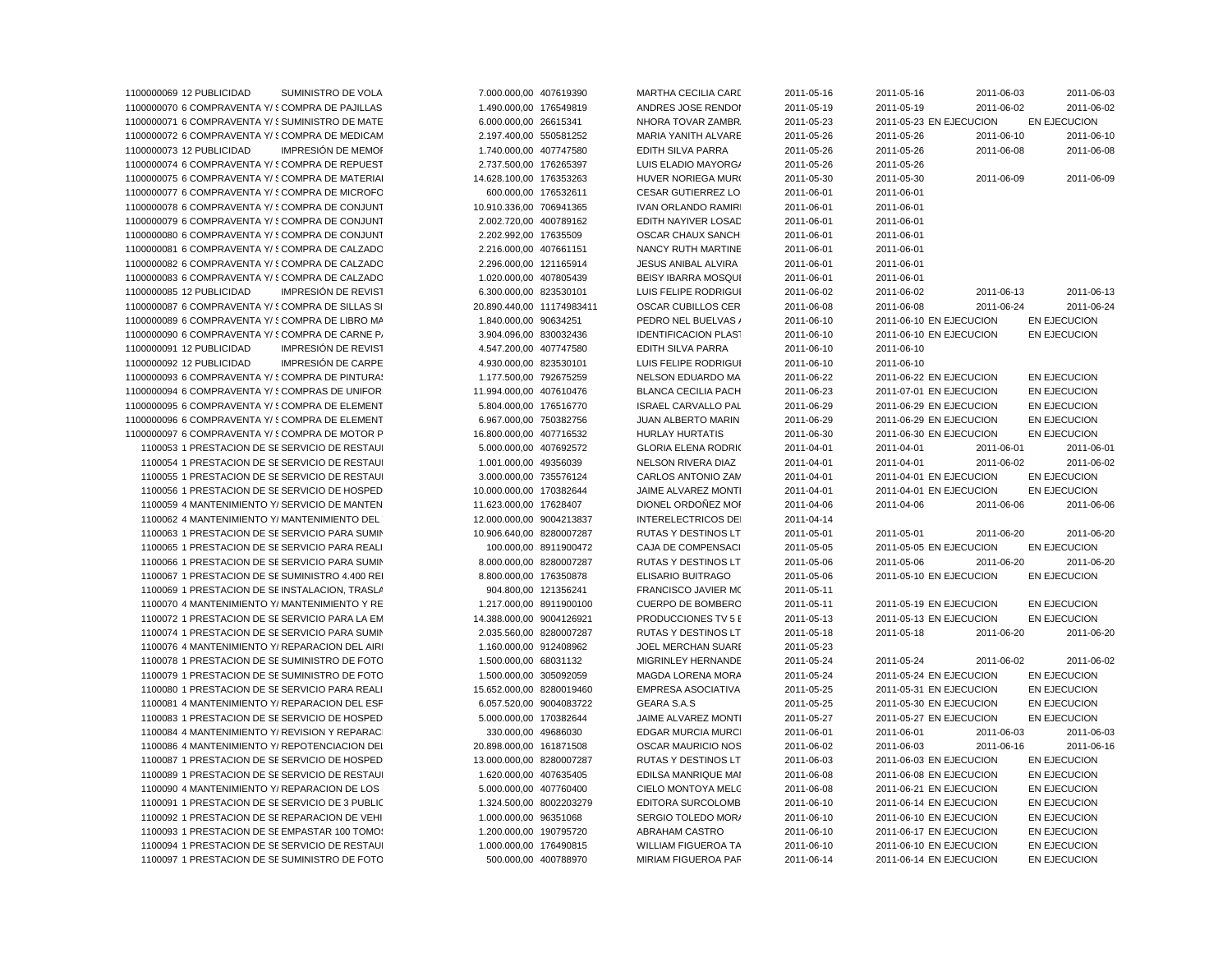|               | 1100098 1 PRESTACION DE SEMANTENIMINETO PREY                                                     | 4.000.000,00 176383131                            | <b>WILMAN MURCIA ARTU</b>                         | 2011-06-15               | 2011-06-21 EN EJECUCION  |              | EN EJECUCION        |
|---------------|--------------------------------------------------------------------------------------------------|---------------------------------------------------|---------------------------------------------------|--------------------------|--------------------------|--------------|---------------------|
|               | 1100099 1 PRESTACION DE SE SUMINISTRO DE REFR                                                    | 754.000,00 407654699                              | MARIA CLAUDIA CUEST                               | 2011-06-22               | 2011-06-22 EN EJECUCION  |              | EN EJECUCION        |
|               | 1100100 1 PRESTACION DE SESERVICIO DE RESTAUI                                                    | 652.500,00 407635405                              | EDILSA MANRIQUE MAI                               | 2011-06-23               | 2011-06-23 EN EJECUCION  |              | EN EJECUCION        |
|               | 1100101 8 ARRENDAMIENTO Y ALQUILER DE ESPACIO                                                    | 650.000,00 407649513                              | MARIA CECILIA PINTO                               | 2011-06-23               | 2011-06-23 EN EJECUCION  |              | EN EJECUCION        |
|               | 1100104 1 PRESTACION DE SE SUMINISTRO DE FOTO                                                    | 1.500.000,00 305092059                            | MAGDA LORENA MORA                                 | 2011-06-28               | 2011-06-28 EN EJECUCION  |              | EN EJECUCION        |
|               | 1100105 1 PRESTACION DE SE SUMINISTRO DE FOTO                                                    | 2.000.000,00 68031132                             | MIGRINLEY HERNANDE                                | 2011-06-28               | 2011-06-28 EN EJECUCION  |              | EN EJECUCION        |
| <b>VAD-05</b> | 6 COMPRAVENTA Y/ § Sumnistro de Vestido y o                                                      | 24.970.000,00 4953207                             | JULIO ARTUNDUAGA AI                               | 2011-04-25               | 2011-04-25               |              |                     |
| VAD-06        | 6 COMPRAVENTA Y/ § Suministro de Papel de §                                                      | 52.200.000,00 8600052802                          | THOMAS GREG & SONS DE COLOMBIA S.A                |                          |                          | EN EJECUCION | <b>EN EJECUCION</b> |
|               | 1100000029 6 COMPRAVENTA Y/ SCOMPRA DE MATERIAI                                                  | 804.566,00 407660880                              | LUZ MARINA GOMEZ M                                | 2011-04-01               | 2011-04-01               |              |                     |
|               | 1100000030 6 COMPRAVENTA Y/ {COMPRA DE MATERIAI                                                  | 20.456.216,00 176353263                           | HUVER NORIEGA MUR(                                | 2011-04-04               | 2011-04-04               | 2011-04-11   | 2011-04-11          |
|               | 1100000031 6 COMPRAVENTA Y/ § SUMINISTRO DE PINTU                                                | 1.016.360,00 792675259                            | NELSON EDUARDO MA                                 | 2011-04-04               | 2011-04-04               | 2011-04-07   | 2011-04-07          |
|               | 1100000032 6 COMPRAVENTA Y/ SCOMPRA DE LLANTAS                                                   | 4.560.000,00 8280019826                           | <b>MAXILLANTAS LTDA</b>                           | 2011-04-04               | 2011-04-04               | 2011-04-13   | 2011-04-13          |
|               | 1100000033 6 COMPRAVENTA Y/ {COMPRA DE SILLAS GI                                                 | 1.426.800,00 11174983411                          | OSCAR CUBILLOS CER                                | 2011-04-06               | 2011-04-06               |              |                     |
|               | 1100000034 6 COMPRAVENTA Y/ § COMPRA DE ELEMENT                                                  | 3.479.000,00 176417601                            | LUIS ALBERTO SANCHI                               | 2011-04-08               | 2011-04-08               | 2011-04-13   | 2011-04-13          |
|               | 1100000035 6 COMPRAVENTA Y/ SCOMPRAS DE ELEMEN                                                   | 529.000,00 166503026                              | <b>LEONIDAS ESPINOSA F</b>                        | 2011-04-08               | 2011-04-08               | 2011-04-12   | 2011-04-12          |
|               | 1100000036 6 COMPRAVENTA Y/ § COMPRA DE BATERIA                                                  | 349.392,00 176377638                              | HUMBERTO GARCIA C/                                | 2011-04-08               | 2011-04-08               | 2011-04-11   | 2011-04-11          |
|               | 1100000037 6 COMPRAVENTA Y/ § COMPRA DE CARPETA                                                  | 21.228.000,00 8605113394                          | <b>GRAFICAS DUCAL HER</b>                         | 2011-04-08               | 2011-04-08               | 2011-05-02   | 2011-05-02          |
|               | 1100000038 6 COMPRAVENTA Y/ { COMPRA DE ELEMENT                                                  |                                                   | COMPAÑÍA DE COMERO                                |                          |                          |              |                     |
|               |                                                                                                  | 15.014.940,00 8002248332                          |                                                   | 2011-04-08               | 2011-04-08               |              |                     |
|               | 1100000039 6 COMPRAVENTA Y/ § SUMINISTRO DE ELEM                                                 | 5.000.000,00 176417601                            | LUIS ALBERTO SANCHI                               | 2011-04-12               | 2011-04-12               |              |                     |
|               | 1100000040 6 COMPRAVENTA Y/ {COMPRAS DE REPUES                                                   | 2.350.000,00 9003387369                           | RECTIFICADORA SANT                                | 2011-04-12               | 2011-04-12               | 2011-04-14   | 2011-04-14          |
|               | 1100000041 6 COMPRAVENTA Y/ SCOMPRA DE PAPEL CA                                                  | 4.860.000,00 161854908                            | DIEGO ALFONSO CAST                                | 2011-04-13               | 2011-04-13               | 2011-04-25   | 2011-04-25          |
|               | 1100000042 6 COMPRAVENTA Y/ SCOMPRA DE VESTIDOS                                                  | 18.720.000,00 706941365                           | <b>IVAN ORLANDO RAMIRI</b>                        | 2011-04-14               | 2011-04-14               |              |                     |
|               | 1100000043 6 COMPRAVENTA Y/ § COMPRA DE CONJUNT                                                  | 6.740.000,00 407825889                            | ADRIANA PATRICIA AL\                              | 2011-04-14               | 2011-04-14               |              |                     |
|               | 1100000044 6 COMPRAVENTA Y/ SCOMPRA DE CONJUNT                                                   | 6.210.000,00 407599022                            | RUTH LOPEZ ROJAS                                  | 2011-04-14               | 2011-04-14               | 2011-05-03   | 2011-05-03          |
|               | 1100000045 6 COMPRAVENTA Y/ § COMPRA DE CALZADO                                                  | 3.920.000,00 122400597                            | <b>FAIVER MEDINA ORTE(</b>                        | 2011-04-14               | 2011-04-14               |              |                     |
|               | 1100000046 6 COMPRAVENTA Y/ § COMPRA DE CALZADO                                                  | 6.100.000,00 407805439                            | BEISY IBARRA MOSQUI                               | 2011-04-14               | 2011-04-14               | 2011-05-18   | 2011-05-18          |
|               | 1100000047 6 COMPRAVENTA Y/ 5 COMPRA DE CALZADO                                                  | 3.120.000,00 407661151                            | NANCY RUTH MARTINE                                | 2011-04-14               | 2011-04-14               | 2011-05-18   | 2011-05-18          |
|               | 1100000048 6 COMPRAVENTA Y/ § COMPRA DE CALZADO                                                  | 6.500.000,00 121165914                            | JESUS ANIBAL ALVIRA                               | 2011-04-14               | 2011-04-14               |              |                     |
|               | 1100000049 6 COMPRAVENTA Y/ § COMPRA DE ELEMENT                                                  | 9.268.522,00 8000333743                           | QUIOS LTDA                                        | 2011-04-15               | 2011-04-15 EN EJECUCION  |              | EN EJECUCION        |
|               | 1100000051 6 COMPRAVENTA Y/ SCOMPRA DE PAPEL CA                                                  | 800.000,00 406257661                              | MARTHA ROCIO QUINT                                | 2011-04-28               | 2011-04-28               | 2011-05-11   | 2011-05-11          |
|               | 1100000052 6 COMPRAVENTA Y/ § COMPRA DE REPUEST                                                  | 535.920,00 121140803                              | ARNULFO ROJAS GONZ                                | 2011-04-28               | 2011-04-28               | 2011-05-02   | 2011-05-02          |
|               | 1100000054 6 COMPRAVENTA Y/ § COMPRA DE ELEMENT                                                  | 644.000,00 176346611                              | JORGE YERE POLANC(                                | 2011-04-28               | 2011-04-28               | 2011-05-04   | 2011-05-04          |
|               | 1100000055 6 COMPRAVENTA Y/ { COMPRA DE TRANSDL                                                  | 8.700.000,00 8050129267                           | ULTRAMEDICA DE COL                                | 2011-04-28               | 2011-04-28               | 2011-05-17   | 2011-05-17          |
|               | 1100000056 12 PUBLICIDAD<br><b>SUMINISTRO DE CARP</b>                                            | 4.338.400,00 407747580                            | <b>EDITH SILVA PARRA</b>                          | 2011-04-28               | 2011-04-28               | 2011-05-12   | 2011-05-12          |
|               | 1100000057 6 COMPRAVENTA Y/ {COMPRA DE MATERIAI                                                  | 10.000.000,00 40769240                            | MARIA EUGENIA AVILA                               | 2011-05-02               | 2011-05-02 EN EJECUCION  |              | EN EJECUCION        |
|               | 1100000058 6 COMPRAVENTA Y/ § COMPRA DE MADERA                                                   | 4.087.000,00 51618063                             | SULDERY SANTOS CAL                                | 2011-05-05               | 2011-05-05               | 2011-05-18   | 2011-05-18          |
|               | 1100000059 6 COMPRAVENTA Y/ { COMPRA DE ELEMENT                                                  | 2.154.120,00 176422651                            | JOSE HADER OSORIO                                 | 2011-05-05               | 2011-05-05               |              |                     |
|               | 1100000060 6 COMPRAVENTA Y/ SCOMPRA DE ELEMENT                                                   | 7.161.000,00 121356241                            | FRANCISCO JAVIER MO                               | 2011-05-05               | 2011-05-05               |              |                     |
|               | 1100000062 6 COMPRAVENTA Y/ SCOMPRA DE ELEMENT                                                   | 4.640.000,00 407657930                            | MARIA DEL SOCORRO                                 | 2011-05-06               | 2011-05-06               |              |                     |
|               | 1100000063 6 COMPRAVENTA Y/ SCOMPRA DE ELEMENT                                                   | 553.000,00 176532611                              | <b>CESAR GUTIERREZ LO</b>                         | 2011-05-09               | 2011-05-09               | 2011-05-11   | 2011-05-11          |
|               | 1100000064 6 COMPRAVENTA Y/ { COMPRA DE REPUEST                                                  | 1.455.000,00 11175168877                          | ERIKA ASTRITH CALDE                               | 2011-05-09               | 2011-05-09               | 2011-06-15   | 2011-06-15          |
|               | 1100000065 6 COMPRAVENTA Y/ { COMPRA DE EQUIPOS                                                  | 20.860.000,00 121356241                           | <b>FRANCISCO JAVIER MC</b>                        | 2011-05-13               | 2011-05-13               |              |                     |
|               | 1100000066 6 COMPRAVENTA Y/ SCOMPRA DE REPUEST                                                   | 400.000,00 176570912                              | <b>MARIO FERNEY SANTO</b>                         | 2011-05-13               | 2011-05-13               | 2011-05-19   | 2011-05-19          |
|               | 1100000067 6 COMPRAVENTA Y/ § COMPRA DE ELEMENT                                                  | 11.793.079,00 17049382                            | ALVARO GONZALEZ AF                                | 2011-05-13               | 2011-05-13               | 2011-05-18   | 2011-05-18          |
|               | 1100000068 12 PUBLICIDAD<br>SUMINISTRO DE AGEN                                                   | 7.250.000,00 407747580                            | <b>EDITH SILVA PARRA</b>                          | 2011-05-13               | 2011-05-13               | 2011-06-09   | 2011-06-09          |
|               | 1100000069 12 PUBLICIDAD<br>SUMINISTRO DE VOLA                                                   | 7.000.000,00 407619390                            | <b>MARTHA CECILIA CARE</b>                        | 2011-05-16               | 2011-05-16               | 2011-06-03   | 2011-06-03          |
|               |                                                                                                  |                                                   |                                                   |                          |                          |              |                     |
|               |                                                                                                  |                                                   |                                                   |                          |                          |              |                     |
|               | 1100000070 6 COMPRAVENTA Y/ SCOMPRA DE PAJILLAS                                                  | 1.490.000,00 176549819                            | ANDRES JOSE RENDOI                                | 2011-05-19               | 2011-05-19               | 2011-06-02   | 2011-06-02          |
|               | 1100000071 6 COMPRAVENTA Y/ SSUMINISTRO DE MATE                                                  | 6.000.000,00 26615341                             | NHORA TOVAR ZAMBR.                                | 2011-05-23               | 2011-05-23 EN EJECUCION  |              | EN EJECUCION        |
|               | 1100000072 6 COMPRAVENTA Y/ SCOMPRA DE MEDICAM                                                   | 2.197.400,00 550581252                            | MARIA YANITH ALVARE                               | 2011-05-26               | 2011-05-26               | 2011-06-10   | 2011-06-10          |
|               | 1100000073 12 PUBLICIDAD<br>IMPRESIÓN DE MEMOI                                                   | 1.740.000,00 407747580                            | EDITH SILVA PARRA                                 | 2011-05-26               | 2011-05-26               | 2011-06-08   | 2011-06-08          |
|               | 1100000074 6 COMPRAVENTA Y/ SCOMPRA DE REPUEST                                                   | 2.737.500,00 176265397                            | LUIS ELADIO MAYORG/                               | 2011-05-26               | 2011-05-26               |              |                     |
|               | 1100000075 6 COMPRAVENTA Y/ SCOMPRA DE MATERIAI                                                  | 14.628.100,00 176353263                           | HUVER NORIEGA MUR(                                | 2011-05-30               | 2011-05-30               | 2011-06-09   | 2011-06-09          |
|               | 1100000077 6 COMPRAVENTA Y/ 5 COMPRA DE MICROFO                                                  | 600.000.00 176532611                              | <b>CESAR GUTIERREZ LO</b>                         | 2011-06-01               | 2011-06-01               |              |                     |
|               | 1100000078 6 COMPRAVENTA Y/ SCOMPRA DE CONJUNT<br>1100000079 6 COMPRAVENTA Y/ {COMPRA DE CONJUNT | 10.910.336,00 706941365<br>2.002.720,00 400789162 | <b>IVAN ORLANDO RAMIRI</b><br>EDITH NAYIVER LOSAD | 2011-06-01<br>2011-06-01 | 2011-06-01<br>2011-06-01 |              |                     |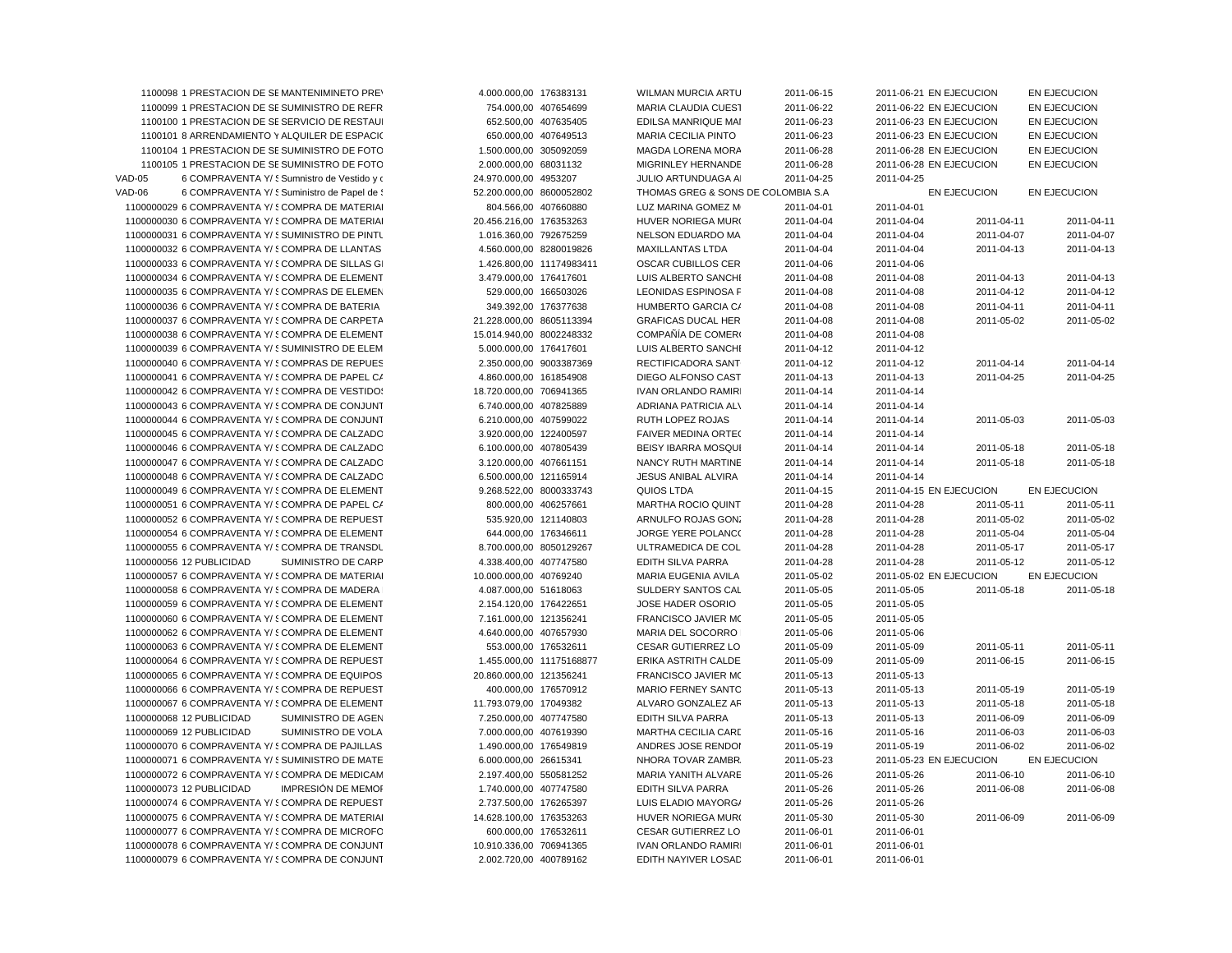| 1100000080 6 COMPRAVENTA Y/ 5 COMPRA DE CONJUNT        | 2.202.992,00 17635509     | OSCAR CHAUX SANCH               | 2011-06-01 | 2011-06-01                                     |
|--------------------------------------------------------|---------------------------|---------------------------------|------------|------------------------------------------------|
| 1100000081 6 COMPRAVENTA Y/ § COMPRA DE CALZADO        | 2.216.000,00 407661151    | NANCY RUTH MARTINE              | 2011-06-01 | 2011-06-01                                     |
| 1100000082 6 COMPRAVENTA Y/ 5 COMPRA DE CALZADO        | 2.296.000.00 121165914    | <b>JESUS ANIBAL ALVIRA</b>      | 2011-06-01 | 2011-06-01                                     |
| 1100000083 6 COMPRAVENTA Y/ SCOMPRA DE CALZADO         | 1.020.000,00 407805439    | <b>BEISY IBARRA MOSQUI</b>      | 2011-06-01 | 2011-06-01                                     |
| 1100000085 12 PUBLICIDAD<br><b>IMPRESIÓN DE REVIST</b> | 6.300.000,00 823530101    | LUIS FELIPE RODRIGUI            | 2011-06-02 | 2011-06-13<br>2011-06-02<br>2011-06-13         |
| 1100000087 6 COMPRAVENTA Y/ { COMPRA DE SILLAS SI      | 20.890.440,00 11174983411 | <b>OSCAR CUBILLOS CER</b>       | 2011-06-08 | 2011-06-08<br>2011-06-24<br>2011-06-24         |
| 1100000089 6 COMPRAVENTA Y/ SCOMPRA DE LIBRO MA        | 1.840.000,00 90634251     | PEDRO NEL BUELVAS /             | 2011-06-10 | 2011-06-10 EN EJECUCION<br><b>EN EJECUCION</b> |
| 1100000090 6 COMPRAVENTA Y/ SCOMPRA DE CARNE P/        | 3.904.096,00 830032436    | <b>IDENTIFICACION PLAST</b>     | 2011-06-10 | 2011-06-10 EN EJECUCION<br>EN EJECUCION        |
| 1100000091 12 PUBLICIDAD<br>IMPRESIÓN DE REVIST        | 4.547.200.00 407747580    | EDITH SILVA PARRA               | 2011-06-10 | 2011-06-10                                     |
| IMPRESIÓN DE CARPE<br>1100000092 12 PUBLICIDAD         | 4.930.000,00 823530101    | LUIS FELIPE RODRIGUI            | 2011-06-10 | 2011-06-10                                     |
| 1100000093 6 COMPRAVENTA Y/ SCOMPRA DE PINTURAS        | 1.177.500,00 792675259    | NELSON EDUARDO MA               | 2011-06-22 | 2011-06-22 EN EJECUCION<br>EN EJECUCION        |
| 1100000094 6 COMPRAVENTA Y/ {COMPRAS DE UNIFOR         | 11.994.000,00 407610476   | <b>BLANCA CECILIA PACH</b>      | 2011-06-23 | 2011-07-01 EN EJECUCION<br>EN EJECUCION        |
| 1100000095 6 COMPRAVENTA Y/ SCOMPRA DE ELEMENT         | 5.804.000,00 176516770    | <b>ISRAEL CARVALLO PAL</b>      | 2011-06-29 | 2011-06-29 EN EJECUCION<br>EN EJECUCION        |
| 1100000096 6 COMPRAVENTA Y/ SCOMPRA DE ELEMENT         | 6.967.000,00 750382756    | <b>JUAN ALBERTO MARIN</b>       | 2011-06-29 | 2011-06-29 EN EJECUCION<br>EN EJECUCION        |
| 1100000097 6 COMPRAVENTA Y/ SCOMPRA DE MOTOR P         | 16.800.000,00 407716532   | <b>HURLAY HURTATIS</b>          | 2011-06-30 | 2011-06-30 EN EJECUCION<br>EN EJECUCION        |
| 1100053 1 PRESTACION DE SESERVICIO DE RESTAUL          | 5.000.000,00 407692572    | <b>GLORIA ELENA RODRIC</b>      | 2011-04-01 | 2011-04-01<br>2011-06-01<br>2011-06-01         |
| 1100054 1 PRESTACION DE SESERVICIO DE RESTAUL          | 1.001.000,00 49356039     | NELSON RIVERA DIAZ              | 2011-04-01 | 2011-04-01<br>2011-06-02<br>2011-06-02         |
| 1100055 1 PRESTACION DE SESERVICIO DE RESTAUL          | 3.000.000.00 735576124    | <b>CARLOS ANTONIO ZAM</b>       | 2011-04-01 | 2011-04-01 EN EJECUCION<br><b>EN EJECUCION</b> |
| 1100056 1 PRESTACION DE SE SERVICIO DE HOSPED          | 10.000.000,00 170382644   | JAIME ALVAREZ MONTI             | 2011-04-01 | 2011-04-01 EN EJECUCION<br>EN EJECUCION        |
| 1100059 4 MANTENIMIENTO Y/ SERVICIO DE MANTEN          | 11.623.000,00 17628407    | DIONEL ORDOÑEZ MOI              | 2011-04-06 | 2011-04-06<br>2011-06-06<br>2011-06-06         |
| 1100062 4 MANTENIMIENTO Y/ MANTENIMIENTO DEL           | 12.000.000,00 9004213837  | <b>INTERELECTRICOS DEI</b>      | 2011-04-14 |                                                |
| 1100063 1 PRESTACION DE SESERVICIO PARA SUMIN          | 10.906.640,00 8280007287  | RUTAS Y DESTINOS LT             | 2011-05-01 | 2011-06-20<br>2011-05-01<br>2011-06-20         |
| 1100065 1 PRESTACION DE SE SERVICIO PARA REALI         | 100.000,00 8911900472     | CAJA DE COMPENSACI              | 2011-05-05 | 2011-05-05 EN EJECUCION<br>EN EJECUCION        |
| 1100066 1 PRESTACION DE SE SERVICIO PARA SUMIN         | 8.000.000,00 8280007287   | <b>RUTAS Y DESTINOS LT</b>      | 2011-05-06 | 2011-05-06<br>2011-06-20<br>2011-06-20         |
| 1100067 1 PRESTACION DE SE SUMINISTRO 4.400 REI        | 8.800.000,00 176350878    | ELISARIO BUITRAGO               | 2011-05-06 | 2011-05-10 EN EJECUCION<br>EN EJECUCION        |
| 1100069 1 PRESTACION DE SEINSTALACION. TRASLA          | 904.800,00 121356241      | FRANCISCO JAVIER MC             | 2011-05-11 |                                                |
| 1100070 4 MANTENIMIENTO Y/ MANTENIMIENTO Y RE          | 1.217.000,00 8911900100   | CUERPO DE BOMBERO               | 2011-05-11 | 2011-05-19 EN EJECUCION<br>EN EJECUCION        |
| 1100072 1 PRESTACION DE SE SERVICIO PARA LA EM         | 14.388.000,00 9004126921  | PRODUCCIONES TV 5 E             | 2011-05-13 | 2011-05-13 EN EJECUCION<br>EN EJECUCION        |
| 1100074 1 PRESTACION DE SE SERVICIO PARA SUMIN         | 2.035.560,00 8280007287   | RUTAS Y DESTINOS LT             | 2011-05-18 | 2011-05-18<br>2011-06-20<br>2011-06-20         |
| 1100076 4 MANTENIMIENTO Y/ REPARACION DEL AIRI         | 1.160.000,00 912408962    | <b>JOEL MERCHAN SUARE</b>       | 2011-05-23 |                                                |
| 1100078 1 PRESTACION DE SE SUMINISTRO DE FOTO          | 1.500.000,00 68031132     | MIGRINLEY HERNANDE              | 2011-05-24 | 2011-05-24<br>2011-06-02<br>2011-06-02         |
| 1100079 1 PRESTACION DE SE SUMINISTRO DE FOTO          | 1.500.000,00 305092059    | MAGDA LORENA MORA               | 2011-05-24 | 2011-05-24 EN EJECUCION<br>EN EJECUCION        |
| 1100080 1 PRESTACION DE SESERVICIO PARA REALI          | 15.652.000,00 8280019460  | EMPRESA ASOCIATIVA              | 2011-05-25 | 2011-05-31 EN EJECUCION<br>EN EJECUCION        |
| 1100081 4 MANTENIMIENTO Y/ REPARACION DEL ESF          | 6.057.520,00 9004083722   | <b>GEARA S.A.S</b>              | 2011-05-25 | 2011-05-30 EN EJECUCION<br>EN EJECUCION        |
| 1100083 1 PRESTACION DE SESERVICIO DE HOSPED           | 5.000.000,00 170382644    | JAIME ALVAREZ MONTI             | 2011-05-27 | 2011-05-27 EN EJECUCION<br><b>EN EJECUCION</b> |
| 1100084 4 MANTENIMIENTO Y/ REVISION Y REPARACI         | 330.000,00 49686030       | <b>EDGAR MURCIA MURCI</b>       | 2011-06-01 | 2011-06-01<br>2011-06-03<br>2011-06-03         |
| 1100086 4 MANTENIMIENTO Y/ REPOTENCIACION DEL          | 20.898.000,00 161871508   | <b>OSCAR MAURICIO NOS</b>       | 2011-06-02 | 2011-06-03<br>2011-06-16<br>2011-06-16         |
| 1100087 1 PRESTACION DE SE SERVICIO DE HOSPED          | 13.000.000,00 8280007287  | RUTAS Y DESTINOS LT             | 2011-06-03 | 2011-06-03 EN EJECUCION<br>EN EJECUCION        |
| 1100089 1 PRESTACION DE SESERVICIO DE RESTAUI          | 1.620.000,00 407635405    | EDILSA MANRIQUE MAI             | 2011-06-08 | 2011-06-08 EN EJECUCION<br>EN EJECUCION        |
| 1100090 4 MANTENIMIENTO Y/ REPARACION DE LOS           | 5.000.000,00 407760400    | CIELO MONTOYA MELC              | 2011-06-08 | 2011-06-21 EN EJECUCION<br>EN EJECUCION        |
| 1100091 1 PRESTACION DE SESERVICIO DE 3 PUBLIC         | 1.324.500,00 8002203279   | <b>EDITORA SURCOLOMB</b>        | 2011-06-10 | 2011-06-14 EN EJECUCION<br>EN EJECUCION        |
| 1100092 1 PRESTACION DE SEREPARACION DE VEHI           | 1.000.000,00 96351068     | SERGIO TOLEDO MOR/              | 2011-06-10 | 2011-06-10 EN EJECUCION<br>EN EJECUCION        |
| 1100093 1 PRESTACION DE SE EMPASTAR 100 TOMO:          | 1.200.000,00 190795720    | ABRAHAM CASTRO                  | 2011-06-10 | 2011-06-17 EN EJECUCION<br>EN EJECUCION        |
| 1100094 1 PRESTACION DE SESERVICIO DE RESTAUI          | 1.000.000,00 176490815    | <b>WILLIAM FIGUEROA TA</b>      | 2011-06-10 | 2011-06-10 EN EJECUCION<br>EN EJECUCION        |
| 1100097 1 PRESTACION DE SE SUMINISTRO DE FOTO          | 500.000,00 400788970      | MIRIAM FIGUEROA PAF             | 2011-06-14 | 2011-06-14 EN EJECUCION<br>EN EJECUCION        |
| 1100098 1 PRESTACION DE SEMANTENIMINETO PREY           | 4.000.000,00 176383131    | WILMAN MURCIA ARTU              | 2011-06-15 | 2011-06-21 EN EJECUCION<br>EN EJECUCION        |
| 1100099 1 PRESTACION DE SE SUMINISTRO DE REFR          | 754.000,00 407654699      | MARIA CLAUDIA CUEST             | 2011-06-22 | 2011-06-22 EN EJECUCION<br>EN EJECUCION        |
| 1100100 1 PRESTACION DE SE SERVICIO DE RESTAUL         | 652.500,00 407635405      | EDILSA MANRIQUE MAI             | 2011-06-23 | 2011-06-23 EN EJECUCION<br><b>EN EJECUCION</b> |
| 1100101 8 ARRENDAMIENTO Y ALQUILER DE ESPACIO          | 650.000,00 407649513      | <b>MARIA CECILIA PINTO</b>      | 2011-06-23 | 2011-06-23 EN EJECUCION<br>EN EJECUCION        |
| 1100104 1 PRESTACION DE SE SUMINISTRO DE FOTO          | 1.500.000,00 305092059    | MAGDA LORENA MORA               | 2011-06-28 | 2011-06-28 EN EJECUCION<br>EN EJECUCION        |
| 1100105 1 PRESTACION DE SE SUMINISTRO DE FOTO          | 2.000.000,00 68031132     | MIGRINLEY HERNANDE              | 2011-06-28 | 2011-06-28 EN EJECUCION<br>EN EJECUCION        |
|                                                        |                           |                                 |            |                                                |
| FIFRCICIO DOCENCIA<br><b>ECOLUCION 34 4E OTDOS</b>     | $10.055$ $0.01$           | 30 FOR 307 UEDMOSA OTEDO ANDREA | 12/01/2011 | 1201222<br>$220000000$                         |

| RESOLUCION 24 15 OTROS           | EJERCICIO DOCENCIA      | 10.865.601 | 30.508.207 | 17 HERMOSA OTERO ANDREA        | 12/01/2011 | 12/01/2011 | 22/06/2011 |  |
|----------------------------------|-------------------------|------------|------------|--------------------------------|------------|------------|------------|--|
| 15 OTROS<br><b>RESOLUCION 25</b> | EJERCICIO DOCENCIA QUIN | 14.210.747 |            | 30.398.724 MANRIQUE LOSADA LIS | 12/01/2011 | 12/01/2011 | 22/06/2011 |  |
| 15 OTROS<br><b>RESOLUCION 26</b> | EJERCICIO DOCENCIA      | 12.076.611 | 52.268.1!  | 55 DAVILA PAZ ANGELA MARCI     | 12/01/2011 | 12/01/2011 | 22/06/2011 |  |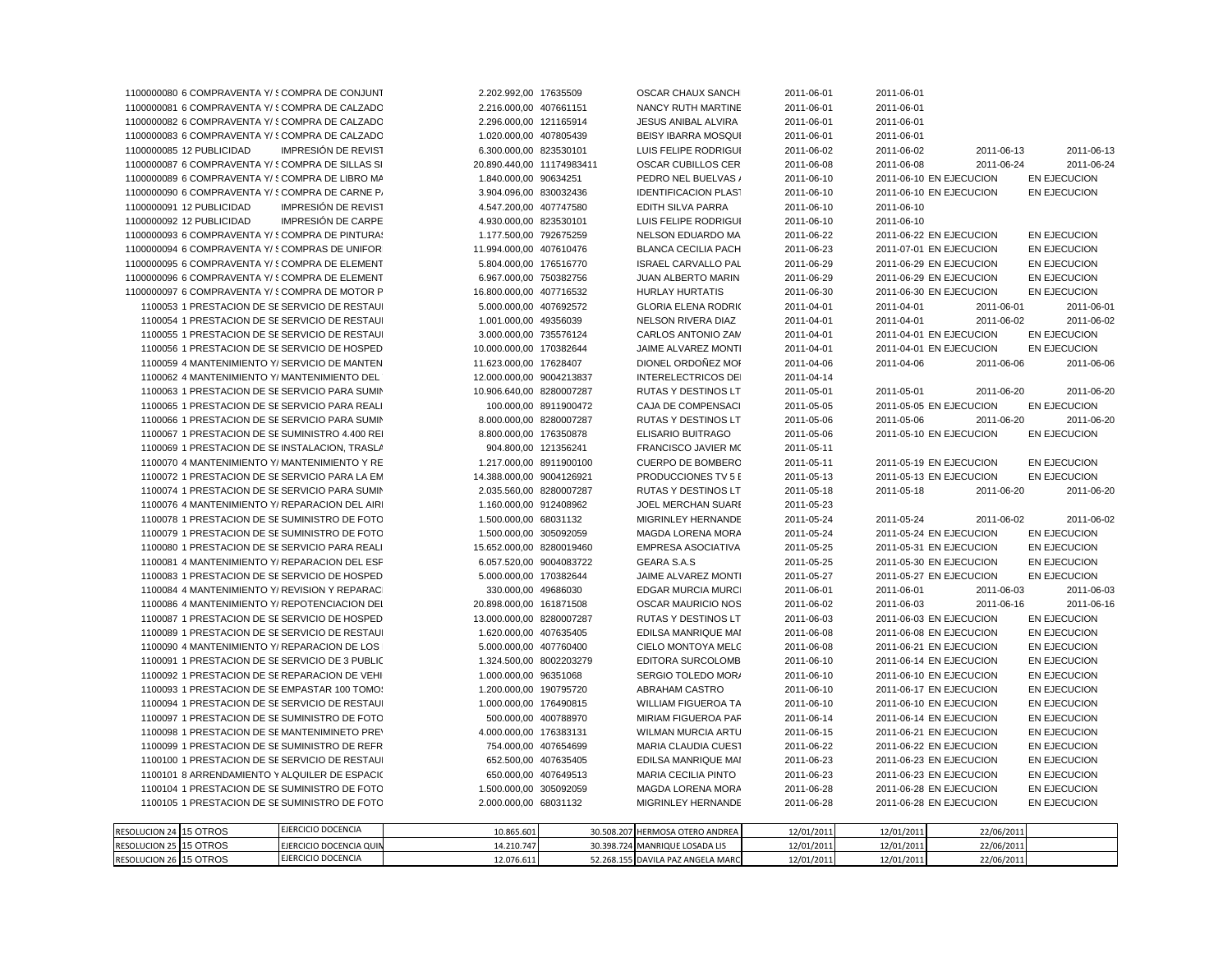| RESOLUCION 27 15 OTROS  |          | EJERCICIO DOCENCIA            | 16.420.852 |            | 32.715.612 HOUSSET FONSECA MARITZ  | 12/01/2011 | 12/01/2011 | 22/06/2011 |  |
|-------------------------|----------|-------------------------------|------------|------------|------------------------------------|------------|------------|------------|--|
| RESOLUCION 28 15 OTROS  |          | EJERCICIO DOCENCIA            | 15.584.19  |            | 51.712.993 RODRIGUEZ AGUILAR BEXS  | 12/01/201  | 12/01/2011 | 22/06/2011 |  |
| RESOLUCION 29 15 OTROS  |          | EJERCICIO DOCENCIA            | 14.122.283 |            | 17.655.123 TRIVIÑO QUICENO JUAN AL | 12/01/2011 | 12/01/2011 | 22/06/2011 |  |
| RESOLUCION 139 15 OTROS |          | EJERCICIO PROGRAMA BIO        | 9.785.169  | 16.188.907 | RAMOS PASTRANA YARDAM              | 07/02/2011 | 07/02/2011 | 19/06/2011 |  |
| RESOLUCION 140 15 OTROS |          | EJERCICIO DOCENCIA PRC        | 11.282.672 | 79.707.883 | VARGAS LOSADA HERIBERT             | 07/02/201  | 07/02/2011 | 19/06/2011 |  |
| RESOLUCION 14115 OTROS  |          | EJERCICIO DOCENCIA PRO        | 10.745.107 | 17.657.933 | MARIN COLLAZOS LUIS GAB            | 07/02/2011 | 07/02/2011 | 19/06/2011 |  |
| RESOLUCION 142 15 OTROS |          | EJERCICIO DOCENCIA PRO        | 11.774.407 | 16.185.956 | LUGO PEREA LEYSON JIMM             | 07/02/2011 | 07/02/2011 | 19/06/2011 |  |
| RESOLUCION 143          | 15 OTROS | EJERCICIO DOCENCIA PRC        | 9.390.872  | 16.188.808 | <b>GAMBOA TABARES JEAN AI</b>      | 07/02/2011 | 07/02/2011 | 19/06/2011 |  |
| RESOLUCION 144 15 OTROS |          | EJERCICIO DOCENCIA PRO        | 9.743.88   | 31.174.801 | MEJIA LEUDO MERCEDES               | 07/02/201  | 07/02/2011 | 19/06/2011 |  |
| RESOLUCION 145 15 OTROS |          | EJERCICIO DOCENCIA PRO        | 10.694.323 |            | 31.144.806 BEDOYA DE MUÑOZ CARMI   | 07/02/2011 | 07/02/2011 | 19/06/2011 |  |
| RESOLUCION 146 15 OTROS |          | EJERCICIO DOCENCIA PRO        | 10.569.634 | 79.578.009 | ANGEL PABON GUSTAVO A              | 07/02/2011 | 07/02/2011 | 19/06/2011 |  |
| RESOLUCION 147 15 OTROS |          | EJERCICIO DOCENCIA PRO        | 12.532.861 | 52.496.838 | HERNANDEZ LONDOÑO CLA              | 07/02/2011 | 07/02/2011 | 19/06/2011 |  |
| RESOLUCION 148 15 OTROS |          | EJERCICIO DOCENCIA PRO        | 14.605.913 | 12.990.735 | IURADO MEJIA ALEJANDRO             | 07/02/2011 | 07/02/2011 | 19/06/2011 |  |
| RESOLUCION 149 15 OTROS |          | EJERCICIO DOCENCIA PRO        | 10.734.785 | 52.709.998 | GARCIA RINCON PAOLA AN             | 07/02/2011 | 07/02/2011 | 19/06/2011 |  |
| RESOLUCION 150 15 OTROS |          | EJERCICIO DOCENCIA PRC        | 10.293.007 | 83.228.646 | CHAVES MORENO LUIS CAR             | 07/02/2011 | 07/02/2011 | 19/06/2011 |  |
| RESOLUCION 151          | 15 OTROS | EJERCICIO DOCENCIA PRC        | 11.047.332 | 17.651.354 | <b>GUZMAN MALDONADO JOI</b>        | 07/02/201  | 07/02/2011 | 19/06/2011 |  |
| RESOLUCION 152 15 OTROS |          | EJERCICIO DOCENCIA PRO        | 9.111.355  |            | 40.076.779 CELIS GRANADA MONICA S  | 07/02/2011 | 07/02/2011 | 19/06/2011 |  |
| RESOLUCION 15315 OTROS  |          | EJERCICIO DOCENCIA PRO        | 9.119.200  | 40.075.794 | <b>COLLAZOS ALVAREZ GIRLEY</b>     | 07/02/2011 | 07/02/2011 | 19/06/2011 |  |
| RESOLUCION 154 15 OTROS |          | EJERCICIO DOCENCIA PRC        | 12.592.728 | 19.311.786 | ORTEGON CARDENAS LUIS              | 07/02/201  | 07/02/2011 | 19/06/2011 |  |
| RESOLUCION 155 15 OTROS |          | EJERCICIO DOCENCIA PRO        | 11.519.250 | 31.929.010 | SERRATO HURTADO CLEME              | 07/02/2011 | 07/02/2011 | 19/06/2011 |  |
| RESOLUCION 15615 OTROS  |          | EJERCICIO DOCENCIA PRO        | 10.735.198 | 35.355.166 | VALDERRAMA PEREIRA AND             | 07/02/2011 | 07/02/2011 | 19/06/2011 |  |
| RESOLUCION 157          | 15 OTROS | EJERCICIO DOCENCIA PRC        | 10.598.53  | 93.388.014 | DIAZ LOPEZ ELVIS ALEXAND           | 07/02/2011 | 07/02/2011 | 19/06/2011 |  |
| RESOLUCION 158 15 OTROS |          | EJERCICIO DOCENCIA PRO        | 9.772.783  | 40.782.883 | ALAPE SANCHEZ MIRTHA YA            | 07/02/201  | 07/02/2011 | 19/06/2011 |  |
| RESOLUCION 15915 OTROS  |          | <b>EJERCICIO DOCENCIA PRO</b> | 9.743.881  | 41.624.773 | CARDENAS RAMIREZ DORIS             | 07/02/2011 | 07/02/2011 | 19/06/2011 |  |
| RESOLUCION 160          | 15 OTROS | EJERCICIO DOCENCIA PRO        | 11.395.387 | 38.234.061 | CASTAÑO PIAMBA DORIS S             | 07/02/2011 | 07/02/2011 | 19/06/2011 |  |
| RESOLUCION 161          | 15 OTROS | EJERCICIO DOCENCIA PRO        | 9.921.418  | 80.099.096 | VALENCIA HERNANDEZ AND             | 07/02/2011 | 07/02/2011 | 19/06/2011 |  |
| RESOLUCION 162 15 OTROS |          | EJERCICIO DOCENCIA PRC        | 10.683.588 | 6.024.875  | ORJUELA CHAVES JOSE ALFI           | 07/02/201  | 07/02/2011 | 19/06/2011 |  |
| RESOLUCION 163 15 OTROS |          | <b>EJERCICIO DOCENCIA PRO</b> | 10.252.132 | 65.753.681 | GONZALEZ MOZOS SILVIA P            | 07/02/2011 | 07/02/2011 | 19/06/2011 |  |
| RESOLUCION 164 15 OTROS |          | EJERCICIO DOCENCIA PRO        | 9.123.328  | 79.855.290 | BALDRICH ROMERO NICOL              | 07/02/2011 | 07/02/2011 | 19/06/2011 |  |
| <b>RESOLUCION 165</b>   | 15 OTROS | <b>EJERCICIO DOCENCIA PRC</b> | 9.385.50   | 40.076.561 | MONTILLA RODRIGUEZ MA              | 07/02/201  | 07/02/2011 | 19/06/2011 |  |
| RESOLUCION 166 15 OTROS |          | EJERCICIO DOCENCIA PRO        | 5.427.259  | 7.537.284  | <b>GUTIERREZ AGUDELO OSCA</b>      | 07/02/2011 | 07/02/2011 | 19/06/2011 |  |
| RESOLUCION 16715 OTROS  |          | EJERCICIO DOCENCIA PRO        | 5.491.255  | 55.151.485 | LOSADA CORDOBA MARTH               | 07/02/2011 | 07/02/2011 | 19/06/2011 |  |
| RESOLUCION 168 15 OTROS |          | EJERCICIO DOCENCIA PRC        | 10.809.102 | 80.796.211 | GAMBA VASQUEZ OSCAR A              | 07/02/201  | 07/02/2011 | 19/06/2011 |  |
| RESOLUCION 169 15 OTROS |          | EJERCICIO DOCENCIA PRO        | 10.528.347 | 51.747.054 | MEZA AREIZA ELIZABETH              | 07/02/2011 | 07/02/2011 | 19/06/2011 |  |
| RESOLUCION 170 15 OTROS |          | EJERCICIO DOCENCIA PRO        | 10.507.703 | 31.912.372 | RESTREPO HURTADO GLOR              | 07/02/2011 | 07/02/2011 | 19/06/2011 |  |
| RESOLUCION 171          | 15 OTROS | EJERCICIO DOCENCIA PRC        | 5.253.026  | 40.783.806 | LOZANO TORRES MONICA.              | 07/02/201  | 07/02/2011 | 19/06/2011 |  |
| RESOLUCION 17215 OTROS  |          | EJERCICIO DOCENCIA PRO        | 5.313.718  | 96.329.988 | ESPINOSA FERLA GUSTAVO             | 07/02/201  | 07/02/2011 | 19/06/2011 |  |
| RESOLUCION 173 15 OTROS |          | EJERCICIO DOCENCIA PRO        | 4.988.991  | 17.656.947 | MUR CARDONA ALVARO AN              | 07/02/2011 | 07/02/2011 | 19/06/2011 |  |
| RESOLUCION 174 15 OTROS |          | EJERCICIO DOCENCIA PRC        | 12.089.845 | 17.632.382 | VEGA OROZCO JAIMER                 | 07/02/2011 | 07/02/2011 | 19/06/2011 |  |
| RESOLUCION 175 15 OTROS |          | EJERCICIO DOCENCIA PRO        | 12.477.123 | 51.617.275 | ORTIZ PAEZ CLAUDIA CRIST           | 07/02/2011 | 07/02/2011 | 19/06/2011 |  |
| RESOLUCION 176 15 OTROS |          | EJERCICIO DOCENCIA PRC        | 12.592.728 | 17.657.239 | ANDRADE ADAIME MILTON              | 07/02/2011 | 07/02/2011 | 19/06/2011 |  |
| RESOLUCION 17715 OTROS  |          | EJERCICIO DOCENCIA PRO        | 9.921.418  |            | 40.776.598 TAPIERO GARCIA BEATRIZ  | 07/02/2011 | 07/02/2011 | 19/06/2011 |  |
| RESOLUCION 178 15 OTROS |          | EJERCICIO DOCENCIA PRC        | 5.023.466  | 17.689.370 | ZAPATA ORTIZ CESAR AUGI            | 07/02/2011 | 07/02/2011 | 19/06/2011 |  |
| RESOLUCION 179 15 OTROS |          | EJERCICIO DOCENCIA PRC        | 10.528.347 | 40.765.864 | RECALDE ESPAÑA EDITH               | 07/02/201  | 07/02/2011 | 19/06/2011 |  |
| RESOLUCION 18015 OTROS  |          | EJERCICIO DOCENCIA PRO        | 4.438.421  | 6.805.131  | ARIZA CABALLERO JORGE A            | 07/02/2011 | 07/02/2011 | 19/06/2011 |  |
| RESOLUCION 18115 OTROS  |          | EJERCICIO DOCENCIA PRO        | 9.053.552  | 9.731.258  | ERAZO AVENDAÑO RAUL AI             | 07/02/2011 | 07/02/2011 | 19/06/2011 |  |
| RESOLUCION 203 15 OTROS |          | EJERCICIO DOCENCIA PRC        | 13.291.315 | 40.775.881 | RAMIREZ HERNANDEZ CLA              | 14/02/2011 | 14/02/2011 | 26/06/2011 |  |
| RESOLUCION 205 15 OTROS |          | EJERCICIO DOCENCIA PRO        | 9.104.749  | 52.018.754 | ZABALA SALGUERO MAGAL              | 14/02/2011 | 14/02/2011 | 26/06/2011 |  |
| RESOLUCION 206 15 OTROS |          | EJERCICIO DOCENCIA PRO        | 11.279.369 | 82.382.692 | MENESES QUINTO YESID AN            | 14/02/2011 | 14/02/2011 | 26/06/2011 |  |
| RESOLUCION 207          | 15 OTROS | EJERCICIO DOCENCIA PRC        | 11.054.764 | 51.817.026 | DUQUE FIERRO GLORIA AS             | 14/02/201  | 14/02/2011 | 26/06/201  |  |
| RESOLUCION 208 15 OTROS |          | EJERCICIO DOCENCIA PRO        | 10.929.662 | 17.629.180 | CUELLAR CASTAÑO RUBEN              | 14/02/2011 | 14/02/2011 | 26/06/2011 |  |
| RESOLUCION 209 15 OTROS |          | EJERCICIO DOCENCIA PRO        | 10.047.758 |            | 79.465.524 PERDOMO LOPEZ OSCAR ED  | 14/02/2011 | 14/02/2011 | 26/06/2011 |  |
| RESOLUCION 210          | 15 OTROS | EJERCICIO DOCENCIA PRO        | 11.808.263 | 17.642.628 | AMOS LOZANO MIGUEL A               | 14/02/2011 | 14/02/2011 | 26/06/2011 |  |
| RESOLUCION 21115 OTROS  |          | EJERCICIO DOCENCIA PRO        | 11.177.388 | 17.648.145 | ARBELAEZ CAMPILLO DIEGO            | 14/02/2011 | 14/02/2011 | 26/06/2011 |  |
| RESOLUCION 21215 OTROS  |          | EJERCICIO DOCENCIA PRO        | 7.141.109  |            | 40.763.400 ARTUNDUAGA CAPERA NID   | 14/02/2011 | 14/02/2011 | 26/06/2011 |  |
|                         |          |                               |            |            |                                    |            |            |            |  |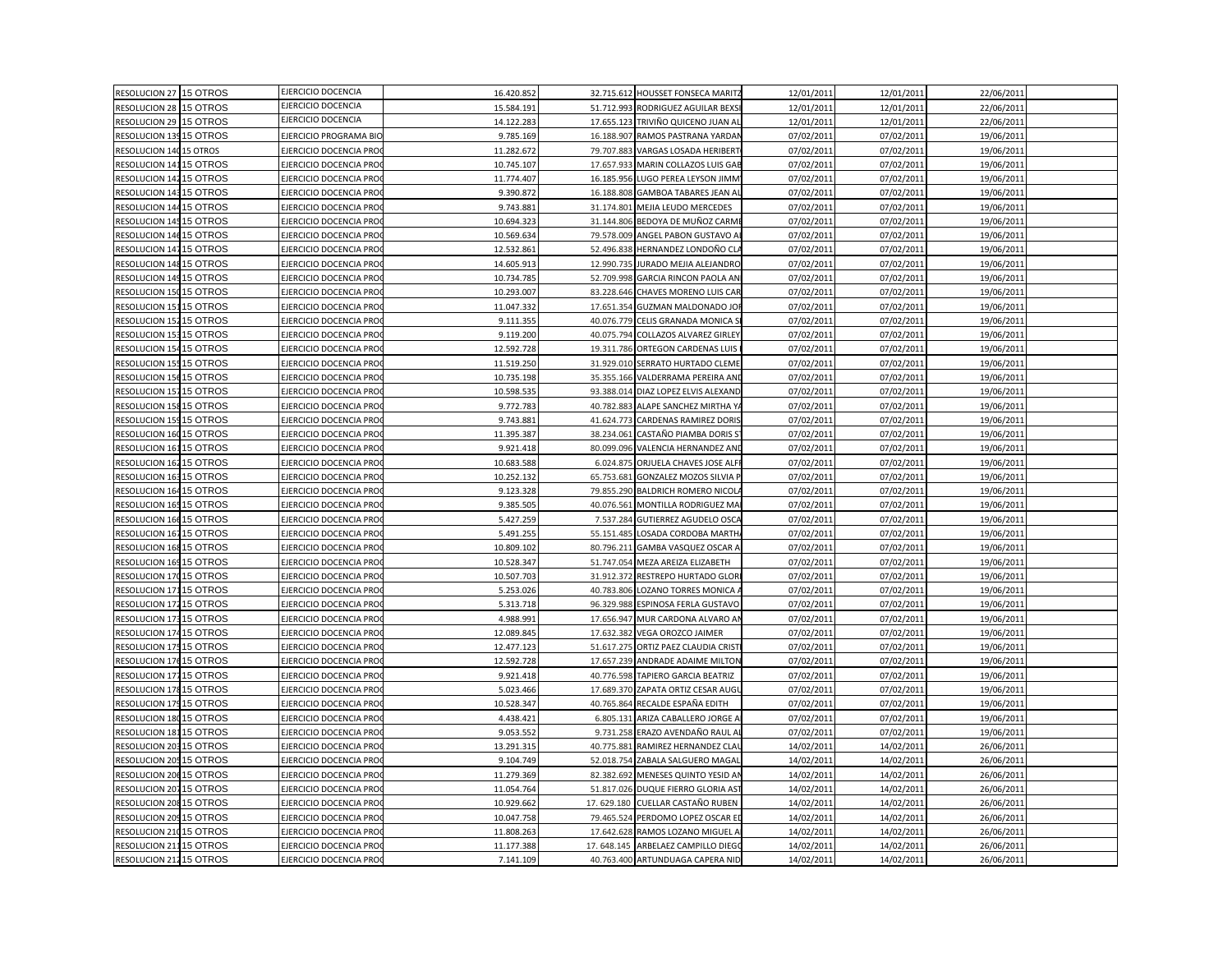| RESOLUCION 213 15 OTROS |              | EJERCICIO DOCENCIA PRO         | 11.187.297 | 40.078.948 VILLANUEVA PARRA PAOLA           | 14/02/2011 | 14/02/2011 | 26/06/201  |  |
|-------------------------|--------------|--------------------------------|------------|---------------------------------------------|------------|------------|------------|--|
| RESOLUCION 214 15 OTROS |              | EJERCICIO DOCENCIA PRO         | 11.354.099 | 16.669.346<br>RANGEL ORDOÑEZ GILBERT        | 07/02/201: | 07/02/2011 | 19/06/2011 |  |
| RESOLUCION 215 15 OTROS |              | <b>EJERCICIO DOCENCIA PRO</b>  | 11.752.525 | 17.655.697 ZAPATA MUÑOZ WINSTON             | 14/02/2011 | 14/02/2011 | 26/06/2011 |  |
| RESOLUCION 216 15 OTROS |              | EJERCICIO DOCENCIA PRO         | 9.757.506  | 30.507.570<br>SANCHEZ MUÑOZ SHIRLEY         | 14/02/2011 | 14/02/2011 | 26/06/201  |  |
| RESOLUCION 217 15 OTROS |              | EJERCICIO DOCENCIA PRO         | 9.702.594  | 6.427.134<br>VILLA PELAEZ OCTAVIO           | 14/02/2011 | 14/02/2011 | 26/06/201  |  |
| RESOLUCION 218 15 OTROS |              | EJERCICIO DOCENCIA PROC        | 9.041.992  | 17.649.463 MONTILLA RODRIGUEZ JAIR          | 14/02/2011 | 14/02/2011 | 26/06/2011 |  |
| RESOLUCION 219 15 OTROS |              | EJERCICIO DOCENCIA PRO         | 5.814.125  | 40.769.429<br>CABRERA NUÑEZ DEISY           | 14/02/2011 | 14/02/2011 | 26/06/201  |  |
| RESOLUCION 220 15 OTROS |              | EJERCICIO DOCENCIA PRO         | 10.528.347 | 40.778.659<br>SALAZAR RAMON SANDRA          | 14/02/2011 | 14/02/2011 | 26/06/201  |  |
| RESOLUCION 22115 OTROS  |              | EJERCICIO DOCENCIA PRO         | 13.046.892 | 40.769.420 AYERBE RAMOS ALFFY               | 14/02/2011 | 14/02/2011 | 26/06/201  |  |
| RESOLUCION 22215 OTROS  |              | <b>EJERCICIO DOCENCIA PRO</b>  | 12.786.780 | 19.203.745<br>LARA COTACIO JAVIER HERI      | 14/02/2011 | 14/02/2011 | 26/06/2011 |  |
| RESOLUCION 223 15 OTROS |              | EJERCICIO DOCENCIA PRO         | 13.112.952 | 40.777.469<br>BERMEO ROJAS SANDRA LI        | 14/02/2011 | 14/02/2011 | 26/06/201  |  |
| RESOLUCION 224 15 OTROS |              | EJERCICIO DOCENCIA PRO         | 10.811.167 | 17.646.600<br>VARGAS LUIS FERNANDO          | 14/02/2011 | 14/02/2011 | 26/06/201  |  |
| RESOLUCION 225 15 OTROS |              | <b>EJERCICIO DOCENCIA PRO</b>  | 11.655.912 | 17.650.696<br>AMAYA REYES JULIO CESAR       | 14/02/2011 | 14/02/2011 | 26/06/2011 |  |
| RESOLUCION 226 15 OTROS |              | <b>EJERCICIO DOCENCIA PRO</b>  | 10.168.231 | 40.782.73<br>CORREA CRUZ LUCELLY            | 21/02/2011 | 21/02/2011 | 26/06/2011 |  |
| RESOLUCION 227 15 OTROS |              | EJERCICIO DOCENCIA PRO         | 11.937.081 | 19.495.275<br><b>GARZON SOLORZANO NEST</b>  | 14/02/201  | 14/02/2011 | 26/06/201  |  |
| RESOLUCION 228 15 OTROS |              | JERCICIO DOCENCIA PRO          | 13.907.326 | 17.648.243<br>FRANCO LOPEZ CARLOS HU        | 14/02/2011 | 14/02/2011 | 26/06/201  |  |
| RESOLUCION 225 15 OTROS |              | EJERCICIO DOCENCIA PROQ        | 5.888.855  | 8.743.514 BENAVIDES HERMOSA ORL             | 14/02/2011 | 14/02/2011 | 26/06/2011 |  |
| RESOLUCION 230 15 OTROS |              | EJERCICIO DOCENCIA PRO         | 6.420.277  | 34.527.883<br>GAVIRIA LOPEZ ALIDA MAR       | 14/02/2011 | 14/02/2011 | 26/06/2011 |  |
| RESOLUCION 23115 OTROS  |              | EJERCICIO DOCENCIA PRO         | 6.110.570  | ESPAÑA QUIROZ ROSARIO<br>40.758.359         | 14/02/2011 | 14/02/2011 | 26/06/201  |  |
| RESOLUCION 232 15 OTROS |              | EJERCICIO DOCENCIA PRO         | 4.815.170  | 10.526.259 PIZO ENRIQUEZ LUIS EDUAI         | 14/02/2011 | 14/02/2011 | 26/06/2011 |  |
| RESOLUCION 233 15 OTROS |              | <b>EJERCICIO DOCENCIA PRO</b>  | 11.292.168 | 16.546.245<br>MAYA ANGULO FABIO DE J        | 14/02/2011 | 14/02/2011 | 26/06/2011 |  |
| RESOLUCION 234 15 OTROS |              | EJERCICIO DOCENCIA PRO         | 9.730.257  | 19.380.723<br>MARTINEZ APARICIO OLAY        | 14/02/201  | 14/02/2011 | 26/06/2011 |  |
| RESOLUCION 235 15 OTROS |              | <b>EJERCICIO DOCENCIA PRO</b>  | 12.438.725 | 51.872.025<br>SANCHEZ CUELLAR NORMA         | 14/02/2011 | 14/02/2011 | 26/06/2011 |  |
| RESOLUCION 236 15 OTROS |              | <b>EJERCICIO DOCENCIA PROQ</b> | 10.569.634 | 89.001.972 RIVERA OLARTE FRANCISCO          | 14/02/2011 | 14/02/2011 | 26/06/2011 |  |
| RESOLUCION 237 15 OTROS |              | EJERCICIO DOCENCIA PRO         | 10.982.510 | ROJAS QUINAYA LINA FERN<br>41.946.433       | 14/02/2011 | 14/02/2011 | 26/06/201  |  |
| RESOLUCION 238 15 OTROS |              | EJERCICIO DOCENCIA PRO         | 5.066.405  | 69.005.542<br>ROJAS SIERRA MILY ROCIO       | 14/02/2011 | 14/02/2011 | 26/06/201  |  |
| RESOLUCION 239 15 OTROS |              | EJERCICIO DOCENCIA PRO         | 11.168.305 | 7.687.127<br>RESTREPO LIZCANO JOHN J        | 14/02/2011 | 14/02/2011 | 26/06/201  |  |
| RESOLUCION 240 15 OTROS |              | <b>EJERCICIO DOCENCIA PRO</b>  | 11.572.924 | 17.635.736<br><b>BUITRAGO PEREZ SAUL</b>    | 14/02/2011 | 14/02/2011 | 26/06/2011 |  |
| RESOLUCION 24115 OTROS  |              | EJERCICIO DOCENCIA PRO         | 14.079.083 | 13.351.030<br>VILLAMIZAR OCHOA ALVAR        | 14/02/2011 | 14/02/2011 | 26/06/201  |  |
| RESOLUCION 242 15 OTROS |              | JERCICIO DOCENCIA PRO          | 10.569.634 | 17.623.276<br><b>TORRES HERNAN</b>          | 14/02/201  | 14/02/2011 | 26/06/201  |  |
| RESOLUCION 243 15 OTROS |              | <b>EJERCICIO DOCENCIA PROQ</b> | 13.707.494 | 5.628.612 VILLAMIZAR OCHOA ALCIDE           | 14/02/2011 | 14/02/2011 | 26/06/2011 |  |
| RESOLUCION 244 15 OTROS |              | EJERCICIO DOCENCIA PRO         | 12.121.224 | 17.641.637<br>RODRIGUEZ AVILA JUAN DE       | 14/02/2011 | 14/02/2011 | 26/06/2011 |  |
| RESOLUCION 245 15 OTROS |              | <b>EJERCICIO DOCENCIA PRO</b>  | 5.549.058  | 17.656.065<br>DUSSAN MALAGON EDWIN          | 14/02/201  | 14/02/2011 | 26/06/201  |  |
| RESOLUCION 246 15 OTROS |              | EJERCICIO DOCENCIA PRO         | 8.985.841  | 6.804.674<br>LOSADA SALGADO NENCER          | 14/02/2011 | 14/02/2011 | 26/06/2011 |  |
| RESOLUCION 247 15 OTROS |              | <b>EJERCICIO DOCENCIA PRO</b>  | 5.284.817  | 40.772.637<br>MONTILLA RODRIGUEZ MO         | 14/02/2011 | 14/02/2011 | 26/06/2011 |  |
| RESOLUCION 248 15 OTROS |              | EJERCICIO DOCENCIA PRO         | 4.438.421  | 17.632.403<br>PACHECO ALVAREZ HUMBE         | 14/02/201  | 14/02/2011 | 26/06/201  |  |
| RESOLUCION 249 15 OTROS |              | <b>EJERCICIO DOCENCIA PRO</b>  | 5.792.655  | 79.683.405 PEÑA BERMEO JOHN FABIO           | 14/02/2011 | 14/02/2011 | 26/06/201  |  |
| RESOLUCION 295 15 OTROS |              | <b>EJERCICIO DOCENCIA PRO</b>  | 4.887.462  | 79.521.822 JOVEN SARRIA MARIO               | 18/02/2011 | 18/02/2011 | 20/06/2011 |  |
| RESOLUCION 304 15 OTROS |              | EJERCICIO DOCENCIA PRO         | 10.809.599 | 40.625.355<br>SERNA AGUDELO BLANCA I        | 22/02/2011 | 22/02/2011 | 17/07/2011 |  |
| RESOLUCION 364 15 OTROS |              | EJERCICIO DOCENCIA PRO         | 9.407.387  | 17.657.301<br>ALVAREZ CARRILLO FAVER        | 28/02/2011 | 28/02/2011 | 10/07/2013 |  |
| RESOLUCION 365 15 OTROS |              | <b>EJERCICIO DOCENCIA PRO</b>  | 4.438.421  | 10.567.892<br><b>HERNANDEZ NARVAEZ EDIS</b> | 14/02/2011 | 14/02/2011 | 26/06/201  |  |
| RESOLUCION 43115 OTROS  |              | <b>EJERCICIO DOCENCIA PRO</b>  | 7.409.423  | 10.966.459 FORERO DORIA OSCAR JAV           | 11/03/2011 | 11/03/2011 | 28/06/2011 |  |
| RESOLUCION 434 15 OTROS |              | EJERCICIO DOCENCIA PRO         | 3.365.253  | 63.366.002<br><b>MANTILLA GRANDE LUZ ST</b> | 11/03/2011 | 11/03/2011 | 19/06/2011 |  |
| CION 1425-2010          | 15 OTROS     | EJERCICIO DOCENCIA PRO         | 2.470.142  | 31.578.576<br>RESTREPO TOVAR ERIKA P/       | 02/08/2010 | 02/08/2010 | 13/03/201  |  |
| SOLUCION 0564 15 OTROS  |              | EJERCICIO DOCENCIA PRO         | 3.249.568  | 39.791.438 VEGA BENITEZ JACQUELINE          | 25/03/2011 | 25/03/2011 | 30/06/2011 |  |
| 273                     | 15 OTROS     | JERCICIO DOCENCIA PRO          | 3.129.216  | 88.031.479 ACEVEDO DELGADO SERGI            | 14/02/2011 | 14/02/2011 | 23/06/2011 |  |
|                         | 139 15 OTROS | EJERCICIO DOCENCIA PRO         | 2.086.144  | 80.720.238<br>ADARRAGA BUITRAGO EDO         | 14/02/201  | 14/02/2011 | 23/06/201  |  |
|                         | 117 15 OTROS | EJERCICIO DOCENCIA PRO         | 3.129.216  | 40.782.181<br>AGUILAR GONZALEZ CARM         | 14/02/2011 | 14/02/2011 | 23/06/2011 |  |
|                         | 100 15 OTROS | EJERCICIO DOCENCIA PROC        | 4.023.168  | 17.639.281 ALBA SANCHEZ VICENTE             | 14/02/2011 | 14/02/2011 | 23/06/2011 |  |
|                         | 239 15 OTROS | EJERCICIO DOCENCIA PRO         | 4.470.336  | 36.184.017<br>ALDANA CUENCA MARIA A         | 14/02/2011 | 14/02/2011 | 23/06/2011 |  |
|                         | 162 15 OTROS | EJERCICIO DOCENCIA PRO         | 2.086.144  | 17.655.015 ALVAREZ CHAVEZ GAMALIE           | 14/02/2011 | 14/02/2011 | 23/06/2011 |  |
|                         | 202 15 OTROS | EJERCICIO DOCENCIA PRO         | 1.564.608  | 17.651.121 ALVAREZ LEON CESAR AUG           | 14/02/2011 | 14/02/2011 | 23/06/2011 |  |
|                         | 212 15 OTROS | JERCICIO DOCENCIA PRO          | 3.129.216  | 1.032.395.560 ALZATE MARIN CRISTIAN JA      | 14/02/2011 | 14/02/2011 | 23/06/201  |  |
|                         | 49 15 OTROS  | EJERCICIO DOCENCIA PROO        | 4.470.336  | 4.861.417 ANDRADE MOSQUERA LUIS             | 14/02/201  | 14/02/2011 | 23/06/2011 |  |
|                         | 120 15 OTROS | <b>EJERCICIO DOCENCIA PROQ</b> | 2.682.112  | 19.198.895 ANDRADE ZAMBRANO ARG             | 14/02/2011 | 14/02/2011 | 23/06/2011 |  |
|                         |              |                                |            |                                             |            |            |            |  |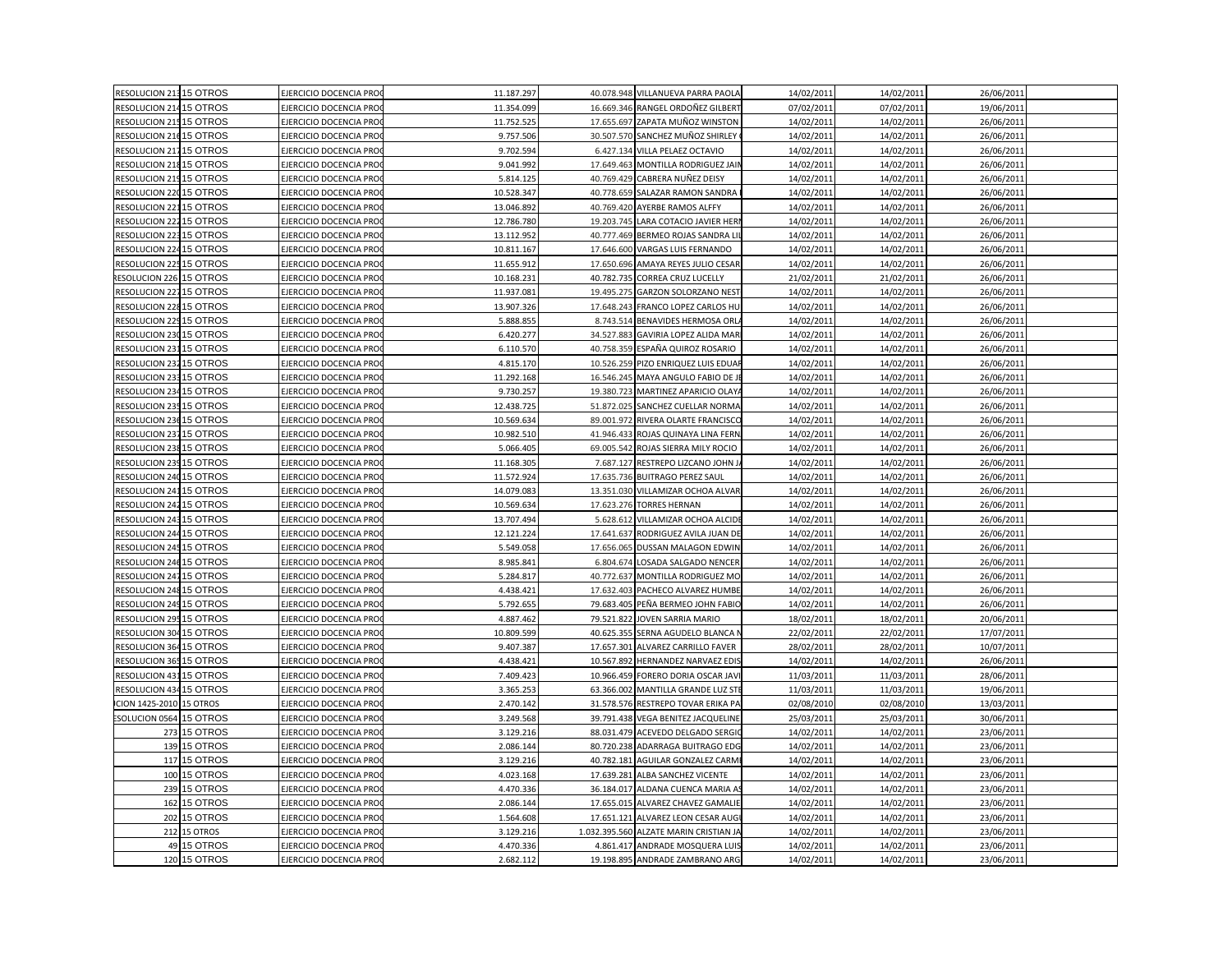|     | 269 15 OTROS | EJERCICIO DOCENCIA PRO        | 3.129.216 |            | 40.076.007 ANTURI SACRO AYDILA FAIN   | 14/02/2011 | 14/02/2011 | 23/06/2011 |  |
|-----|--------------|-------------------------------|-----------|------------|---------------------------------------|------------|------------|------------|--|
|     | 160 15 OTROS | EJERCICIO DOCENCIA PRO        | 2.682.112 |            | 17.633.543 ARANGO MOLINA MAURICI      | 14/02/2011 | 14/02/2011 | 23/06/2011 |  |
|     | 77 15 OTROS  | EJERCICIO DOCENCIA PRO        | 2.235.168 |            | 16.251.523 ARISMENDI ALFONSO EFRA     | 14/02/2011 | 14/02/2011 | 23/06/2011 |  |
| 241 | 15 OTROS     | EJERCICIO DOCENCIA PRO        | 3.129.216 |            | 17.610.206 BARRAGAN ARCINIEGAS RO     | 14/02/2011 | 14/02/2011 | 23/06/2011 |  |
|     | 29 15 OTROS  | EJERCICIO DOCENCIA PRO        | 2.086.144 |            | 12.107.936 BARREIRO QUINTERO GUIL     | 14/02/2011 | 14/02/2011 | 23/06/2011 |  |
| 105 | 15 OTROS     | EJERCICIO DOCENCIA PRO        | 2.980.224 |            | 30.285.153 BARRERO LONDOÑO MARI       | 14/02/2011 | 14/02/2011 | 23/06/2011 |  |
|     | 215 15 OTROS | <b>EJERCICIO DOCENCIA PRO</b> | 2.011.584 |            | 8.762.475 BASTOS CARVAJAL EDUARD      | 14/02/2011 | 14/02/2011 | 23/06/2011 |  |
| 92  | 15 OTROS     | EJERCICIO DOCENCIA PRO        | 2.980.224 |            | 19.195.266 BELTRAN PERDOMO MILLER     | 14/02/2011 | 14/02/2011 | 23/06/2011 |  |
| 17  | 15 OTROS     | EJERCICIO DOCENCIA PRO        | 2.086.144 |            | 12.196.856 BERMEO BARRERA LUIS ALE    | 14/02/2011 | 14/02/2011 | 23/06/2011 |  |
|     | 237 15 OTROS | EJERCICIO DOCENCIA PRO        | 4.470.336 |            | 17.627.786 BERMEO PEREZ CESAR IVAN    | 14/02/2011 | 14/02/2011 | 23/06/2011 |  |
|     | 132 15 OTROS | EJERCICIO DOCENCIA PRO        | 3.129.216 |            | 40.774.214 BERMEO ROJAS AMPARO        | 14/02/2011 | 14/02/2011 | 23/06/2011 |  |
|     | 164 15 OTROS | EJERCICIO DOCENCIA PRO        | 2.682.112 |            | 4.937.982 BERMEO TORRES GENARO        | 14/02/2011 | 14/02/2011 | 23/06/2011 |  |
|     | 48 15 OTROS  | EJERCICIO DOCENCIA PRO        | 2.086.144 |            | 17.627.452 BOLAÑOS RUEDA MIRIO AL     | 14/02/2011 | 14/02/2011 | 23/06/2011 |  |
| 271 | 15 OTROS     | EJERCICIO DOCENCIA PRO        | 2.607.680 |            | 40.765.966 BONILLA CASTRO MIRELLA     | 14/02/2011 | 14/02/2011 | 23/06/2011 |  |
| 197 | 15 OTROS     | EJERCICIO DOCENCIA PRO        | 4.470.336 |            | 51.816.107 BONILLA RIOS NORMA CON     | 14/02/2011 | 14/02/2011 | 23/06/2011 |  |
| 226 | 15 OTROS     | EJERCICIO DOCENCIA PRO        | 3.181.360 |            | 6.803.165 BRAVO PRECIADO WILDER       | 14/02/2011 | 14/02/2011 | 23/06/2011 |  |
|     | 131 15 OTROS | EJERCICIO DOCENCIA PRO        | 2.086.144 |            | 18.502.125 BUSTOS HURTADO HUBER       | 14/02/2011 | 14/02/2011 | 23/06/2011 |  |
|     | 86 15 OTROS  | EJERCICIO DOCENCIA PRO        | 2.346.912 |            | 17.650.980 BUSTOS TORRES JHON WILL    | 14/02/2011 | 14/02/2011 | 23/06/2011 |  |
| 65  | 15 OTROS     | EJERCICIO DOCENCIA PRO        | 2.346.912 |            | 17.636.979 CABRERA FIGUEROA ALFON     | 14/02/2011 | 14/02/2011 | 23/06/2011 |  |
|     | 152 15 OTROS | EJERCICIO DOCENCIA PRO        | 3.352.752 |            | 17.646.340 CABRERA MUÑOZ JULIO ALI    | 14/02/2011 | 14/02/2011 | 23/06/2011 |  |
|     | 16 15 OTROS  | EJERCICIO DOCENCIA PRO        | 2.086.144 |            | 19.474.664 CABRERA SILVA CESAR AUG    | 14/02/2011 | 14/02/2011 | 23/06/2011 |  |
| 256 | 15 OTROS     | EJERCICIO DOCENCIA PRO        | 1.043.072 |            | 51.903.358 CAICEDO CLAVIJO SONIA EL   | 14/02/2011 | 14/02/2011 | 23/06/2011 |  |
|     | 168 15 OTROS | EJERCICIO DOCENCIA PRO        | 4.470.336 |            | 17.062.098 CALDERON HORTA ASCANI      | 14/02/2011 | 14/02/2011 | 23/06/2011 |  |
|     | 198 15 OTROS | EJERCICIO DOCENCIA PRO        | 1.676.320 |            | 7.528.333 CALDERON JOSE DEL CARM      | 14/02/2011 | 14/02/2011 | 23/06/2011 |  |
|     | 145 15 OTROS | EJERCICIO DOCENCIA PRO        | 1.303.840 |            | 79.647.508 CAMACHO ROJAS JAIME        | 14/02/2011 | 14/02/2011 | 23/06/2011 |  |
|     | 149 15 OTROS | EJERCICIO DOCENCIA PRO        | 4.470.336 |            | 11.792.570 CAÑADAS JESUS ANTONIO      | 14/02/2011 | 14/02/2011 | 23/06/2011 |  |
|     | 230 15 OTROS | EJERCICIO DOCENCIA PRO        | 1.303.840 |            | 32.824.002 CAPDEVILLA GUERRERO LU     | 14/02/2011 | 14/02/2011 | 23/06/201  |  |
|     | 14 15 OTROS  | EJERCICIO DOCENCIA PRO        | 1.341.056 |            | 51.942.109 CARDONA PINO EDILMA        | 14/02/2011 | 14/02/2011 | 23/06/2011 |  |
|     | 142 15 OTROS | EJERCICIO DOCENCIA PRO        | 4.023.168 |            | 17.633.200 CASANOVA FARID             | 14/02/2011 | 14/02/2011 | 23/06/2011 |  |
|     | 24 15 OTROS  | EJERCICIO DOCENCIA PRO        | 2.682.112 |            | 41.921.815 CASTAÑEDA SALAZAR LILIA    | 14/02/2011 | 14/02/2011 | 23/06/2011 |  |
|     | 247 15 OTROS | EJERCICIO DOCENCIA PRO        | 3.129.216 |            | 17.651.389 CASTILLO BETANCUR ROBER    | 14/02/2011 | 14/02/2011 | 23/06/2011 |  |
|     | 63 15 OTROS  | EJERCICIO DOCENCIA PRO        | 4.097.808 |            | 40.772.277 CASTRO HIDALGO ALEXAND     | 14/02/2011 | 14/02/2011 | 23/06/2011 |  |
| 11  | 15 OTROS     | EJERCICIO DOCENCIA PRO        | 3.129.216 |            | 83.028.148 CASTRO MARIN               | 14/02/2011 | 14/02/2011 | 23/06/2011 |  |
|     | 138 15 OTROS | EJERCICIO DOCENCIA PRO        | 3.129.216 |            | 96.361.765 CEBALOS BEDOYA EDINSON     | 14/02/2011 | 14/02/2011 | 23/06/2011 |  |
|     | 46 15 OTROS  | EJERCICIO DOCENCIA PRO        | 4.470.336 |            | 24.047.701 CELY MARTINEZ ELVIA ELEN   | 14/02/2011 | 14/02/2011 | 23/06/2011 |  |
| 60  | 15 OTROS     | EJERCICIO DOCENCIA PRO        | 3.129.216 |            | 40.783.420 CHAVES RUALES YANETH DE    | 14/02/2011 | 14/02/2011 | 23/06/2011 |  |
|     | 190 15 OTROS | EJERCICIO DOCENCIA PRO        | 3.129.216 |            | 1.117.494.569 CHECA CORDOBA EDHER     | 14/02/2011 | 14/02/2011 | 23/06/2011 |  |
|     | 222 15 OTROS | EJERCICIO DOCENCIA PRO        | 1.490.112 | 14.265.975 | CHICO GUARIN FERNANDO                 | 14/02/2011 | 14/02/2011 | 23/06/2011 |  |
|     | 15 15 OTROS  | EJERCICIO DOCENCIA PRO        | 2.086.144 |            | 19.475.328 CORTES BARRAGAN JOSE A     | 14/02/2011 | 14/02/2011 | 23/06/2011 |  |
| 71  | 15 OTROS     | EJERCICIO DOCENCIA PRO        | 4.470.336 |            | 17.642.245 CORTES JOVEN DAWSON DI     | 14/02/2011 | 14/02/2011 | 23/06/2011 |  |
|     | 42 15 OTROS  | EJERCICIO DOCENCIA PRO        | 1.043.072 |            | 55.176.754 COVALEDA CASTAÑO MAR1      | 14/02/2011 | 14/02/2011 | 23/06/2011 |  |
|     | 114 15 OTROS | EJERCICIO DOCENCIA PRO        | 3.129.216 |            | 40.775.294 CRIOLLO YAURIPUMA ELSA     | 14/02/2011 | 14/02/2011 | 23/06/2011 |  |
|     | 113 15 OTROS | EJERCICIO DOCENCIA PRO        | 4.023.168 |            | 40.764.227 CRUZ ARTUNDUAGA MARTI      | 14/02/2011 | 14/02/2011 | 23/06/2011 |  |
| 59  | 15 OTROS     | EJERCICIO DOCENCIA PRO        | 3.129.216 | 17.648.571 | CUELLAR CABRERA RUFINO                | 14/02/2011 | 14/02/2011 | 23/06/201  |  |
| 221 | 15 OTROS     | EJERCICIO DOCENCIA PRO        | 1.564.608 |            | 1.117.494.778 CUELLAR LOSADA DIANA CO | 14/02/2011 | 14/02/2011 | 23/06/2011 |  |
| 25  | 15 OTROS     | EJERCICIO DOCENCIA PRO        | 2.682.112 |            | 17.658.572 CUELLAR PINZON HECTOR N    | 14/02/2011 | 14/02/2011 | 23/06/2011 |  |
|     | 23 15 OTROS  | EJERCICIO DOCENCIA PRO        | 2.682.112 |            | 34.534.092 DAVID LOPEZ AYDA PIEDAD    | 14/02/2011 | 14/02/2011 | 23/06/2011 |  |
|     | 106 15 OTROS | EJERCICIO DOCENCIA PRO        | 4.023.168 |            | 40.767.783 DAVILA VALENCIA OLGA       | 14/02/2011 | 14/02/2011 | 23/06/2011 |  |
|     | 119 15 OTROS | EJERCICIO DOCENCIA PRO        | 2.607.680 |            | 30.506.101 DIAZ ARAGONEZ ANA ISABE    | 14/02/2011 | 14/02/2011 | 23/06/2011 |  |
|     | 187 15 OTROS | EJERCICIO DOCENCIA PRO        | 3.129.216 |            | 40.205.535 DIAZ LOPEZ LUZ MARELBY     | 14/02/2011 | 14/02/2011 | 23/06/2011 |  |
|     | 54 15 OTROS  | EJERCICIO DOCENCIA PRO        | 2.067.680 |            | 40.076.869 DURAN HUERGO GLORIA CF     | 14/02/2011 | 14/02/2011 | 23/06/2011 |  |
| 27  | 15 OTROS     | EJERCICIO DOCENCIA PRO        | 1.043.072 |            | 17.655.537 DUSSAN ALARCON FABIO A     | 14/02/2011 | 14/02/2011 | 23/06/2011 |  |
| 277 | 15 OTROS     | EJERCICIO DOCENCIA PRO        | 1.043.072 |            | 80.165.033 EPIA SILVA JAVIER ANDRES   | 14/02/2011 | 14/02/2011 | 23/06/2011 |  |
| 161 | 15 OTROS     | EJERCICIO DOCENCIA PRO        | 2.086.144 |            | 40.783.861 ESCOBAR CARVAJAL MARTI     | 14/02/2011 | 14/02/2011 | 23/06/2011 |  |
|     | 167 15 OTROS | EJERCICIO DOCENCIA PRO        | 1.043.072 |            | 40.760.066 ESCOBAR CUELLAR CECILIA    | 14/02/2011 | 14/02/2011 | 23/06/2011 |  |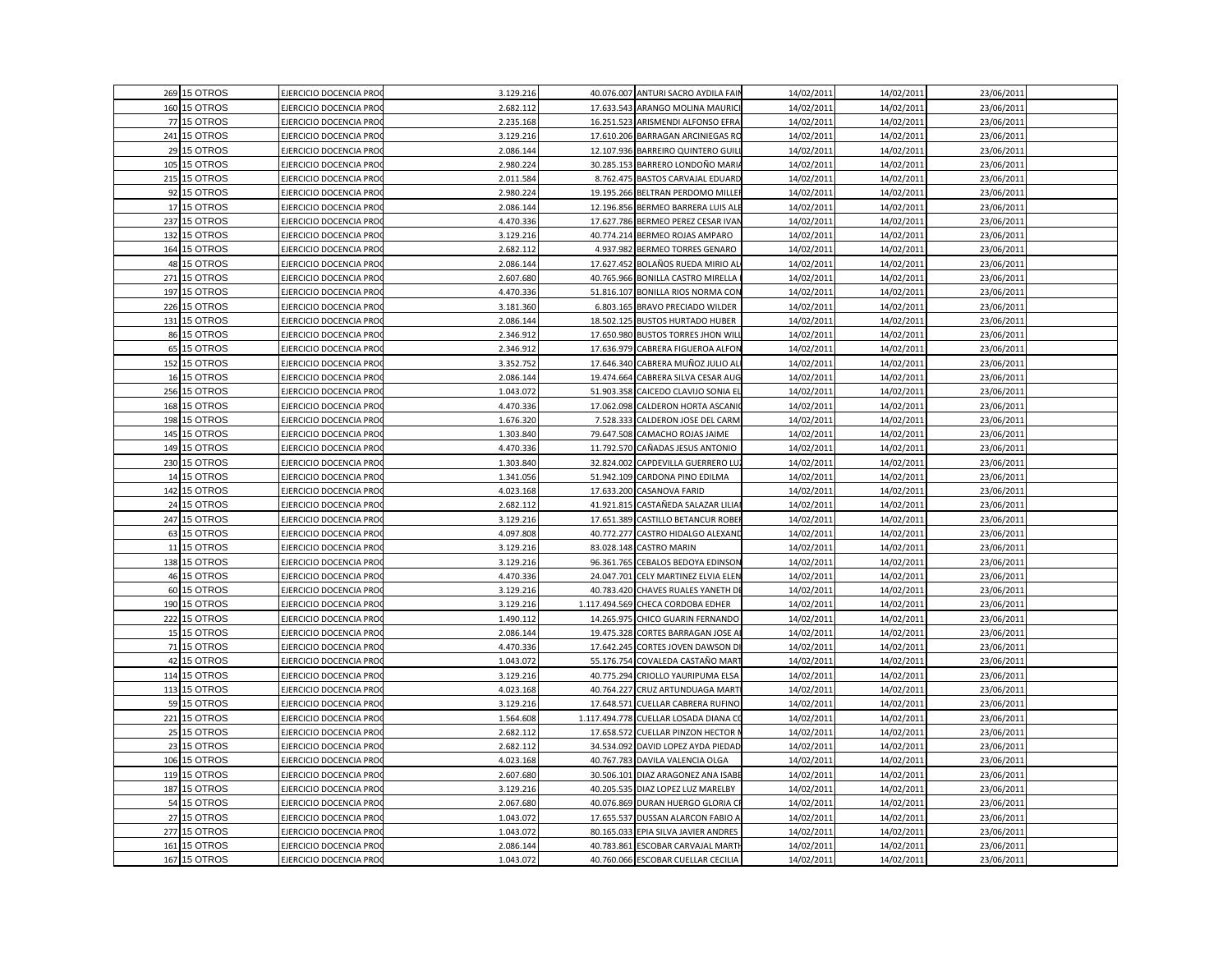|     | 201 15 OTROS | EJERCICIO DOCENCIA PRO       | 2.086.144 |            | 80.082.665 ESCOBAR ESPINOSA CARLO    | 14/02/2011 | 14/02/2011 | 23/06/2011 |  |
|-----|--------------|------------------------------|-----------|------------|--------------------------------------|------------|------------|------------|--|
|     | 141 15 OTROS | EJERCICIO DOCENCIA PRO       | 4.470.336 |            | 17.630.537 ESPINOSA PINZON FABIO     | 14/02/2011 | 14/02/2011 | 23/06/2011 |  |
|     | 31 15 OTROS  | EJERCICIO DOCENCIA PRO       | 3.129.216 |            | 12.194.290 FALLA CASANOVA FAIBER E   | 14/02/2011 | 14/02/2011 | 23/06/2011 |  |
|     | 280 15 OTROS | EJERCICIO DOCENCIA PRO       | 1.564.608 |            | 6.801.427 AGUDELO RODRIGUEZ CARI     | 01/04/2011 | 01/04/2011 | 23/06/2011 |  |
|     | 97 15 OTROS  | EJERCICIO DOCENCIA PRO       | 3.352.640 |            | 17.636.927 FALLA ROJAS RAMIRO        | 14/02/2011 | 14/02/2011 | 23/06/2011 |  |
|     | 147 15 OTROS | EJERCICIO DOCENCIA PRO       | 2.086.144 |            | 17.646.945 FLOREZ STERLING JALBER    | 14/02/2011 | 14/02/2011 | 23/06/2011 |  |
|     | 90 15 OTROS  | <b>JERCICIO DOCENCIA PRO</b> | 3.129.216 |            | 17.645.217 FLORIANO QUINTERO LUIS    | 14/02/2011 | 14/02/2011 | 23/06/2011 |  |
|     | 15 OTROS     | EJERCICIO DOCENCIA           | 2.682.112 |            | 7.689.999 FORERO SANCHEZ FERNEY      | 14/02/2011 | 14/02/2011 | 23/06/2011 |  |
| 193 | 15 OTROS     | EJERCICIO DOCENCIA PRO       | 4.023.168 |            | 91.231.460 FRANCO CASTRO LUIS ANTO   | 14/02/2011 | 14/02/2011 | 23/06/2011 |  |
|     | 216 15 OTROS | EJERCICIO DOCENCIA PRO       | 1.564.608 |            | 6.803.826 FRANCO ROJAS HUGO HERN     | 14/02/2011 | 14/02/2011 | 23/06/2011 |  |
|     | 182 15 OTROS | EJERCICIO DOCENCIA PRO       | 2.086.144 |            | 80.064.486 GALEANO TANGARIFE JULIC   | 14/02/2011 | 14/02/2011 | 23/06/2011 |  |
|     | 121 15 OTROS | EJERCICIO DOCENCIA PRO       | 3.129.216 |            | 40.759.223 GALINDO BOBADILLA FLOR    | 14/02/2011 | 14/02/2011 | 23/06/2011 |  |
| 275 | 15 OTROS     | EJERCICIO DOCENCIA PRO       | 2.086.144 |            | 70.693.957 GARCIA ALZATE JAIRO DE JE | 14/02/2011 | 14/02/2011 | 23/06/2011 |  |
|     | 208 15 OTROS | EJERCICIO DOCENCIA PRO       | 2.086.144 |            | 16.187.304 GARCIA BUSTOS JUAN JAVIE  | 14/02/2011 | 14/02/2011 | 23/06/2011 |  |
| 66  | 15 OTROS     | EJERCICIO DOCENCIA PRO       | 2.086.144 |            | 17.645.227 GARCIA CAICEDO ALFREDO    | 14/02/2011 | 14/02/2011 | 23/06/2011 |  |
|     | 188 15 OTROS | EJERCICIO DOCENCIA PRO       | 3.129.216 | 40.613.716 | <b>GARCIA CAPDEVILLA DIANA</b>       | 14/02/2011 | 14/02/2011 | 23/06/2011 |  |
|     | 4 15 OTROS   | EJERCICIO DOCENCIA           | 2.868.448 |            | 40.783.400 GARCIA PENA ARIADNA       | 14/02/2011 | 14/02/2011 | 23/06/2011 |  |
|     | 213 15 OTROS | EJERCICIO DOCENCIA PRO       | 2.682.112 | 14.212.631 | <b>GARCIA TELLO JOSE LUBIN</b>       | 14/02/2011 | 14/02/2011 | 23/06/2011 |  |
|     | 84 15 OTROS  | EJERCICIO DOCENCIA PRO       | 4.023.168 | 17.645.821 | <b>GASCA BUSTOS JOSE LISAR</b>       | 14/02/2011 | 14/02/2011 | 23/06/2011 |  |
|     | 266 15 OTROS | EJERCICIO DOCENCIA PRO       | 1.043.072 |            | 51.940.792 GIL JIMENEZ MONICA ISABE  | 14/02/2011 | 14/02/2011 | 23/06/2011 |  |
|     | 233 15 OTROS | EJERCICIO DOCENCIA PRO       | 4.023.168 |            | 16.801.563 GIRALDO GONZALEZ HECTO    | 14/02/2011 | 14/02/2011 | 23/06/2011 |  |
|     | 253 15 OTROS | EJERCICIO DOCENCIA PRO       | 2.086.144 | 10.262.655 | GIRALDO JARAMILLO DIEGO              | 14/02/2011 | 14/02/2011 | 23/06/2011 |  |
|     | 62 15 OTROS  | EJERCICIO DOCENCIA PRO       | 5.900.736 |            | 16.400.166 GIRALDO OSPINA ALBEIRO    | 14/02/2011 | 14/02/2011 | 23/06/2011 |  |
|     | 245 15 OTROS | EJERCICIO DOCENCIA PRO       | 3.129.216 |            | 40.767.022 GODOY BARRERA CONSUEL     | 14/02/2011 | 14/02/2011 | 23/06/2011 |  |
|     | 204 15 OTROS | EJERCICIO DOCENCIA PRO       | 3.129.216 |            | 16.188.864 GODOY LOZADA JHON WILL    | 14/02/2011 | 14/02/2011 | 23/06/2011 |  |
|     | 205 15 OTROS | EJERCICIO DOCENCIA PRO       | 2.086.144 |            | 17.690.636 GODOY LOZADA STIVEN       | 14/02/2011 | 14/02/2011 | 23/06/2011 |  |
| 75  | 15 OTROS     | EJERCICIO DOCENCIA PRO       | 4.470.336 | 17.644.245 | <b>GOMEZ CABRERA DOUGLAS</b>         | 14/02/2011 | 14/02/2011 | 23/06/201  |  |
|     | 146 15 OTROS | EJERCICIO DOCENTE PROG       | 2.086.144 |            | 17.636.129 GOMEZ LOAIZA JAIME        | 14/02/2011 | 14/02/2011 | 23/06/2011 |  |
|     | 53 15 OTROS  | EJERCICIO DOCENCIA PRO       | 2.086.144 |            | 12.188.093 GOMEZ MOSQUERA EDGAR      | 14/02/2011 | 14/02/2011 | 23/06/2011 |  |
| 231 | 15 OTROS     | EJERCICIO DOCENCIA PRO       | 3.129.216 | 17.615.971 | <b>GOMEZ TAMAYO NICOLAS</b>          | 14/02/2011 | 14/02/2011 | 23/06/2011 |  |
|     | 5 15 OTROS   | EJERCICIO DOCENCIA           | 2.086.144 |            | 80.824.742 GONZALEZ CORTES OSCAR     | 14/02/2011 | 14/02/2011 | 23/06/2011 |  |
|     | 157 15 OTROS | EJERCICIO DOCENCIA PRO       | 3.725.280 |            | 23.550.626 GONZALEZ MANRIQUE ROS     | 14/02/2011 | 14/02/2011 | 23/06/2011 |  |
| 159 | 15 OTROS     | EJERCICIO DOCENCIA PRO       | 2.868.448 |            | 17.650.378 GONZALEZ VARGAS WILLIA    | 14/02/2011 | 14/02/2011 | 23/06/2011 |  |
|     | 240 15 OTROS | EJERCICIO DOCENCIA PRO       | 3.129.216 |            | 17.630.303 GRAJALES RAMIREZ GERON    | 14/02/2011 | 14/02/2011 | 23/06/2011 |  |
|     | 112 15 OTROS | EJERCICIO DOCENCIA PRO       | 3.129.216 |            | 16.618.449 GRANADA BEDOYA CARLOS     | 14/02/2011 | 14/02/2011 | 23/06/2011 |  |
|     | 22 15 OTROS  | EJERCICIO DOCENCIA PRO       | 1.341.056 | 40.758.329 | GUEVARA MURCIA NOHOR                 | 14/02/2011 | 14/02/2011 | 23/06/2011 |  |
| 73  | 15 OTROS     | EJERCICIO DOCENCIA PRO       | 3.129.216 | 17.645.901 | <b>GUTIERREZ CRUZ DITER</b>          | 14/02/2011 | 14/02/2011 | 23/06/2011 |  |
|     | 110 15 OTROS | EJERCICIO DOCENCIA PRO       | 3.129.216 |            | 46.382.313 GUZMAN RODRIGUEZ ADRI     | 14/02/2011 | 14/02/2011 | 23/06/2011 |  |
|     | 30 15 OTROS  | EJERCICIO DOCENCIA PRO       | 4.023.168 |            | 12.098.980 HERNANDEZ ARBELAEZ SER    | 14/02/2011 | 14/02/2011 | 23/06/2011 |  |
|     | 276 15 OTROS | EJERCICIO DOCENCIA PRO       | 1.043.072 |            | 40.782.247 HERNANDEZ CATAÑO CARN     | 14/02/2011 | 14/02/2011 | 23/06/2011 |  |
|     | 70 15 OTROS  | EJERCICIO DOCENCIA PRO       | 2.682.144 |            | 17.631.236 HERNANDEZ GUARACA DAI     | 14/02/2011 | 14/02/2011 | 23/06/2011 |  |
|     | 246 15 OTROS | EJERCICIO DOCENCIA PRO       | 3.129.216 |            | 40.783.649 HERRAN RANGEL DIANA M/    | 14/02/2011 | 14/02/2011 | 23/06/2011 |  |
| 150 | 15 OTROS     | EJERCICIO DOCENCIA PRO       | 3.129.216 |            | 17.636.128 HERRERA DOMINGUEZ JOR     | 14/02/2011 | 14/02/2011 | 23/06/2011 |  |
|     | 194 15 OTROS | EJERCICIO DOCENCIA PRO       | 2.346.912 |            | 17.616.125 HERRERA VALENCIA WILME    | 14/02/2011 | 14/02/2011 | 23/06/201  |  |
|     | 39 15 OTROS  | EJERCICIO DOCENCIA PRO       | 1.043.072 |            | 40.614.298 HINCAPIE VARGAS LUISA YA  | 14/02/2011 | 14/02/2011 | 23/06/2011 |  |
| 153 | 15 OTROS     | EJERCICIO DOCENCIA PRO       | 4.023.168 |            | 17.631.097 HURTADO LUIS ORLANDO      | 14/02/2011 | 14/02/2011 | 23/06/2011 |  |
|     | 122 15 OTROS | EJERCICIO DOCENCIA PRO       | 3.129.216 |            | 40.779.157 HURTADO MARTINEZ JERA     | 14/02/2011 | 14/02/2011 | 23/06/2011 |  |
|     | 102 15 OTROS | EJERCICIO DOCENCIA PRO       | 3.129.216 |            | 40.778.597 IBARRA PANTEVES YENID DO  | 14/02/2011 | 14/02/2011 | 23/06/2011 |  |
|     | 12 15 OTROS  | EJERCICIO DOCENCIA PRO       | 1.341.056 |            | 80.412.367 ISAZA MORALES GERMAN      | 14/02/2011 | 14/02/2011 | 23/06/2011 |  |
|     | 243 15 OTROS | EJERCICIO DOCENCIA PRO       | 3.352.752 |            | 5.350.373 JAMIOY MUCHAVISOY JOSE     | 14/02/2011 | 14/02/2011 | 23/06/2011 |  |
|     | 155 15 OTROS | EJERCICIO DOCENCIA PRO       | 3.129.216 |            | 15.381.746 JARAMILLO ARISTIZABAL NE  | 14/02/2011 | 14/02/2011 | 23/06/2011 |  |
| 191 | 15 OTROS     | EJERCICIO DOCENCIA PRO       | 3.687.904 |            | 40.755.732 JARAMILLO BOLAÑOS LIDA    | 14/02/2011 | 14/02/2011 | 23/06/2011 |  |
|     | 220 15 OTROS | EJERCICIO DOCENCIA PRO       | 1.043.072 |            | 17.653.420 JARAMILLO MENDOZA CIRC    | 14/02/2011 | 14/02/2011 | 23/06/2011 |  |
| 55  | 15 OTROS     | EJERCICIO DOCENCIA PRO       | 3.129.216 |            | 24.432.480 LOAIZA GIRALDO ALBA MAF   | 14/02/2011 | 14/02/2011 | 23/06/2011 |  |
|     | 180 15 OTROS | EJERCICIO DOCENCIA PRO       | 3.129.216 |            | 17.628.637 LOAIZA RAMIREZ OSCAR HU   | 14/02/2011 | 14/02/2011 | 23/06/2011 |  |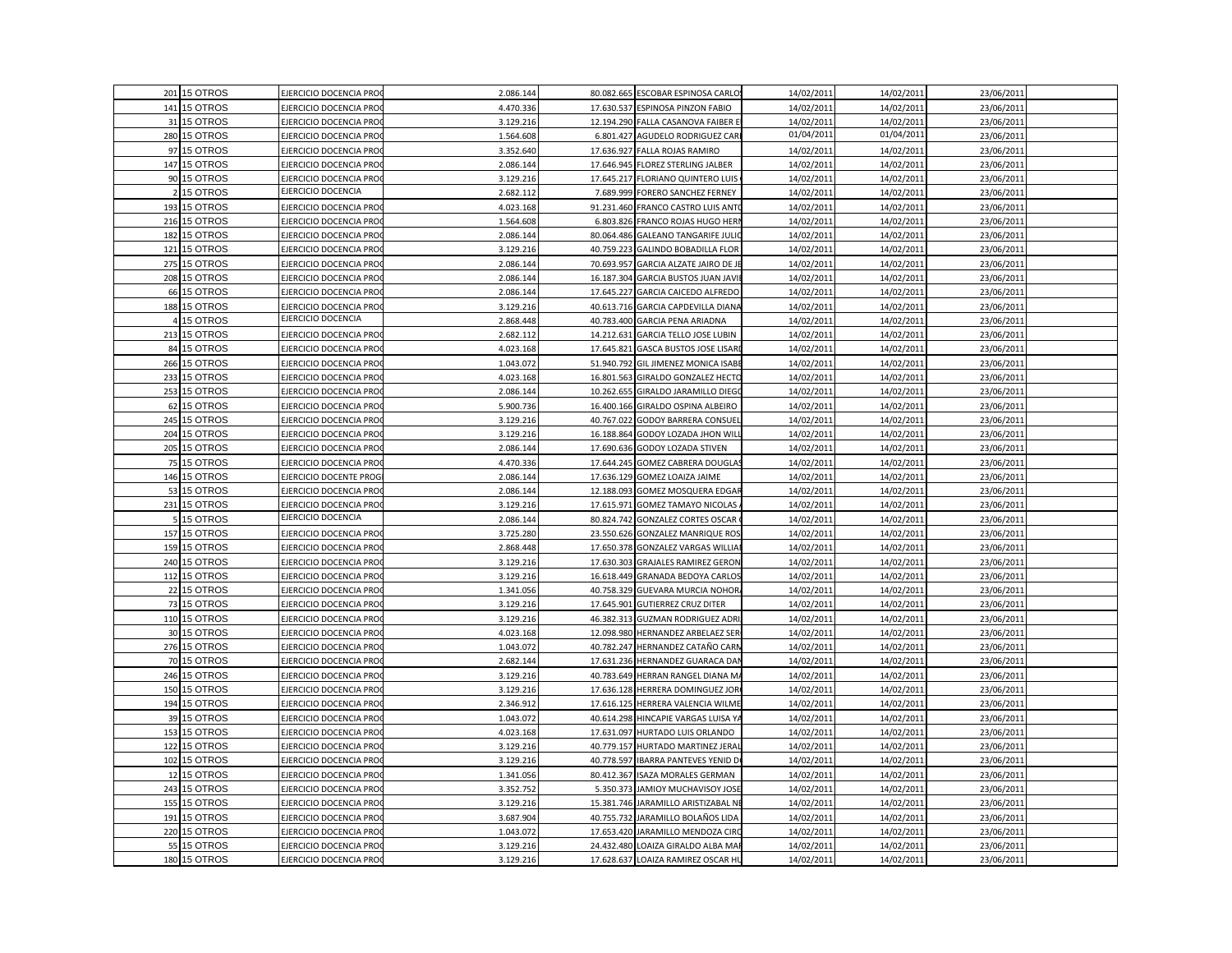|     | 144 15 OTROS | EJERCICIO DOCENCIA PRO        | 3.129.216 |            | 13.067.289 LOPEZ BOLAÑOS HENRY EFF    | 14/02/2011 | 14/02/2011 | 23/06/2011 |  |
|-----|--------------|-------------------------------|-----------|------------|---------------------------------------|------------|------------|------------|--|
|     | 35 15 OTROS  | EJERCICIO DOCENCIA PRO        | 2.086.144 |            | 17.651.102 LOPEZ FRANCO JORGE IVAN    | 14/02/2011 | 14/02/2011 | 23/06/2011 |  |
|     | 217 15 OTROS | EJERCICIO DOCENCIA PRO        | 2.086.144 |            | 17.656.289 LOPEZ MARQUEZ WILDER JO    | 14/02/2011 | 14/02/2011 | 23/06/2011 |  |
|     | 50 15 OTROS  | EJERCICIO DOCENCIA PRO        | 3.129.216 |            | 75.065.899 LOPEZ OSORIO CESAR AUGI    | 14/02/2011 | 14/02/2011 | 23/06/2011 |  |
|     | 135 15 OTROS | EJERCICIO DOCENCIA PRO        | 1.043.072 |            | 40.768.266 LOPEZ RENGIFO JULIETA      | 14/02/2011 | 14/02/2011 | 23/06/2011 |  |
|     | 265 15 OTROS | EJERCICIO DOCENCIA PRO        | 3.129.216 |            | 40.770.471 LOPEZ ROJAS CLARA STELLA   | 14/02/2011 | 14/02/2011 | 23/06/2011 |  |
|     | 15 OTROS     | <b>EJERCICIO DOCENCIA PRO</b> | 2.682.112 |            | 94.523.955 LOZADA ROJAS CARLOS ALI    | 14/02/2011 | 14/02/2011 | 23/06/2011 |  |
|     | 115 15 OTROS | EJERCICIO DOCENCIA PRO        | 3.129.216 |            | 16.188.531 LOZANO GARCIA JHON EISE    | 14/02/2011 | 14/02/2011 | 23/06/2011 |  |
|     | 52 15 OTROS  | EJERCICIO DOCENCIA PRO        | 3.129.216 |            | 40.778.068 LOZANO ORTIZ NORA          | 14/02/2011 | 14/02/2011 | 23/06/2011 |  |
|     | 76 15 OTROS  | EJERCICIO DOCENCIA PRO        | 4.023.168 |            | 17.649.365 LOZANO RODRIGUEZ DUBEI     | 14/02/2011 | 14/02/2011 | 23/06/2011 |  |
|     | 196 15 OTROS | EJERCICIO DOCENCIA PRO        | 3.129.216 |            | 17.656.401 LOZANO TRUJILLO RAFAEL     | 14/02/2011 | 14/02/2011 | 23/06/2011 |  |
|     | 64 15 OTROS  | EJERCICIO DOCENCIA PRO        | 2.682.112 |            | 17.638.111 MAJE ARVEY                 | 14/02/2011 | 14/02/2011 | 23/06/2011 |  |
|     | 156 15 OTROS | EJERCICIO DOCENCIA PRO        | 3.129.216 |            | 40.076.156 MARQUEZ ALFONSO PAOLA      | 14/02/2011 | 14/02/2011 | 23/06/2011 |  |
|     | 236 15 OTROS | EJERCICIO DOCENCIA PRO        | 3.129.216 |            | 40.760.357 MARROQUIN PEÑA MARIA       | 14/02/2011 | 14/02/2011 | 23/06/2011 |  |
| 227 | 15 OTROS     | EJERCICIO DOCENCIA PRO        | 3.129.216 |            | 1.117.507.211 MARTINEZ ARIAS GLEIBER  | 14/02/2011 | 14/02/2011 | 23/06/2011 |  |
| 96  | 15 OTROS     | EJERCICIO DOCENCIA PRO        | 1.303.840 |            | 40.075.460 MARTINEZ CALDERON OLG/     | 14/02/2011 | 14/02/2011 | 23/06/2011 |  |
|     | 199 15 OTROS | EJERCICIO DOCENCIA PRO        | 3.129.216 |            | 18.400.734 MARTINEZ SUAREZ JAIME F    | 14/02/2011 | 14/02/2011 | 23/06/2011 |  |
|     | 206 15 OTROS | EJERCICIO DOCENCIA PRO        | 2.086.144 |            | 80.059.140 MEDINA CAMACHO CARLO:      | 14/02/2011 | 14/02/2011 | 23/06/2011 |  |
| 126 | 15 OTROS     | EJERCICIO DOCENCIA PRO        | 1.043.072 |            | 92.513.890 MEJIA LARA ALVEIRO         | 14/02/2011 | 14/02/2011 | 23/06/2011 |  |
|     | 232 15 OTROS | EJERCICIO DOCENCIA PRO        | 4.470.336 |            | 11.788.526 MENA ORTIZ HENRY           | 14/02/2011 | 14/02/2011 | 23/06/2011 |  |
|     | 148 15 OTROS | EJERCICIO DOCENCIA PRO        | 2.980.224 |            | 11.790.346 MENA ORTIZ JESUS ALITO     | 14/02/2011 | 14/02/2011 | 23/06/2011 |  |
| 258 | 15 OTROS     | EJERCICIO DOCENCIA PRO        | 3.129.216 |            | 1.117.499.136 MENDEZ GIRALDO EMILIO   | 14/02/2011 | 14/02/2011 | 23/06/2011 |  |
|     | 183 15 OTROS | EJERCICIO DOCENCIA PRO        | 2.682.112 |            | 40.778.632 MOLINA PERALTA IRAIDE      | 14/02/2011 | 14/02/2011 | 23/06/2011 |  |
|     | 45 15 OTROS  | EJERCICIO DOCENCIA PRO        | 3.129.216 |            | 39.685.475 MONROY RIOS ESMERALDA      | 14/02/2011 | 14/02/2011 | 23/06/2011 |  |
|     | 10 15 OTROS  | EJERCICIO DOCENCIA PRO        | 2.682.112 |            | 19.371.038 MONTAÑO ROJAS OMAR EN      | 14/02/2011 | 14/02/2011 | 23/06/2011 |  |
|     | 88 15 OTROS  | EJERCICIO DOCENCIA PRO        | 5.453.712 |            | 17.650.330 MONTEALEGRE QUINTANA       | 14/02/2011 | 14/02/2011 | 23/06/2011 |  |
| 140 | 15 OTROS     | EJERCICIO DOCENCIA PRO        | 3.129.216 |            | 79.602.333 MONTENEGRO PEREZ ERNE      | 14/02/2011 | 14/02/2011 | 23/06/2011 |  |
|     | 107 15 OTROS | EJERCICIO DOCENCIA PRO        | 3.129.216 |            | 36.069.104 MONTENEGRO QUINTERO S      | 14/02/2011 | 14/02/2011 | 23/06/2011 |  |
| 169 | 15 OTROS     | EJERCICIO DOCENCIA PRO        | 1.043.072 |            | 17.642.154 MONTOYA LEYTON LUIS CA     | 14/02/2011 | 14/02/2011 | 23/06/2011 |  |
| 254 | 15 OTROS     | EJERCICIO DOCENCIA PRO        | 1.460.288 |            | 17.634.636 MORA DUARTE VICENTE        | 14/02/2011 | 14/02/2011 | 23/06/2011 |  |
|     | 235 15 OTROS | EJERCICIO DOCENCIA PRO        | 4.470.336 |            | 26.599.411 MORALES GASCA MARISOL      | 14/02/2011 | 14/02/2011 | 23/06/2011 |  |
|     | 99 15 OTROS  | EJERCICIO DOCENCIA PRO        | 3.725.280 |            | 17.668.137 MORALES PARRA SAMUEL       | 14/02/2011 | 14/02/2011 | 23/06/2011 |  |
| 154 | 15 OTROS     | EJERCICIO DOCENCIA PRO        | 1.043.072 |            | 80.165.717 MORENO MONTEALEGRE N       | 14/02/2011 | 14/02/2011 | 23/06/2011 |  |
|     | 18 15 OTROS  | EJERCICIO DOCENCIA PRO        | 4.023.168 |            | 80.061.532 MUÑOZ CONTRERAS MAUR       | 14/02/2011 | 14/02/2011 | 23/06/2011 |  |
|     | 134 15 OTROS | EJERCICIO DOCENCIA PRO        | 1.043.072 |            | 40.770.428 MUÑOZ RAMOS MARITZA        | 14/02/2011 | 14/02/2011 | 23/06/2011 |  |
| 101 | 15 OTROS     | EJERCICIO DOCENCIA PRO        | 4.470.336 | 17.656.541 | MURILLO FLOREZ VICTOR M               | 14/02/2011 | 14/02/2011 | 23/06/2011 |  |
| 185 | 15 OTROS     | EJERCICIO DOCENCIA PRO        | 1.341.056 |            | 40.782.177 NARVAEZ VARGAS YEIM DU     | 14/02/2011 | 14/02/2011 | 23/06/2011 |  |
| 211 | 15 OTROS     | EJERCICIO DOCENCIA PRO        | 1.043.072 |            | 17.689.218 NEIRA OROZCO CARLOS ALE    | 14/02/2011 | 14/02/2011 | 23/06/2011 |  |
|     | 167 15 OTROS | EJERCICIO DOCENCIA PRO        | 2.682.112 |            | 17.650.754 NOVOA GUTIERREZ JERRY B    | 14/02/2011 | 14/02/2011 | 23/06/2011 |  |
|     | 248 15 OTROS | EJERCICIO DOCENCIA PRO        | 2.086.144 |            | 17.643.812 OBANDO YANGUAS CARLOS      | 14/02/2011 | 14/02/2011 | 23/06/2011 |  |
| 91  | 15 OTROS     | EJERCICIO DOCENCIA PRO        | 4.023.168 |            | 17.634.732 OCHOA CORREA MAURO         | 14/02/2011 | 14/02/2011 | 23/06/2011 |  |
|     | 272 15 OTROS | EJERCICIO DOCENCIA PRO        | 1.043.072 |            | 40.611.640 ORTIZ LEAL DIANA MARCEL    | 14/02/2011 | 14/02/2011 | 23/06/2011 |  |
| 264 | 15 OTROS     | EJERCICIO DOCENCIA PRO        | 3.129.216 |            | 17.657.397 ORTIZ PEÑA EDWIN LEONAR    | 14/02/2011 | 14/02/2011 | 23/06/2011 |  |
| 234 | 15 OTROS     | EJERCICIO DOCENCIA PRO        | 4.917.360 |            | 40.769.525 ORTIZ POVEDA CLARA AIDE    | 14/02/2011 | 14/02/2011 | 23/06/201  |  |
|     | 163 15 OTROS | EJERCICIO DOCENCIA PRO        | 4.470.336 |            | 40.782.884 ORTIZ RODRIGUEZ MARINE     | 14/02/2011 | 14/02/2011 | 23/06/2011 |  |
| 128 | 15 OTROS     | EJERCICIO DOCENCIA PRO        | 3.129.216 |            | 19.398.775 ORTIZ VASQUEZ ALVARO       | 14/02/2011 | 14/02/2011 | 23/06/2011 |  |
|     | 80 15 OTROS  | EJERCICIO DOCENCIA PRO        | 2.607.680 |            | 40.774.980 OSPINA NUÑEZ ISMELDA       | 14/02/2011 | 14/02/2011 | 23/06/2011 |  |
|     | 270 15 OTROS | EJERCICIO DOCENCIA PRO        | 1.043.072 |            | 1.094.890.056 OTALORA OROZCO CINDY J  | 14/02/2011 | 14/02/2011 | 23/06/2011 |  |
|     | 251 15 OTROS | EJERCICIO DOCENCIA PRO        | 3.129.216 |            | 17.643.961 OYOLA LIS ANGEL ALBERTO    | 14/02/2011 | 14/02/2011 | 23/06/2011 |  |
| 85  | 15 OTROS     | EJERCICIO DOCENCIA PRO        | 3.576.192 |            | 17.644.767 PADILLA JUAN CARLOS        | 14/02/2011 | 14/02/2011 | 23/06/2011 |  |
|     | 104 15 OTROS | EJERCICIO DOCENCIA PRO        | 4.023.168 |            | 11.793.615 PALACIOS MENA HONORIO      | 14/02/2011 | 14/02/2011 | 23/06/2011 |  |
| 137 | 15 OTROS     | EJERCICIO DOCENCIA PRO        | 4.023.168 |            | 40.776.343 PAREDES LOZADA EDILZA      | 14/02/2011 | 14/02/2011 | 23/06/2011 |  |
|     | 219 15 OTROS | EJERCICIO DOCENCIA PRO        | 2.086.144 |            | 1.117.489.372 PARRA HERRERA JUAN PABI | 14/02/2011 | 14/02/2011 | 23/06/2011 |  |
| 33  | 15 OTROS     | EJERCICIO DOCENCIA PRO        | 2.086.144 |            | 80.076.444 PARRA LOZANO WILFREDO      | 14/02/2011 | 14/02/2011 | 23/06/2011 |  |
|     | 229 15 OTROS | EJERCICIO DOCENCIA PRO        | 2.346.912 |            | 17.658.676 PARRA VALDERRAMA DEIVI     | 14/02/2011 | 14/02/2011 | 23/06/2011 |  |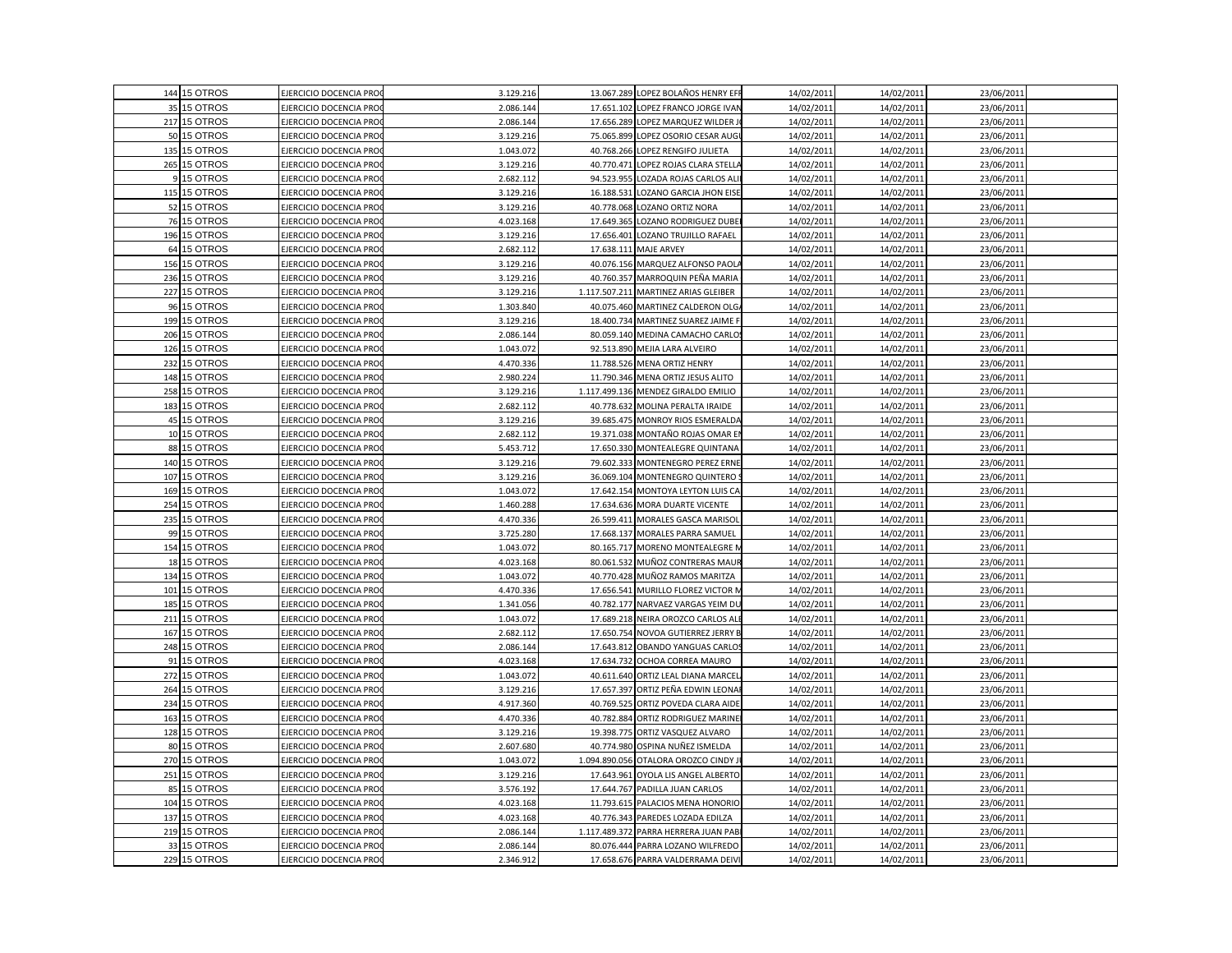|     | 209 15 OTROS | EJERCICIO DOCENCIA PRO        | 1.043.072 |            | 52.992.841 PATIÑO QUIROZ BEATRIZ EL | 14/02/2011 | 14/02/2011 | 23/06/2011 |  |
|-----|--------------|-------------------------------|-----------|------------|-------------------------------------|------------|------------|------------|--|
|     | 56 15 OTROS  | EJERCICIO DOCENCIA PRO        | 3.129.216 |            | 17.629.466 PERDOMO ANTURI ABAD      | 14/02/2011 | 14/02/2011 | 23/06/2011 |  |
|     | 69 15 OTROS  | EJERCICIO DOCENCIA PRO        | 4.470.336 |            | 12.187.321 PERDOMO GARZON CARLO!    | 14/02/2011 | 14/02/2011 | 23/06/2011 |  |
|     | 224 15 OTROS | EJERCICIO DOCENCIA PRO        | 2.086.144 |            | 30.505.525 PERDOMO NAVARRO CARO     | 14/02/2011 | 14/02/2011 | 23/06/2011 |  |
|     | 260 15 OTROS | EJERCICIO DOCENCIA PRO        | 3.129.216 |            | 40.760.719 PERDOMO ORTIZ MERY SEL   | 14/02/201  | 14/02/2011 | 23/06/2011 |  |
|     | 250 15 OTROS | EJERCICIO DOCENCIA PRO        | 4.470.336 | 17.651.495 | PERDOMO PERAFAN ALEXA               | 14/02/2011 | 14/02/2011 | 23/06/2011 |  |
| 123 | 15 OTROS     | EJERCICIO DOCENCIA PRO        | 3.129.216 |            | 86.070.242 PERDOMO QUEVEDO MARI     | 14/02/2011 | 14/02/2011 | 23/06/2011 |  |
|     | 133 15 OTROS | EJERCICIO DOCENCIA PRO        | 1.341.056 |            | 82.382.193 PEREA MOSQUERA YOVANI    | 14/02/2011 | 14/02/2011 | 23/06/2011 |  |
| 41  | 15 OTROS     | EJERCICIO DOCENCIA PRO        | 1.086.144 |            | 40.614.773 PEREZ MONTES YINA CONS   | 14/02/2011 | 14/02/2011 | 23/06/2011 |  |
|     | 143 15 OTROS | EJERCICIO DOCENCIA PRO        | 4.470.336 |            | 17.628.434 PEREZ TOVAR HECTOR       | 14/02/2011 | 14/02/2011 | 23/06/2011 |  |
|     | 223 15 OTROS | EJERCICIO DOCENCIA PRO        | 3.129.216 | 79.352.766 | PINZON PENA JOHN MAURI              | 14/02/2011 | 14/02/2011 | 23/06/2011 |  |
|     | 13 15 OTROS  | EJERCICIO DOCENCIA PRO        | 2.086.144 |            | 17.627.878 POLANCO ARTUNDUAGA H     | 14/02/2011 | 14/02/2011 | 23/06/2011 |  |
|     | 79 15 OTROS  | EJERCICIO DOCENCIA PRO        | 2.086.144 |            | 17.643.305 POLANCO CERQUERA HENR    | 14/02/2011 | 14/02/2011 | 23/06/2011 |  |
|     | 184 15 OTROS | EJERCICIO DOCENCIA PRO        | 3.129.216 | 17.648.661 | PORTELA LOZADA ARMAND               | 14/02/2011 | 14/02/2011 | 23/06/2011 |  |
| 103 | 15 OTROS     | EJERCICIO DOCENCIA PRO        | 3.129.216 | 17.647.298 | QUINTANA CHILITO YESID              | 14/02/2011 | 14/02/2011 | 23/06/2011 |  |
|     | 72 15 OTROS  | EJERCICIO DOCENCIA PRO        | 1.043.072 | 17.650.857 | QUIROZ CARVAJAL DAGOBE              | 14/02/201  | 14/02/2011 | 23/06/2011 |  |
|     | 244 15 OTROS | EJERCICIO DOCENCIA PRO        | 2.086.144 |            | 17.651.949 RAMIREZ DE LOS RIOS HERN | 14/02/2011 | 14/02/2011 | 23/06/2011 |  |
|     | 40 15 OTROS  | EJERCICIO DOCENCIA PRO        | 1.825.376 | 40.759.881 | RAMIREZ GODOY MILLEY                | 14/02/2011 | 14/02/2011 | 23/06/2011 |  |
|     | 47 15 OTROS  | EJERCICIO DOCENCIA PRO        | 2.555.504 |            | 40.773.514 RAMIREZ MEDINA ADRIAN    | 14/02/2011 | 14/02/2011 | 23/06/2011 |  |
|     | 32 15 OTROS  | EJERCICIO DOCENCIA PRO        | 3.129.216 | 17.655.221 | RAMIREZ PERDOMO VLADII              | 14/02/2011 | 14/02/2011 | 23/06/2011 |  |
| 111 | 15 OTROS     | EJERCICIO DOCENCIA PRO        | 2.607.680 | 17.783.854 | RANGEL GUTIERREZ EMERS              | 14/02/2011 | 14/02/2011 | 23/06/2011 |  |
|     | 192 15 OTROS | EJERCICIO DOCENCIA PRC        | 2.607.680 | 6.805.942  | REMICIO DUQUE JHON HAF              | 14/02/2011 | 14/02/2011 | 23/06/2011 |  |
|     | 83 15 OTROS  | EJERCICIO DOCENCIA PRO        | 2.682.112 |            | 17.625.174 RENDON OROZCO JOSE JES   | 14/02/2011 | 14/02/2011 | 23/06/2011 |  |
|     | 214 15 OTROS | EJERCICIO DOCENCIA PRO        | 1.043.072 |            | 30.508.730 REYES GOMEZ DINA LOREN.  | 14/02/2011 | 14/02/2011 | 23/06/2011 |  |
|     | 116 15 OTROS | EJERCICIO DOCENCIA PRO        | 3.352.640 | 30.277.951 | RINCON OCAMPO MARIA E               | 14/02/2011 | 14/02/2011 | 23/06/2011 |  |
|     | 242 15 OTROS | EJERCICIO DOCENCIA PRO        | 3.129.216 | 26.617.134 | RIOS DE RODRIGUEZ MARIA             | 14/02/2011 | 14/02/2011 | 23/06/2011 |  |
|     | 130 15 OTROS | EJERCICIO DOCENCIA PRO        | 3.129.216 |            | 96.352.044 RIVERA TIQUE EDGAR       | 14/02/2011 | 14/02/2011 | 23/06/2011 |  |
|     | 26 15 OTROS  | <b>EJERCICIO DOCENCIA PRO</b> | 1.043.072 | 57.298.711 | ROCHELS BURGOS PRISCILA             | 14/02/2011 | 14/02/2011 | 23/06/2011 |  |
|     | 19 15 OTROS  | EJERCICIO DOCENCIA PRO        | 2.086.144 |            | 52.967.819 RODRIGUEZ PINTO ANA MA   | 14/02/2011 | 14/02/2011 | 23/06/2011 |  |
|     | 58 15 OTROS  | EJERCICIO DOCENCIA PRO        | 4.470.336 | 40.755.209 | ROJAS DE MENDEZ IRENE               | 14/02/201  | 14/02/2011 | 23/06/2011 |  |
|     | 57 15 OTROS  | EJERCICIO DOCENCIA PRO        | 3.129.216 |            | 40.777.326 ROJAS FERNANDEZ ISABEL   | 14/02/2011 | 14/02/2011 | 23/06/2011 |  |
|     | 228 15 OTROS | EJERCICIO DOCENCIA PRO        | 3.129.216 |            | 17.655.754 ROJAS GARZON YILVER      | 14/02/2011 | 14/02/2011 | 23/06/2011 |  |
|     | 34 15 OTROS  | EJERCICIO DOCENCIA PRO        | 1.043.072 |            | 40.771.799 ROJAS NOGUERA MARIA C    | 14/02/2011 | 14/02/2011 | 23/06/2011 |  |
|     | 6 15 OTROS   | EJERCICIO DOCENCIA PRO        | 3.129.216 | 6.803.128  | ROJAS QUINAYA PABLO AN              | 14/02/2011 | 14/02/2011 | 23/06/2011 |  |
|     | 249 15 OTROS | <b>JERCICIO DOCENCIA PRO</b>  | 3.129.216 | 17.659.955 | ROMERO AMBITO FERNANI               | 14/02/2011 | 14/02/2011 | 23/06/2011 |  |
| 151 | 15 OTROS     | EJERCICIO DOCENCIA PRO        | 3.725.280 |            | 17.635.043 RONDON HERNANDEZ JUAI    | 14/02/2011 | 14/02/2011 | 23/06/2011 |  |
|     | 262 15 OTROS | EJERCICIO DOCENCIA PRO        | 2.607.680 | 36.270.161 | RUIZ DURAN ALICE                    | 14/02/2011 | 14/02/2011 | 23/06/2011 |  |
|     | 274 15 OTROS | EJERCICIO DOCENCIA PRO        | 2.086.144 |            | 80.756.980 RUIZ GARCIA DIEGO FERNA  | 14/02/2011 | 14/02/2011 | 23/06/2011 |  |
|     | 94 15 OTROS  | EJERCICIO DOCENCIA PRO        | 3.725.280 | 17.636.698 | RUIZ GUARACA OLIVERIO               | 14/02/2011 | 14/02/2011 | 23/06/2011 |  |
|     | 158 15 OTROS | EJERCICIO DOCENCIA PRO        | 3.129.216 | 17.647.781 | SAAVEDRA LASSO WILLIAM              | 14/02/2011 | 14/02/2011 | 23/06/2011 |  |
|     | 267 15 OTROS | EJERCICIO DOCENCIA PRO        | 1.564.608 |            | 79.325.229 SALAS CASTELLANOS MANU   | 14/02/2011 | 14/02/2011 | 23/06/2011 |  |
|     | 238 15 OTROS | EJERCICIO DOCENCIA PRO        | 3.129.216 | 40.093.037 | SANCHEZ AMAYA MARISOL               | 14/02/2011 | 14/02/2011 | 23/06/2011 |  |
|     | 38 15 OTROS  | EJERCICIO DOCENCIA PRC        | 1.043.07  | 17.683.094 | SANCHEZ AMAYA WILLIAM               | 14/02/2011 | 14/02/2011 | 23/06/2011 |  |
| 203 | 15 OTROS     | EJERCICIO DOCENCIA PRO        | 1.043.072 | 52.697.067 | SANCHEZ AREVALO DIANA               | 14/02/201  | 14/02/2011 | 23/06/2011 |  |
|     | 127 15 OTROS | EJERCICIO DOCENCIA PRO        | 1.341.056 |            | 17.624.315 SANCHEZ LUIS EDUARDO     | 14/02/2011 | 14/02/2011 | 23/06/2011 |  |
|     | 93 15 OTROS  | EJERCICIO DOCENCIA PRO        | 2.682.112 |            | 17.650.254 SANCHEZ NELSON           | 14/02/2011 | 14/02/2011 | 23/06/2011 |  |
|     | 28 15 OTROS  | EJERCICIO DOCENCIA PRO        | 1.043.072 |            | 7.166.409 SANCHEZ SAAVEDRA HENRY    | 14/02/2011 | 14/02/2011 | 23/06/2011 |  |
| 195 | 15 OTROS     | EJERCICIO DOCENCIA PRO        | 1.564.608 | 17.655.592 | SANCHEZ TOVAR FABIO                 | 14/02/2011 | 14/02/2011 | 23/06/2011 |  |
|     | 109 15 OTROS | EJERCICIO DOCENCIA PRO        | 2.607.680 |            | 40.769.450 SANCHEZ TRUJILLO LUCY    | 14/02/2011 | 14/02/2011 | 23/06/2011 |  |
|     | 78 15 OTROS  | EJERCICIO DOCENCIA PRC        | 4.023.168 | 17.644.561 | SEGURA ALVAREZ GUSTAV               | 14/02/2011 | 14/02/2011 | 23/06/2011 |  |
|     | 189 15 OTROS | EJERCICIO DOCENCIA PRO        | 3.129.216 | 16.187.832 | STERLING CUELLAR ARMAN              | 14/02/2011 | 14/02/2011 | 23/06/2011 |  |
|     | 95 15 OTROS  | EJERCICIO DOCENCIA PRO        | 4.023.168 |            | 93.342.767 SUAREZ POLOCHE OMAR      | 14/02/2011 | 14/02/2011 | 23/06/2011 |  |
| 118 | 15 OTROS     | EJERCICIO DOCENCIA PRO        | 2.086.144 | 40.078.786 | SUAZA MENA MARIA ISABE              | 14/02/2011 | 14/02/2011 | 23/06/2011 |  |
| 165 | 15 OTROS     | EJERCICIO DOCENCIA PRO        | 782.304   |            | 52.234.608 TABORDA CALVO SARA MIL   | 14/02/2011 | 14/02/2011 | 23/06/2011 |  |
|     | 125 15 OTROS | EJERCICIO DOCENCIA PRO        | 1.043.072 |            | 17.646.349 TORO MUÑOZ JOSE DE JESU  | 14/02/2011 | 14/02/2011 | 23/06/2011 |  |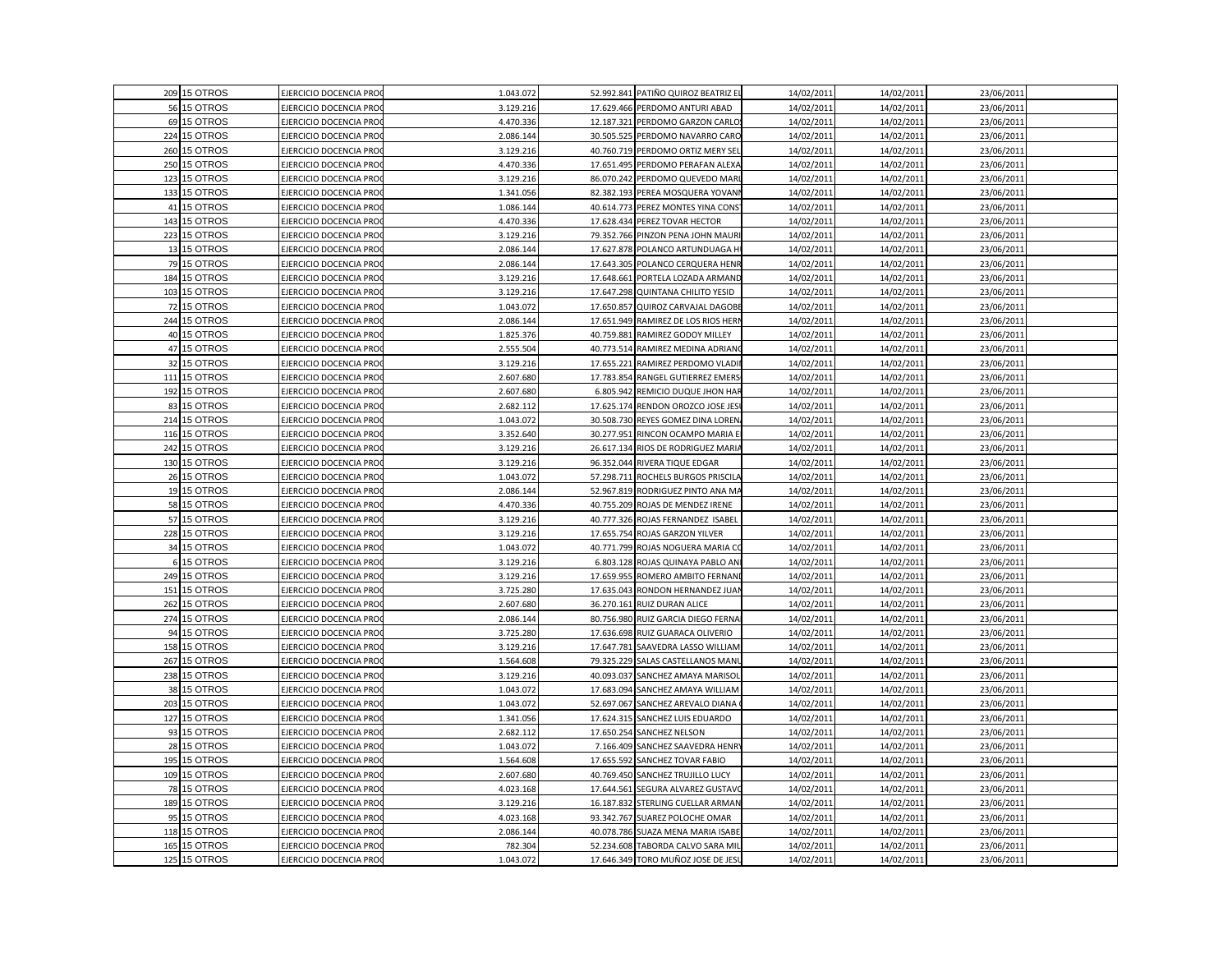|     | 82 15 OTROS  | EJERCICIO DOCENCIA PRO        | 3.129.216     |               | 17.642.081 TORRES CASTRO JESUS       | 14/02/2011 | 14/02/2011 | 23/06/2011 |            |
|-----|--------------|-------------------------------|---------------|---------------|--------------------------------------|------------|------------|------------|------------|
|     | 68 15 OTROS  | EJERCICIO DOCENCIA PRO        | 4.917.360     |               | 40.774.736 TOVAR PIZA BLANCA ADRIA   | 14/02/2011 | 14/02/2011 | 23/06/2011 |            |
|     | 136 15 OTROS | EJERCICIO DOCENCIA PRO        | 1.341.056     |               | 17.631.149 TOVAR PLAZA MISAEL        | 14/02/2011 | 14/02/2011 | 23/06/2011 |            |
|     | 98 15 OTROS  | EJERCICIO DOCENCIA PRO        | 2.868.448     |               | 17.646.123 TOVAR RICARDO             | 14/02/2011 | 14/02/2011 | 23/06/2011 |            |
| 225 | 15 OTROS     | EJERCICIO DOCENCIA PRO        | 1.303.840     |               | 16.188.167 TOVAR RUBIANO MILHER F    | 14/02/201  | 14/02/2011 | 23/06/2011 |            |
|     | 263 15 OTROS | EJERCICIO DOCENCIA PRO        | 3.129.216     |               | 40.079.308 TRUJILLO SANCHEZ ANA CE   | 14/02/2011 | 14/02/2011 | 23/06/2011 |            |
|     | 37 15 OTROS  | EJERCICIO DOCENCIA PRO        | 2.980.224     | 17.641.652    | URREGO CARVAJAL LUIS FEI             | 14/02/2011 | 14/02/2011 | 23/06/2011 |            |
|     | 3 15 OTROS   | EJERCICIO DOCENCIA            | 2.086.144     |               | 30.505.427 VALDERRAMA CARDONA EI     | 14/02/2011 | 14/02/2011 | 23/06/2011 |            |
|     | 8 15 OTROS   | EJERCICIO DOCENCIA PRO        | 3.129.216     |               | 17.646.313 VALDERRAMA CARDONA O      | 14/02/2011 | 14/02/2011 | 23/06/2011 |            |
|     | 108 15 OTROS | <b>EJERCICIO DOCENCIA PRO</b> | 3.129.216     |               | 1.117.488.007 VALERO YAGUE ANGELA MA | 14/02/2011 | 14/02/2011 | 23/06/2011 |            |
| 51  | 15 OTROS     | EJERCICIO DOCENCIA PRO        | 3.129.216     |               | 40.763.310 VALLEJO CAPERA FANNY      | 14/02/2011 | 14/02/2011 | 23/06/2011 |            |
|     | 74 15 OTROS  | EJERCICIO DOCENCIA PRO        | 2.086.144     | 94.432.498    | VAQUIRO PLAZAS DIBER AL              | 14/02/201  | 14/02/2011 | 23/06/2011 |            |
|     | 186 15 OTROS | EJERCICIO DOCENCIA PRO        | 2.086.144     |               | 40.611.588 VARGAS ARTUNDUAGA YEN     | 14/02/2011 | 14/02/2011 | 23/06/2011 |            |
|     | 129 15 OTROS | EJERCICIO DOCENCIA PRO        | 2.086.144     |               | 19.162.242 VARGAS CARDONA VICTOR     | 14/02/2011 | 14/02/2011 | 23/06/2011 |            |
|     | 89 15 OTROS  | EJERCICIO DOCENCIA PRO        | 4.023.168     |               | 17.624.648 VARGAS CERQUERA LEONA     | 14/02/2011 | 14/02/2011 | 23/06/2011 |            |
|     | 81 15 OTROS  | EJERCICIO DOCENCIA PRO        | 3.352.640     |               | 17.639.902 VARGAS JESUS MARIA        | 14/02/2011 | 14/02/2011 | 23/06/2011 |            |
|     | 218 15 OTROS | EJERCICIO DOCENCIA PRO        | 6.258.432     | 16.242.523    | VARGAS MOLANO HERNAN                 | 14/02/2011 | 14/02/2011 | 23/06/2011 |            |
| 21  | 15 OTROS     | EJERCICIO DOCENCIA PRO        | 2.086.144     | 36.304.561    | VARGAS SILVA LUZ ADRIAN.             | 14/02/2011 | 14/02/2011 | 23/06/2011 |            |
| 252 | 15 OTROS     | EJERCICIO DOCENCIA PRO        | 3.129.216     | 17.655.220    | VARON URBANO CESAR OR                | 14/02/201  | 14/02/2011 | 23/06/2011 |            |
|     | 124 15 OTROS | EJERCICIO DOCENCIA PRO        | 2.980.224     |               | 17.634.483 VASQUEZ VILLARUEL HERNA   | 14/02/2011 | 14/02/2011 | 23/06/2011 |            |
|     | 36 15 OTROS  | EJERCICIO DOCENCIA PRO        | 2.086.144     |               | 17.655.973 VEGA CEDEÑO LUIS GERMA    | 14/02/2011 | 14/02/2011 | 23/06/2011 |            |
|     | 7 15 OTROS   | EJERCICIO DOCENCIA PRO        | 3.129.216     | 40.774.641    | VEGA CEDEÑO OLGA PATRI               | 14/02/2011 | 14/02/2011 | 23/06/2011 |            |
|     | 257 15 OTROS | EJERCICIO DOCENCIA PRO        | 1.192.064     |               | 17.648.117 VEGA IRIARTE LUIS ALBERTO | 14/02/2011 | 14/02/2011 | 23/06/2011 |            |
|     | 259 15 OTROS | EJERCICIO DOCENCIA PRO        | 1.862.640     |               | 40.764.413 VELA ESCANDON MARINA      | 14/02/2011 | 14/02/2011 | 23/06/2011 |            |
| 261 | 15 OTROS     | EJERCICIO DOCENCIA PRO        | 3.129.216     |               | 96.353.086 VERGARA DIAZ JORGE ALFO   | 14/02/2011 | 14/02/2011 | 23/06/2011 |            |
| 61  | 15 OTROS     | EJERCICIO DOCENCIA PRO        | 3.129.216     |               | 17.651.538 VIDARTE ESCOBAR JESUS DA  | 14/02/2011 | 14/02/2011 | 23/06/2011 |            |
|     | 67 15 OTROS  | EJERCICIO DOCENCIA PRO        | 4.097.808     |               | 17.645.916 VILLA VALENCIA ALBERTO A  | 14/02/2011 | 14/02/2011 | 23/06/2011 |            |
|     | 20 15 OTROS  | EJERCICIO DOCENCIA PRO        | 2.086.144     |               | 17.651.984 ZAPATA MUÑOZ EDELBERT     | 14/02/2011 | 14/02/2011 | 23/06/2011 |            |
|     | 200 15 OTROS | EJERCICIO DOCENCIA PRO        | 2.607.680     |               | 30.509.455 ZEA CRUZ PATRICIA         | 14/02/2011 | 14/02/2011 | 23/06/2011 |            |
| 286 | 15 OTROS     | EJERCICIO DOCENCIA PRO        | 1.825.360     |               | 17.628.169 VELA HERRERA RODOLFO      | 01/04/2011 | 01/04/2011 | 23/06/2011 |            |
|     | 278 15 OTROS | EJERCICIO DOCENCIA PRO        | 1.043.072     |               | 16.187.342 SOTO CLAROS ALEXANDER     | 01/04/2011 | 01/04/2011 | 23/06/2011 |            |
| 284 | 15 OTROS     | EJERCICIO DOCENCIA PRO        | 1.564.608     | 1.075.223.282 | SALAZAR MENDEZ DIEGO FI              | 01/04/2011 | 01/04/2011 | 23/06/2011 |            |
| 281 | 15 OTROS     | EJERCICIO DOCENCIA PRO        | 2.086.144     |               | 1.094.883.108 PERDOMO SANTACRUZ CHI  | 01/04/201  | 01/04/2011 | 23/06/2011 |            |
|     | 283 15 OTROS | EJERCICIO DOCENCIA PRO        | 1.043.072     |               | 17.628.947 MONJE MENDEZ EDILBERTO    | 01/04/2011 | 01/04/2011 | 23/06/2011 |            |
| 285 | 15 OTROS     | EJERCICIO DOCENCIA PRO        | 1.043.072     |               | 96.354.630 JARAMILLO MORALES CESA    | 01/04/2011 | 01/04/2011 | 23/06/2011 |            |
| 279 | 15 OTROS     | EJERCICIO DOCENCIA INGE       | 1.043.072     |               | 40.078.522 CERQUERA MONTENEGRO       | 01/04/2011 | 01/04/2011 | 23/06/2011 |            |
| 282 | 15 OTROS     | EJERCICIO DOCENCIA MAT        | 1.825.376     | 6.805.978     | LONDOÑO ESCOBAR WILM/                | 01/04/2011 | 01/04/2011 | 23/06/2011 |            |
|     | 15 OTROS     | SECRETARIA                    | 4.797.400,00  |               | 40.088.892 TOVAR CALDERON YAMILEN    | 11/01/2011 | 11/01/2011 | 26/06/2011 |            |
|     | 15 OTROS     | SECRETARIA                    | 3.983.177,00  | 40.783.434    | RICO TOVAR LILIANA                   | 11/01/2011 | 11/01/2011 | 23/06/2011 |            |
|     | 15 OTROS     | SECRETARIA                    | 3.983.177,00  | 40.763.159    | ROJAS ORTIZ MARTHA CECI              | 11/01/2011 | 11/01/2011 | 23/06/2011 |            |
|     | 4 15 OTROS   | TECNICO FINANCIERO            | 6.430.533,00  |               | 83.226.172 PARRA AMAYA JUAN CARLO    | 11/01/2011 | 11/01/2011 | 30/06/2011 |            |
|     | 15 OTROS     | TECNICO FINANCIERO            | 6.430.533,00  | 40.078.237    | HOYOS OROZCO SANDRA LI               | 11/01/2011 | 11/01/2011 | 30/06/2011 |            |
|     | 6 15 OTROS   | <b>SECRETARIA</b>             | 3.115.840,00  |               | 40.762.340 GOMEZ CHARRY GLORIA SO    | 12/01/2011 | 12/01/2011 | 17/06/2011 | 25/02/2011 |
|     | 7 15 OTROS   | <b>TECNICO</b>                | 5.938.787,00  |               | 40.765.142 CHAPARRO RUBIANO MART     | 11/01/2011 | 11/01/2011 | 17/06/2011 |            |
|     | 8 15 OTROS   | <b>AUXILIAR CONTABLE</b>      | 4.913.000,00  |               | 6.802.100 ANDRADE HINESTROZA JOH     | 11/01/2011 | 11/01/2011 | 30/06/2011 |            |
|     | 9 15 OTROS   | <b>AUXILIAR CONTABLE</b>      | 4.913.000,00  |               | 40.075.109 RODRIGUEZ NORIEGA CLAU    | 11/01/2011 | 11/01/2011 | 30/06/2011 |            |
|     | 10 15 OTROS  | <b>AUXILIAR CONTABLE</b>      | 4.595.100,00  |               | 40.783.663 RAMIREZ ADARGON EDNA      | 11/01/201  | 11/01/2011 | 30/06/2011 |            |
|     | 11 15 OTROS  | AUXILIAR CONTABLE             | 4.595.100,00  |               | 40.765.971 BUITRAGO PEREZ ARGENI     | 11/01/2011 | 11/01/2011 | 30/06/2011 |            |
|     | 12 15 OTROS  | <b>AUXILIAR CONTABLE</b>      | 4.595.100,00  |               | 40.610.278 BASTO TRUJILLO CAROLINA   | 11/01/2011 | 11/01/2011 | 30/06/2011 |            |
|     | 13 15 OTROS  | <b>AUXILIAR CONTABLE</b>      | 4.913.000,00  |               | 40.612.959 GASCA OSPINA ESTHER       | 11/01/2011 | 11/01/2011 | 30/06/2011 |            |
|     | 14 15 OTROS  | SECRETARIA                    | 3.035.947,00  | 1.117.491.853 | RODRIGUEZ GONZALEZ MA                | 11/01/2011 | 11/01/2011 | 12/06/2011 |            |
|     | 15 15 OTROS  | JEFE DE PROGRAMA              | 13.015.080,00 |               | 40.781.381 STELLA POLO SANDRA LILIA  | 11/01/2011 | 11/01/2011 | 22/06/2011 |            |
|     | 16 15 OTROS  | JEFE DE PROGRAMA              | 13.015.080,00 | 52.737.272    | CHICO VARGAS DIANA CAR               | 11/01/2011 | 11/01/2011 | 22/06/2011 |            |
|     | 17 15 OTROS  | SECRETARIA                    | 3.035.947,00  | 1.117.504.791 | CORRALES USAQUEN LEIDY               | 11/01/2011 | 11/01/2011 | 12/06/2011 |            |
|     | 18 15 OTROS  | JEFE DE PROGRAMA              | 13.015.080,00 | 16.186.151    | GALINDO RODRIGUEZ OSCA               | 11/01/2011 | 11/01/2011 | 22/06/2011 |            |
|     |              |                               |               |               |                                      |            |            |            |            |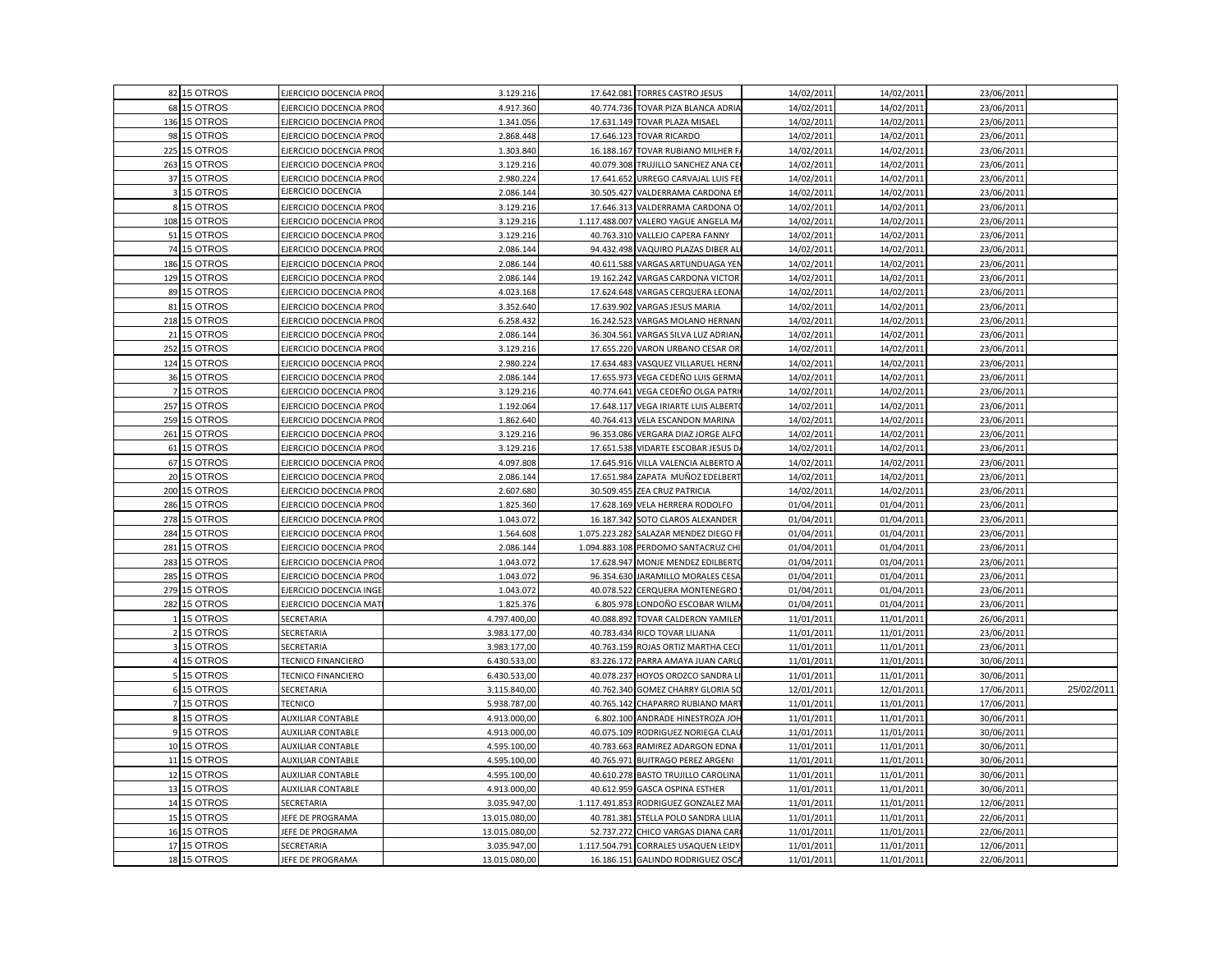|    | 19 15 OTROS | JEFE DE PROGRAMA               | 13.015.080,00 |               | 1.110.464.800 URIBE MUÑOZ FERNANDO.    | 11/01/2011 | 11/01/2011 | 22/06/2011 |  |
|----|-------------|--------------------------------|---------------|---------------|----------------------------------------|------------|------------|------------|--|
|    | 20 15 OTROS | JEFE DE PROGRAMA               | 13.015.080,00 |               | 1.117.489.536 JIMENEZ CARVAJAL DIEGO   | 11/01/2011 | 11/01/2011 | 22/06/2011 |  |
|    | 21 15 OTROS | JEFE DE PROGRAMA               | 13.015.080,00 |               | 1.117.504.164 DIAZ CHAUX JENNIFFER TAT | 11/01/2011 | 11/01/2011 | 31/12/2011 |  |
|    | 22 15 OTROS | SECRETARIA                     | 3.958.741,00  |               | 40.077.229 ORTIZ TORRES BELLA NURY     | 12/01/2011 | 12/01/2011 | 23/06/2011 |  |
|    | 23 15 OTROS | ASISTENTE                      | 5.976.613,00  |               | 40.091.610 LEYTON DEICY ELENA          | 12/01/201  | 12/01/2011 | 19/06/2011 |  |
|    | 24 15 OTROS | <b>AUXILIAR SERVICIOS GENE</b> | 2.976.027,00  |               | 40.764.740 VIVEROS RODALLEGA LUZ N     | 12/01/2011 | 12/01/2011 | 19/06/2011 |  |
|    | 25 15 OTROS | <b>AUXILIAR SERVICIOS GENE</b> | 2.976.027,00  | 40.086.841    | PRIETO RODRIGUEZ DORIS                 | 12/01/2011 | 12/01/2011 | 10/06/2011 |  |
|    | 26 15 OTROS | JEFE DE PROGRAMA               | 12.934.740,00 |               | 96.351.602 CEDIEL VALENCIA HENOC       | 12/01/2011 | 12/01/2011 | 22/06/2011 |  |
|    | 27 15 OTROS | SECRETARIA                     | 3.015.973,00  |               | 40.763.259 MOSQUERA MONTEALEGRI        | 12/01/2011 | 12/01/2011 | 12/06/2011 |  |
|    | 28 15 OTROS | SECRETARIA                     | 3.015.973,00  |               | 40.781.776 CUELLAR CARVAJAL MIREYA     | 12/01/2011 | 12/01/2011 | 19/06/2011 |  |
|    | 29 15 OTROS | SECRETARIA                     | 3.155.787,00  | 40.077.521    | CONDE ARTUNDUAGA DRIE                  | 12/01/2011 | 12/01/2011 | 19/06/2011 |  |
|    | 30 15 OTROS | VIGILANTE                      | 2.177.093,00  |               | 17.630.534 RAMIREZ PLAZAS ALVARO       | 12/01/2011 | 12/01/2011 | 30/04/2011 |  |
|    | 31 15 OTROS | VIGILANTE                      | 2.177.093     |               | 17.690.814 MARIN PARRA JONATHAN        | 12/01/2011 | 12/01/2011 | 30/04/2011 |  |
|    | 32 15 OTROS | <b>/IGILANTE</b>               | 2.177.093,00  | 17.690.822    | CORDOBA ESPAÑA JHON JA                 | 12/01/2011 | 12/01/2011 | 30/04/2011 |  |
| 33 | 15 OTROS    | VIGILANTE                      | 2.177.093,00  | 16.192.496    | GUAÑARITA GONZALEZ JUA                 | 12/01/2011 | 12/01/2011 | 30/04/2011 |  |
|    | 34 15 OTROS | VIGILANTE                      | 2.177.093,00  | 4.963.927     | LEIVA MOTTA GENTIL                     | 12/01/2011 | 12/01/2011 | 30/04/2011 |  |
|    | 35 15 OTROS | VIGILANTE                      | 2.177.093,00  |               | 17.655.681 BUSTOS RAMOS AQUIMIN        | 12/01/2011 | 12/01/2011 | 30/04/2011 |  |
|    | 36 15 OTROS | VIGILANTE                      | 2.177.093,00  |               | 17.653.053 SANCHEZ LOPERA JHON RA      | 12/01/2011 | 12/01/2011 | 30/04/2011 |  |
|    | 37 15 OTROS | VIGILANTE                      | 2.177.093,00  |               | 17.638.113 CUBILLOS CUELLAR LUIS ED    | 12/01/2011 | 12/01/2011 | 30/04/2011 |  |
|    | 38 15 OTROS | VIGILANTE                      | 2.177.093,00  |               | 17.691.189 FLORIANO PINZON JOHN JA     | 12/01/2011 | 12/01/2011 | 30/04/2011 |  |
|    | 39 15 OTROS | <b>/IGILANTE</b>               | 2.177.093,00  |               | 17.647.948 OSPINA BOLAÑOS JAIR         | 12/01/2011 | 12/01/2011 | 30/04/2011 |  |
|    | 40 15 OTROS | VIGILANTE                      | 2.177.093,00  |               | 1.117.507.989 PERDOMO BUENDIA YONI     | 12/01/2011 | 12/01/2011 | 30/04/2011 |  |
|    | 41 15 OTROS | VIGILANTE                      | 2.177.093,00  |               | 16.190.876 PPERDOMO MONTENEGRO         | 12/01/2011 | 12/01/2011 | 30/04/2011 |  |
|    | 42 15 OTROS | VIGILANTE                      | 2.177.093,00  | 17.645.327    | <b>CUELLAR MEDINA HERNEY</b>           | 12/01/2011 | 12/01/2011 | 30/04/2011 |  |
|    | 43 15 OTROS | VIGILANTE                      | 2.177.093,00  | 17.641.878    | HERNANDEZ SALAZAR JUAN                 | 12/01/2011 | 12/01/2011 | 30/04/2011 |  |
|    | 44 15 OTROS | VIGILANTE                      | 2.177.093,00  |               | 17.654.749 HOYOS LEMUS CARLOS AND      | 12/01/2011 | 12/01/2011 | 30/04/2011 |  |
|    | 45 15 OTROS | VIGILANTE                      | 2.177.093,00  |               | 17.650.704 RUIZ ERAZO DIBIER ARMAN     | 12/01/2011 | 12/01/2011 | 30/04/2011 |  |
|    | 46 15 OTROS | VIGILANTE                      | 2.177.093,00  | 16.274.201    | SANCHEZ SUAREZ HERNANI                 | 12/01/2011 | 12/01/2011 | 30/04/2011 |  |
|    | 47 15 OTROS | VIGILANTE                      | 2.177.093,00  | 40.077.021    | TORRES FIGUEROA ELIZABE                | 12/01/2011 | 12/01/2011 | 30/04/2011 |  |
|    | 48 15 OTROS | COORDINADOR                    | 5.636.173,00  | 16.185.841    | MOLINA MEDINA ALEXAND                  | 12/01/201  | 12/01/2011 | 30/06/2011 |  |
|    | 49 15 OTROS | VIGILANTE                      | 2.177.093,00  |               | 17.635.624 JIMENEZ DIAZ ANTONIO MA     | 12/01/2011 | 12/01/2011 | 30/04/2011 |  |
|    | 50 15 OTROS | SECRETARIA                     | 4.739.600,00  |               | 30.506.802 SALDARRIAGA PERDOMO N       | 17/01/2011 | 17/01/2011 | 30/06/2011 |  |
|    | 51 15 OTROS | <b>AUXILIAR CONTABLE</b>       | 4.739.600,00  |               | 17.630.608 REYES REYES ROMULO          | 17/01/2011 | 17/01/2011 | 30/06/2011 |  |
|    | 52 15 OTROS | COORDINADORA DE GRAN           | 9.872.894,00  |               | 40.075.613 TOLEDO GUEVARA SANDRA       | 17/01/2011 | 17/01/2011 | 24/06/2011 |  |
|    | 53 15 OTROS | CONDUCTOR MECANICO             | 3.647.424,00  |               | 4.597.882 VELEZ HOYOS JAVIER           | 17/01/2011 | 17/01/2011 | 10/06/2011 |  |
|    | 54 15 OTROS | <b>AUXILIAR SERVICIOS GENE</b> | 2.876.160,00  |               | 1.117.501.041 RIVERA DURAN LINA MARIA  | 17/01/2011 | 17/01/2011 | 10/06/2011 |  |
|    | 55 15 OTROS | VIGILANTE                      | 2.876.160,00  | 40.784.731    | CEBALLOS ROJAS MARIA BE                | 17/01/201  | 17/01/2011 | 10/06/2011 |  |
|    | 56 15 OTROS | SECRETARIA                     | 6.203.573,00  |               | 40.077.501 VIQUEZ RAMOS NORVI YAN      | 17/01/2011 | 17/01/2011 | 30/06/2011 |  |
|    | 57 15 OTROS | COORDINADORA COMPRA            | 6.203.573,00  | 1.117.493.235 | RAMON ROJAS YULY ANDRE                 | 17/01/2011 | 17/01/2011 | 30/06/2011 |  |
|    | 58 15 OTROS | ASESORA JURIDICA               | 6.516.467,00  |               | 1.117.499.647 CAÑON TRUJILLO JENNIFER  | 17/01/2011 | 17/01/2011 | 19/06/2011 |  |
|    | 59 15 OTROS | ASESORA JURIDICA               | 6.828.900,00  | 1.117.501.451 | AYERBE MARTINEZ NAYRA '                | 17/01/2011 | 17/01/2011 | 30/06/2011 |  |
|    | 60 15 OTROS | PASANTE JUDICATURA             | 5.522.693,00  |               | 1.094.886.170 PERDOMO MOTTA JESUS A    | 17/01/2011 | 17/01/2011 | 12/06/2011 |  |
| 61 | 15 OTROS    | SECRETARIA AUXILIAR            | 2.916.107,00  |               | 1.117.489.693 TRUJILLO SEPULVEDA BLEIN | 17/01/2011 | 17/01/2011 | 19/06/2011 |  |
|    | 62 15 OTROS | DIRECTOR EMISORA CULT          | 9.123.053,00  | 17.648.265    | DIAZ CABRERA JHON FREDY                | 17/01/2011 | 17/01/2011 | 30/06/2011 |  |
|    | 63 15 OTROS | <b>AUXILIAR DE MANTENIMIE</b>  | 2.916.107,00  |               | 17.680.856 LARA SANCHEZ ALIRIO ALFO    | 17/01/2011 | 17/01/2011 | 12/06/2011 |  |
|    | 64 15 OTROS | INGENIERO PROYECTO GE:         | 8.783.840,00  |               | 6.805.597 ZAMBRANO VARGAS JARVI        | 17/01/2011 | 17/01/2011 | 30/06/2011 |  |
|    | 65 15 OTROS | SOPORTE TECNICO DTI            | 4.739.600,00  |               | 1.094.885.109 CORDOBA GOMEZ OSCAR F    | 17/01/2011 | 17/01/2011 | 30/06/2011 |  |
|    | 67 15 OTROS | VIGILANTE                      | 1.198.400,00  |               | 6.805.209 GRISALES CERON PABLO CE      | 01/02/2011 | 01/02/2011 | 30/06/2011 |  |
|    | 69 15 OTROS | SOPORTE TECNICO DE EQU         | 4.739.600,00  |               | 1.117.491.799 SANDOVAL AGUIRRE IVAN I  | 17/01/2011 | 17/01/2011 | 30/06/2011 |  |
|    | 70 15 OTROS | AUXLIAR                        | 3.275.627,00  | 40.612.247    | AVILA SARRIA YINA MARCE                | 17/01/2011 | 17/01/2011 | 30/06/2011 |  |
|    | 71 15 OTROS | PROFESIONAL UNIVERSITA         | 8.783.840,00  |               | 40.077.230 HERMIDA HERRERA MAGOI       | 17/01/2011 | 17/01/2011 | 30/06/2011 |  |
|    | 72 15 OTROS | DIRECTOR AREA APLICACIO        | 8.783.840,00  |               | 96.354.630 JARAMILLO MORALES CESA      | 17/01/2011 | 17/01/2011 | 30/06/2011 |  |
|    | 73 15 OTROS | COORDINADOR NODO INT           | 8.783.840,00  | 4.376.961     | CASTAÑO HERRERA DIEGO                  | 17/01/2011 | 17/01/2011 | 30/06/2011 |  |
|    | 74 15 OTROS | INGENIERO PROYECTO GES         | 8.783.840,00  |               | 6.805.015 RIVERA ROJAS FRANKLIN RO     | 17/01/2011 | 17/01/2011 | 30/06/2011 |  |
|    | 75 15 OTROS | SECRETARIA AUXILIAR            | 2.776.293,00  |               | 40.766.990 VARGAS GOMEZ MARIA ERI      | 17/01/2011 | 17/01/2011 | 05/06/2011 |  |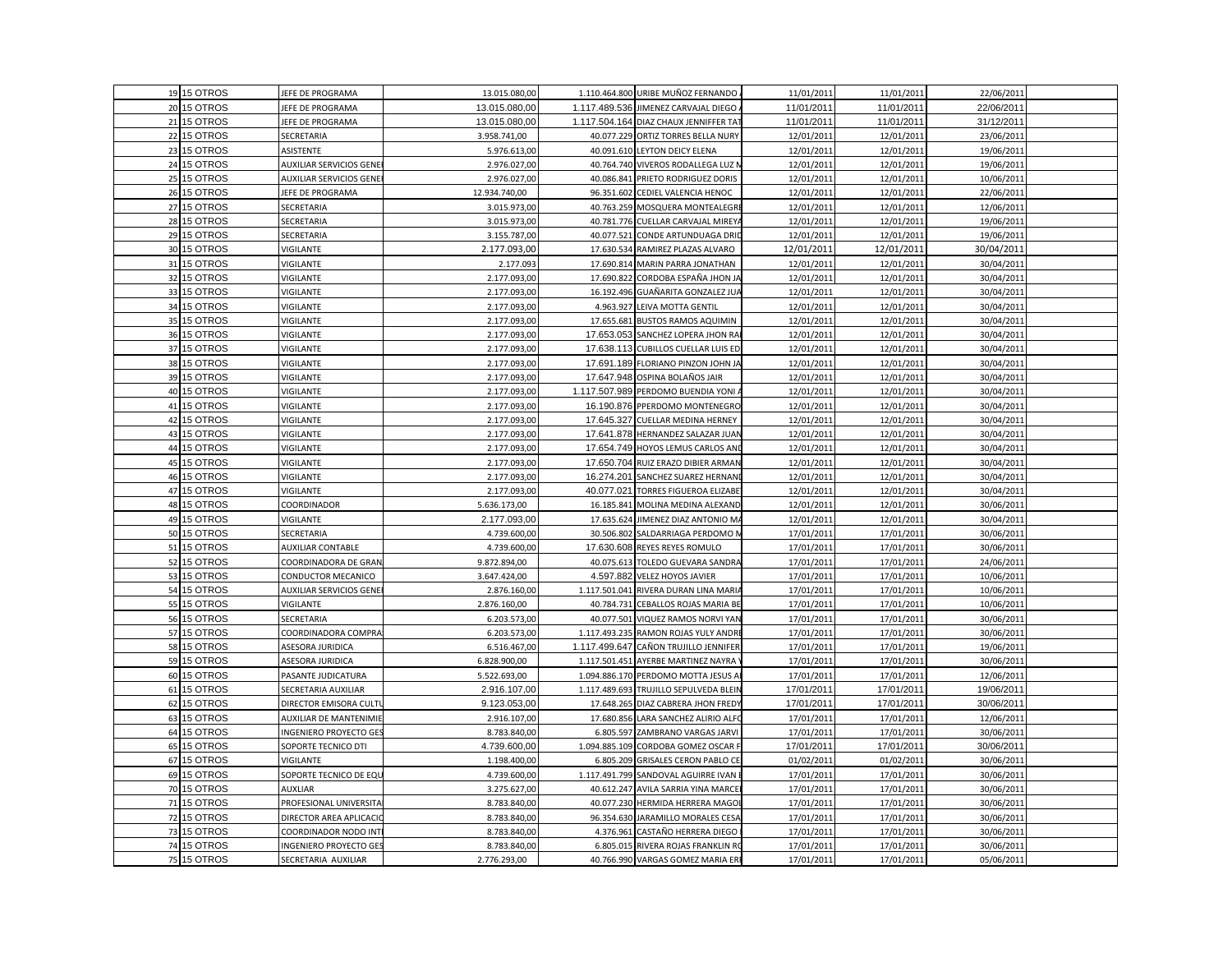|     | 76 15 OTROS  | SECRETARIA                     | 2.916.107,00  |            | 1.117.490.576 BAUTISTA TRUJILLO JOHAN  | 17/01/2011 | 17/01/2011 | 12/06/2011 |            |
|-----|--------------|--------------------------------|---------------|------------|----------------------------------------|------------|------------|------------|------------|
|     | 77 15 OTROS  | <b>DIRECTORA</b>               | 6.943.841,00  |            | 40.091.565 GARRIDO HURTADO DORA        | 18/01/2011 | 18/01/2011 | 30/06/2011 |            |
|     | 78 15 OTROS  | SECRETARIA                     | 2.916.107,00  |            | 1.117.884.817 CUELLAR RAMIREZ ENNA RO  | 17/01/2011 | 17/01/2011 | 12/06/2011 |            |
|     | 78 15 OTROS  | SOPORTE TECNICO DTI            | 4.219.400,00  |            | 1.117.494.250 DIAZ ROJAS LUIS ALEJANDR | 24/01/2011 | 24/01/2011 | 19/06/2011 |            |
|     | 79 15 OTROS  | SECRETARIA                     | 2.916.107,00  |            | 40.670.561 BELTRAN CHICA CLAUDIA L     | 17/01/2011 | 17/01/2011 | 12/06/2011 |            |
|     | 80 15 OTROS  | SECRETARIA                     | 2.916.107,00  |            | 40.613.820 VARGAS GOMEZ JENNY ALE      | 17/01/2011 | 17/01/2011 | 12/06/2011 |            |
|     | 82 15 OTROS  | ASESOR PROYECTO DE INV         | 6.695.000,00  |            | 8.238.137 ALZATE GALLEGO ORLANDO       | 18/01/2011 | 18/01/2011 | 17/06/2011 |            |
|     | 83 15 OTROS  | <b>MAYORDOMO</b>               | 3.481.401,00  |            | 17.656.388 RAMOS BAHOS WILLINTON       | 18/01/2011 | 18/01/2011 | 17/06/2011 |            |
|     | 84 15 OTROS  | <b>MAYORDOMO</b>               | 3.342.145,00  |            | 17.627.683 HERNANDEZ VARGAS RICAL      | 24/01/2011 | 24/01/2011 | 17/06/2011 |            |
|     | 85 15 OTROS  | COORDINADOR DEPARTAM           | 4.280.657,00  |            | 13.450.579 GARZA SALVADOR              | 12/01/2011 | 12/01/2011 | 30/06/2011 |            |
|     | 86 15 OTROS  | JEFE DE PROGRAMA               | 13.015.080,00 |            | 36.313.531 BAHAMON CABRERA CRIST       | 11/01/2011 | 11/01/2011 | 31/12/2011 |            |
|     | 87 15 OTROS  | <b>COORDINADOR SIIF Y PROY</b> | 8.676.720,00  |            | 88.031.479 ACEVEDO DELGADO SERGIO      | 19/01/2011 | 19/01/2011 | 30/06/2011 |            |
|     | 88 15 OTROS  | ASESOR AREA TECNOLOGI          | 6.962.800,00  |            | 83.058.495 JIMENEZ FIGUEROA YON JA     | 19/01/2011 | 19/01/2011 | 24/06/2011 |            |
|     | 90 15 OTROS  | <b>AUXILIAR CONTABLE</b>       | 2.803.300,00  | 17.616.543 | VARGAS ESPAÑA OSCAR HE                 | 24/01/2011 | 24/01/2011 | 12/06/2011 |            |
| 91  | 15 OTROS     | PISCINERO Y TECNICO DE I       | 3.083.271,00  | 17.651.111 | ARIZA DEVIA JAVIER                     | 24/01/2011 | 24/01/2011 | 30/06/2011 |            |
|     | 92 15 OTROS  | AUXILIAR MAYORDOMIA            | 2.827.968,00  |            | 17.649.795 MUÑOZ MAJE ALVARO           | 24/01/2011 | 24/01/2011 | 10/07/201  |            |
|     | 93 15 OTROS  | <b>AUXILIAR DE MANTENIMIE</b>  | 2.827.968,00  |            | 1.673.689 VARGAS SANCHEZ DAGOBE        | 24/01/2011 | 24/01/2011 | 17/06/2011 |            |
| 94  | 15 OTROS     | AUXILIAR MANTENIMIENT          | 2.827.968,00  |            | 17.642.107 VALENCIA CEDEÑO JOSE YE     | 24/01/2011 | 24/01/2011 | 17/06/2011 |            |
|     | 95 15 OTROS  | <b>AUXILIAR MANTENIMIENT</b>   | 2.827.968,00  |            | 4.960.118 BAHOS CICERI DELFIN          | 24/01/2011 | 24/01/2011 | 17/06/2011 |            |
|     | 96 15 OTROS  | AUXILIAR MANTENIMIENT          | 2.827.968,00  |            | 11.374.139 CARDENAS GUZMAN CARLO       | 24/01/2011 | 24/01/2011 | 17/06/2011 |            |
| 97  | 15 OTROS     | SECRETARIA                     | 4.913.000,00  |            | 36.068.291 PASCUAS MORENO MONIC        | 11/01/2011 | 11/01/2011 | 30/06/2011 |            |
|     | 98 15 OTROS  | SECRETARIA                     | 4.154.233,00  |            | 40.775.938 PERDOMO CASALLAS MAR        | 11/01/2011 | 11/01/2011 | 30/06/201  | 28/02/2011 |
|     | 99 15 OTROS  | <b>ELECTRICISTA</b>            | 4.728.334,00  |            | 17.637.121 CARRILLO GASCA LIBARDO      | 24/01/2011 | 24/01/2011 | 19/06/2011 |            |
|     | 100 15 OTROS | <b>AUXILIAR SERVICIOS GENE</b> | 1.612.813,00  |            | 55.144.666 GONZALEZ REYES ANA DEIV     | 24/01/2011 | 24/01/2011 | 19/06/2011 |            |
| 101 | 15 OTROS     | <b>AUXILIAR CONTABLE</b>       | 4.508.400,00  |            | 40.610.982 POLANIA GONZALEZ DELCY      | 25/01/2011 | 25/01/2011 | 30/06/2011 |            |
| 102 | 15 OTROS     | DIGITADORA (SIIF-SUIP -GI      | 2.916.107,00  |            | 40.611.982 VIVAS ROJAS KELLY ALEJANI   | 25/01/2011 | 25/01/2011 | 20/06/2011 |            |
| 103 | 15 OTROS     | CONDUCTOR                      | 3.850.059,00  |            | 6.681.202 BARRERA DELGADO SALUST       | 27/01/2011 | 27/01/2011 | 28/06/2011 |            |
| 105 | 15 OTROS     | <b>AUXILIAR DE MANTENIMIE</b>  | 2.435.195,00  |            | 17.644.741 REYES REYES LUIS ALBERTO    | 27/01/2011 | 27/01/2011 | 30/06/2011 |            |
| 107 | 15 OTROS     | AUXILIAR MANTENIMIENT          | 2.636.480,00  |            | 17.654.667 MUÑOZ RIVERA HAMILTON       | 01/02/2011 | 01/02/2011 | 12/06/2011 |            |
| 108 | 15 OTROS     | AUXILIAR MANTENIMIENT          | 2.636.480,00  |            | 19.142.978 BERMEO MUÑOZ JOSE IGN       | 01/02/2011 | 01/02/2011 | 12/06/2011 |            |
|     | 109 15 OTROS | AUXILIAR MANTENIMIENT          | 2.636.480,00  |            | 1.117.502.717 MORALES BAÑOL EFRAIN     | 01/02/2011 | 01/02/2011 | 12/06/2011 |            |
|     | 110 15 OTROS | AUXILIAR MANTENIMIENT          | 2.636.480,00  |            | 6.803.846 HOYOS OROZCO MARLON A        | 01/02/2011 | 01/02/2011 | 12/06/2011 |            |
| 111 | 15 OTROS     | <b>AUXILIAR MANTENIMIENT</b>   | 2.636.480,00  |            | 17.691.452 POVEDA MUÑOZ ALEXAND        | 01/02/2011 | 01/02/2011 | 12/06/2011 |            |
|     | 112 15 OTROS | <b>AUXILIAR CONSTRUCCION</b>   | 2.636.480,00  |            | 1.115.944.220 ORREGO GARZON LEOPOLD    | 01/02/2011 | 01/02/2011 | 30/06/2011 |            |
| 113 | 15 OTROS     | <b>NUXILIAR MANTENIMIENT</b>   | 2.636.480,00  |            | 6.801.462 CARDEÑO OLAYA LUIS HEN       | 01/02/2011 | 01/02/2011 | 12/06/2011 |            |
|     | 114 15 OTROS | <b>AUXILIAR SERVICIOS GENI</b> | 2.636.480,00  |            | 40.775.856 CICERI BUSTOS LUCY CIELO    | 01/02/2011 | 01/02/2011 | 12/06/2011 |            |
| 115 | 15 OTROS     | <b>AUXILIAR SERVICIOS GENE</b> | 2.636.480,00  |            | 40.077.118 LEON VIRGUEZ YENNI          | 01/02/2011 | 01/02/2011 | 12/06/2011 |            |
|     | 116 15 OTROS | <b>AUXILIAR SERVICIOS GENE</b> | 2.636.480,00  |            | 40.777.277 MOLINA SANCHEZ LUZ ANG      | 01/02/2011 | 01/02/2011 | 12/06/2011 |            |
|     | 117 15 OTROS | <b>AUXILIAR SERVICIOS GENE</b> | 2.636.480,00  |            | 30.509.196 SUAREZ PRIETO ZORAIDA       | 01/02/2011 | 01/02/2011 | 12/06/2011 |            |
|     | 118 15 OTROS | <b>AUXILIAR SERVICIOS GENE</b> | 2.636.480,00  |            | 30.520.027 CAICEDO MATIZ ANGEIRA       | 01/02/2011 | 01/02/2011 | 12/06/2011 |            |
|     | 119 15 OTROS | <b>AUXILIAR SERVICIOS GENE</b> | 2.636.480,00  |            | 40.778.725 CARVAJAL CABRERA ANA V      | 01/02/2011 | 01/02/2011 | 12/06/2011 |            |
|     | 120 15 OTROS | AUXILIAR SERVICIOS GENE        | 2.636.480,00  |            | 30.509.879 CONDE PEÑA LINA PAOLA       | 01/02/2011 | 01/02/2011 | 12/06/2011 |            |
| 121 | 15 OTROS     | <b>AUXILIAR SERVICIOS GENE</b> | 2.636.480,00  |            | 1.117.518.318 CARDOZO IBAÑEZ MAYRA O   | 01/02/2011 | 01/02/2011 | 12/06/2011 |            |
| 122 | 15 OTROS     | <b>AUXILIAR SERVICIOS GENE</b> | 2.636.480,00  | 40.770.609 | VALDERRAMA ROJAS ELSA:                 | 01/02/2011 | 01/02/2011 | 12/06/201  |            |
|     | 123 15 OTROS | <b>AUXILIAR SERVICIOS GENE</b> | 2.636.480,00  |            | 30.515.491 URIBE RENTERIA SOFIA        | 01/02/2011 | 01/02/2011 | 12/06/2011 |            |
| 124 | 15 OTROS     | <b>AUXILIAR SERVICIOS GENE</b> | 2.636.480,00  |            | 52.527.211 MEDINA VARGAS LUZ ENITH     | 01/02/2011 | 01/02/2011 | 12/06/2011 |            |
|     | 125 15 OTROS | <b>AUXILIAR SERVICIOS GENE</b> | 2.636.480,00  |            | 40.075.688 CORONADO CALDERON MA        | 01/02/2011 | 01/02/2011 | 12/06/2011 |            |
|     | 126 15 OTROS | <b>AUXILIAR SERVICIOS GENE</b> | 2.636.480,00  |            | 38.257.750 TORO VERGARA ALBA RUBY      | 01/02/2011 | 01/02/2011 | 12/06/2011 |            |
|     | 127 15 OTROS | <b>AUXILIAR SERVICIOS GENE</b> | 2.636.480,00  |            | 40.767.050 CHILITO ADONI               | 01/02/2011 | 01/02/2011 | 12/06/2011 |            |
|     | 128 15 OTROS | <b>AUXILIAR SERVICIOS GENE</b> | 2.636.480,00  |            | 26.624.551 RODRIGUEZ DE SALAZAR FL     | 01/02/2011 | 01/02/2011 | 12/06/2011 |            |
|     | 129 15 OTROS | <b>AUXILIAR SERVICIOS GENE</b> | 2.636.480,00  |            | 40.771.893 GODOY PEÑA MYRIAM           | 01/02/2011 | 01/02/2011 | 12/06/2011 |            |
|     | 130 15 OTROS | <b>AUXILIAR SERVICIOS GENE</b> | 2.636.480,00  |            | 40.766.910 RAMIREZ MUÑOZ JUDITH        | 01/02/2011 | 01/02/2011 | 12/06/2011 |            |
| 131 | 15 OTROS     | <b>AUXILIAR SERVICIOS GENE</b> | 2.636.480,00  |            | 40.740.216 NANEZ GARCES LUZ ARGEN      | 01/02/2011 | 01/02/2011 | 12/06/2011 |            |
| 132 | 15 OTROS     | MAESTRO DE OBRA                | 3.814.800,00  |            | 17.702.560 ALVARADO ORTIZ EDILBERT     | 01/02/2011 | 01/02/2011 | 30/06/2011 |            |
|     | 133 15 OTROS | MENSAJERO INTERNO              | 2.636.480,00  |            | 17.655.243 CUELLAR PARRA ALBEIRO       | 01/02/2011 | 01/02/2011 | 12/06/2011 |            |
|     |              |                                |               |            |                                        |            |            |            |            |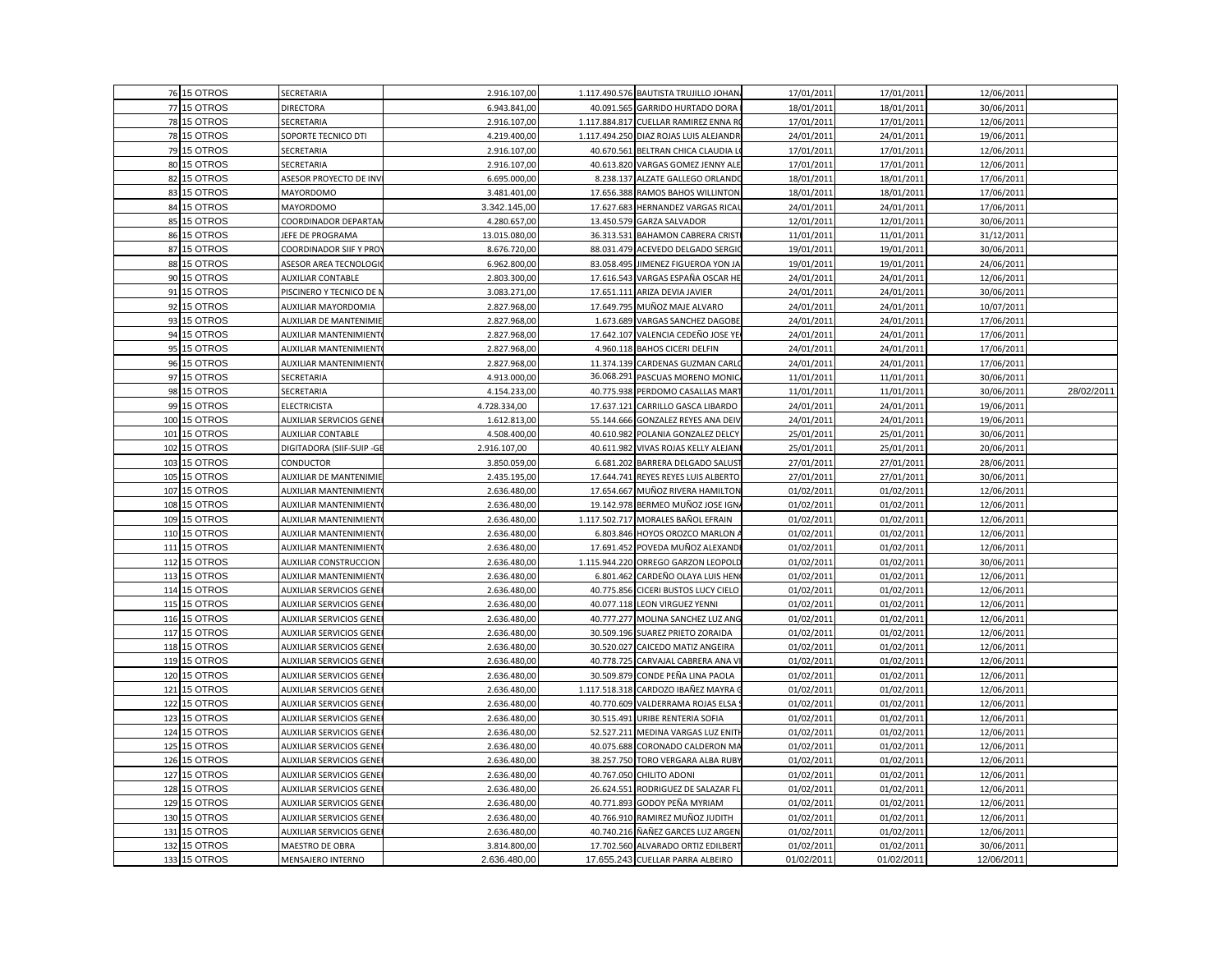|     | 134 15 OTROS | AUXILIAR ADMINISTRATIV        | 2.396.800,00  |               | 1.117.503.898 GOMEZ HURTADO JENNIFEI   | 01/02/2011 | 01/02/2011 | 30/06/2011 |            |
|-----|--------------|-------------------------------|---------------|---------------|----------------------------------------|------------|------------|------------|------------|
|     | 135 15 OTROS | SECRETARIA                    | 2.636.480,00  |               | 40.670.738 CORREA DURAN DIANA KAR      | 01/02/2011 | 01/02/2011 | 12/06/2011 |            |
|     | 136 15 OTROS | AUXILIAR ADMINISTRATIV        | 2.796.267,00  |               | 40.089.114 CALDERON BLANCO ASTRID      | 01/02/2011 | 01/02/2011 | 20/06/2011 |            |
| 137 | 15 OTROS     | AUXILIAR ADMINISTRATIV        | 2.596.533,00  | 55.059.590    | ARTEAGA ELVIRA                         | 01/02/2011 | 01/02/2011 | 10/06/2011 |            |
|     | 138 15 OTROS | ASISTENTE AREA SISTEMA        | 3.814.800,00  |               | 17.688.905 VALENCIA PAZ HERNAN JAV     | 01/02/2011 | 01/02/2011 | 12/06/2011 |            |
|     | 139 15 OTROS | AUXILIAR ADMINISTRATIV        | 2.636.480,00  | 17.642.594    | OSPINA MUÑOZ NELSON                    | 01/02/2011 | 01/02/2011 | 16/06/2011 |            |
|     | 140 15 OTROS | CONDUCTOR                     | 2.636.480,00  | 79.285.654    | DIAZ ENCISO MIGUEL                     | 01/02/2011 | 01/02/2011 | 12/06/2011 |            |
| 141 | 15 OTROS     | VIGILANTE                     | 2.996.000,00  |               | 1.115.792.087 JARAMILLO VARON MARGA    | 01/02/2011 | 01/02/2011 | 30/06/2011 |            |
| 142 | 15 OTROS     | <b>MEDICO GENERAL Y</b>       | 11.783.200,00 | 79.597.237    | BOLIVAR GOMEZ JORGE AN                 | 01/02/2011 | 01/02/2011 | 19/06/2011 |            |
|     | 143 15 OTROS | RECEPCIONISTA                 | 2.636.480,00  |               | 40.767.417 MATEUS PERDOMO LUZ MA       | 01/02/2011 | 01/02/2011 | 12/06/2011 |            |
| 144 | 15 OTROS     | VIGILANTE                     | 1.198.400,00  | 1.117.501.850 | AGUIRRE URBANO MARLYN                  | 01/02/2011 | 01/02/2011 | 31/03/2011 |            |
| 145 | 15 OTROS     | COORDINADOR OFICINA D         | 7.069.920     |               | 17.644.507 PERDOMO GAITAN ARCESIO      | 01/02/2011 | 01/02/2011 | 16/06/2011 |            |
|     | 146 15 OTROS | SECRETARIA                    | 2.636.480     | 30.508.557    | <b>GUTIERREZ CARVAJAL ANDR</b>         | 01/02/2011 | 01/02/2011 | 12/06/2011 |            |
|     | 147 15 OTROS | ASISTENTE                     | 4.993.120     |               | 40.763.044 VILLANUEVA ROJAS DORIS I    | 01/02/2011 | 01/02/2011 | 12/06/2011 |            |
| 148 | 15 OTROS     | AUXILIAR ADMINISTRATIV        | 1.198.400     |               | 17.652.231 PEREZ HERNANDEZ MOHAN       | 01/02/2011 | 01/02/2011 | 06/06/2011 |            |
|     | 149 15 OTROS | COORDINADOR POSGRAD           | 12.051.000,00 |               | 17.642.093 TRUJILLO LOPEZ LUIS ENRIC   | 01/02/2011 | 01/02/2011 | 30/06/2011 |            |
|     | 150 15 OTROS | SECRETARIA                    | 2.636.480,00  |               | 40.773.647 MEJIA MORA ADRIANA          | 01/02/2011 | 01/02/2011 | 19/06/2011 |            |
| 151 | 15 OTROS     | MENSAJERA EXTERNA             | 2.876.160,00  |               | 40.776.460 HURTATIS JAZMIN             | 01/02/2011 | 01/02/2011 | 24/06/2011 |            |
| 152 | 15 OTROS     | <b>TECNICO</b>                | 3.959.300     |               | 40.774.930 RIVAS ESCOBAR ESPERANZA     | 01/02/2011 | 01/02/2011 | 30/06/2011 |            |
|     | 153 15 OTROS | ASISTENTE (COORDINADO         | 4.993.120     |               | 17.667.744 CASTAÑEDA HOYOS LUIS AL     | 01/02/2011 | 01/02/2011 | 12/06/2011 |            |
| 154 | 15 OTROS     | ASISTENTE                     | 5.503.290,00  | 1.117.499.135 | MOLINA ZAMBRANO LUIS R                 | 01/02/2011 | 01/02/2011 | 17/06/2011 |            |
|     | 155 15 OTROS | ASISTENTE                     | 5.503.290     |               | 40.693.097 SERENO TORRES DIANA MA      | 01/02/2011 | 01/02/2011 | 17/06/2011 | 31/03/2011 |
|     | 156 15 OTROS | ASISTENTE                     | 5.503.290,00  |               | 16.187.419 VALENCIA MUÑOZ DIEGO A      | 01/02/2011 | 01/02/2011 | 17/06/2011 | 31/03/2011 |
|     | 171 15 OTROS | AUXILIAR ADMINISTRATIV        | 2.616.507,00  |               | 1.140.825.250 RODRIGUEZ CHAPARRO JUL   | 02/02/2011 | 02/02/2011 | 12/06/2011 |            |
|     | 172 15 OTROS | SOPORTE TECNICO EQUIPI        | 3.785.900,00  | 80.096.823    | <b>GARCIA VILLALBA LUBIN ER</b>        | 02/02/2011 | 02/02/2011 | 12/06/2011 |            |
|     | 173 15 OTROS | AUXILIAR ADMINISTRATIV        | 2.616.507,00  |               | 1.117.510.642 SAENZ SOTO MAYRA ALEJAI  | 02/02/2011 | 02/02/2011 | 12/06/2011 |            |
|     | 174 15 OTROS | SOPORTE TECNICO DE EQU        | 3.785.900,00  | 1.105.871.017 | MARULANDA TRUJILLO JUA                 | 02/02/2011 | 02/02/2011 | 12/06/2011 |            |
|     | 175 15 OTROS | AUXILIAR ADMINISTRATIV        | 2.616.507,00  |               | 1.117.517.929 GARCIA ARISTIZABAL KELLY | 02/02/2011 | 02/02/2011 | 12/06/2011 |            |
|     | 176 15 OTROS | CONDUCTOR Y AUXILIAR D        | 2.516.640     |               | 17.627.560 VALBUENA MORENO GERAI       | 07/02/2011 | 07/02/2011 | 12/06/2011 |            |
| 177 | 15 OTROS     | CONDUCTOR                     | 2.516.640     |               | 79.291.945 BERRIO GONZALEZ BERNAR      | 07/02/2011 | 07/02/2011 | 12/06/2011 |            |
|     | 178 15 OTROS | ASESOR                        | 5.623.800     |               | 80.763.827 MENESES GOMEZ WILDER O      | 07/02/2011 | 07/02/2011 | 23/06/2011 |            |
|     | 179 15 OTROS | VIGILANTE                     | 2.276.960     |               | 17.655.379 MONTES MARTINEZ JHON.       | 07/02/2011 | 07/02/2011 | 30/05/2011 |            |
| 180 | 15 OTROS     | VIGILANTE                     | 2.276.960     | 17.656.834    | <b>ESCALANTE FIERRO ROBINS</b>         | 07/02/2011 | 07/02/2011 | 30/05/2011 |            |
| 181 | 15 OTROS     | VIGILANTE                     | 2.516.640     |               | 17.658.262 PERDOMO JORGE ENRIQUE       | 07/02/2011 | 07/02/2011 | 12/06/2011 |            |
| 182 | 15 OTROS     | VIGILANTE                     | 2.256.987     |               | 17.651.664 ROJAS SANCHEZ RAUL          | 08/02/2011 | 08/02/2011 | 30/05/2011 |            |
| 183 | 15 OTROS     | AUXILIAR ADMINISTRATIV        | 3.318.143,00  | 6.804.267     | SUAREZ CUELLAR FIDERNA                 | 07/02/2011 | 07/02/2011 | 17/06/2011 |            |
| 184 | 15 OTROS     | AUXILIAR ADMINISTRATIV        | 1.170.947     |               | 1.117.526.430 PLAZAS CASTRO KATTY YER  | 21/02/2011 | 21/02/2011 | 06/06/2011 |            |
|     | 184 15 OTROS | AUXILIAR ADMINISTRATIV        | 2.516.640     | 93.336.871    | MORENO PALACIOS FRANK                  | 07/02/2011 | 07/02/2011 | 12/06/2011 |            |
| 185 | 15 OTROS     | PROFESIONAL UNIVERSIT/        | 6.748.560     |               | 6.801.415 FERNANDEZ BOLAÑOS JULI       | 07/02/2011 | 07/02/2011 | 19/06/2011 |            |
| 187 | 15 OTROS     | AUXILIAR ADMINISTRATIV        | 2.276.960     |               | 80.880.789 OME JIMMY GIOOVANY          | 07/02/2011 | 07/02/2011 | 12/06/2011 |            |
| 188 | 15 OTROS     | COORDINADOR ACADEMI           | 7.873.320     |               | 15.886.902 FERNANDEZ YOLDI ALVARO      | 07/02/2011 | 07/02/2011 | 30/06/2011 |            |
| 189 | 15 OTROS     | COORDINADOR CERES             | 3.641.400     |               | 17.783.468 LOAIZA LUIS ALFONSO         | 07/02/2011 | 07/02/2011 | 12/06/2011 |            |
| 190 | 15 OTROS     | PRODUCTOR DE RADIO Y T        | 3.641.400     | 6.802.274     | GONZALEZ QUIÑONEZ BLAI                 | 07/02/2011 | 07/02/2011 | 30/06/2011 |            |
| 191 | 15 OTROS     | COORDINADORA                  | 8.998.080     |               | 1.094.890.056 OTALORA OROZCO CINDY JI  | 07/02/2011 | 07/02/2011 | 12/06/2011 |            |
|     | 192 15 OTROS | AUXILIAR ADMINISTRATIV        | 2.496.667     |               | 17.647.917 JARAMILLO WILLIAM FERNA     | 08/02/2011 | 08/02/2011 | 19/06/2011 |            |
| 193 | 15 OTROS     | SECRETARIA                    | 1.657.787     | 30.507.132    | MARTINEZ MAGDA LORENA                  | 08/02/2011 | 08/02/2011 | 30/04/2011 |            |
|     | 194 15 OTROS | AUXILIAR ADMINISTRATIV        | 2.496.667     |               | 1.117.510.381 CORREDOR MARTINEZ HERI   | 08/02/2011 | 08/02/2011 | 12/06/2011 |            |
|     | 195 15 OTROS | AUXILIAR ADMINISTRATIV        | 2.496.667     |               | 30.507.591 SEGURA VILLANUEVA YENN      | 08/02/2011 | 08/02/2011 | 12/06/2011 |            |
| 196 | 15 OTROS     | COORDINADORA CASOS C          | 7.810.833     |               | 52.386.320 MANTILLA CARDENAS ETNA      | 08/02/2011 | 08/02/2011 | 12/06/2011 |            |
| 197 | 15 OTROS     | SECRETARIA                    | 2.496.667     | 40.613.122    | <b>GONZALEZ MEDINA MAYER</b>           | 08/02/2011 | 08/02/2011 | 12/06/2011 |            |
| 198 | 15 OTROS     | COORDINADORA                  | 7.810.833     |               | 52.530.597 LOPEZ DIAZ LILIANA ANDRE    | 08/02/2011 | 08/02/2011 | 19/06/2011 |            |
|     | 199 15 OTROS | <b>AUXILIAR DE MANTENIMIE</b> | 2.496.667     |               | 1.117.489.798 GUTIERREZ ROCHA WILMER   | 08/02/2011 | 08/02/2011 | 23/06/2011 |            |
| 200 | 15 OTROS     | AUXILIAR ADMINISTRATIV        | 2.496.667     |               | 40.611.968 MORA MONTEALEGRE YARI       | 08/02/2011 | 08/02/2011 | 12/06/2011 |            |
| 201 | 15 OTROS     | AUXILIAR ADMINISTRATIV        | 3.612.500     |               | 1.117.491.753 CUELLAR CRIOLLO YEIMMY   | 08/02/2011 | 08/02/2011 | 12/06/2011 |            |
|     | 202 15 OTROS | <b>AUXILIAR DE MANTENIMIE</b> | 2.856.187     |               | 17.632.864 GONZALEZ JUAN MANUEL        | 08/02/2011 | 08/02/2011 | 30/06/2011 |            |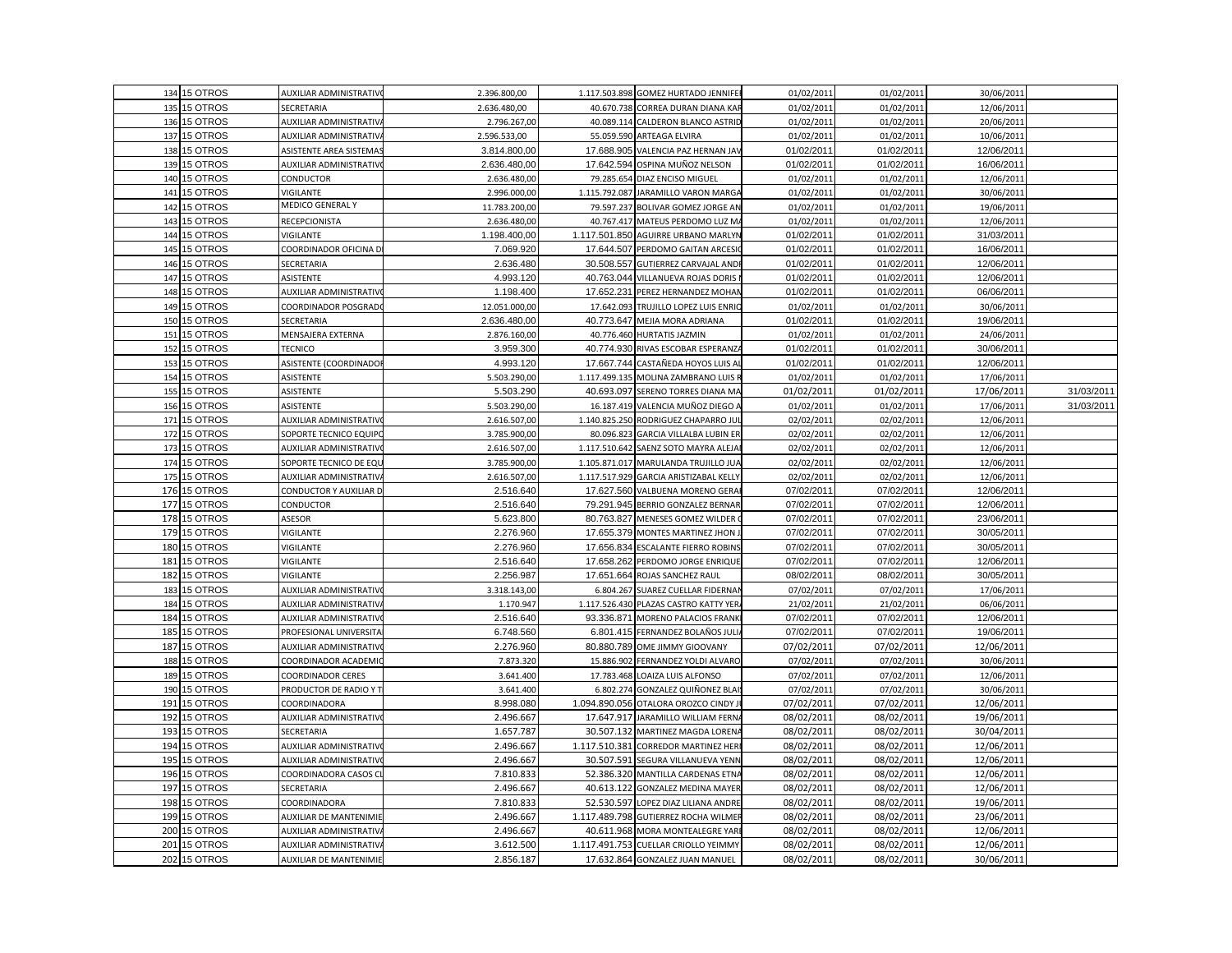|     | 203 15 OTROS | COORDINADOR-CORRESPC           | 4.690.507    |               | 1.117.488.693 BARRERA PLAZAS LUIS CARI | 09/02/2011 | 09/02/2011 | 12/06/2011 |            |
|-----|--------------|--------------------------------|--------------|---------------|----------------------------------------|------------|------------|------------|------------|
|     | 204 15 OTROS | AUXILIAR DE SERVICIOS GE       | 1.347.693    |               | 26.631.631 PARRA DE CRUZ MARIA FLO     | 11/02/2011 | 11/02/2011 | 12/06/2011 |            |
|     | 205 15 OTROS | <b>AUXILIAR SERVICIOS GENE</b> | 2.796.267,00 |               | 42.111.097 GONZALEZ SANDOVAL HEYI      | 11/02/2011 | 11/02/2011 | 30/06/2011 |            |
|     | 207 15 OTROS | COORDINADORA PROYECT           | 5.311.367    |               | 40.770.454 PORTELA LOZADA DORA ES      | 14/02/2011 | 14/02/2011 | 12/06/2011 |            |
| 208 | 15 OTROS     | AUXILIAR ADMINISTRATIV         | 2.137.147    |               | 1.117.495.164 ESTRADA PASCUAS JENNIFE  | 14/02/2011 | 14/02/2011 | 16/06/2011 |            |
|     | 209 15 OTROS | AUXILIAR ADMINISTRATIV         | 2.137.147    |               | 30.505.569 MOSQUERA GODOY FRANC        | 14/02/2011 | 14/02/2011 | 12/06/2011 |            |
| 210 | 15 OTROS     | <b>NUXILIAR ADMINISTRATIV</b>  | 2.137.147    |               | 40.613.860 HERNANDEZ CLAVIJO MAGI      | 14/02/2011 | 14/02/2011 | 12/06/2011 |            |
|     | 211 15 OTROS | AUXILIAR ADMINISTRATIV         | 2.376.827    |               | 6.805.775 MENESES SILVA NIXON RICA     | 14/02/2011 | 14/02/2011 | 16/06/2011 |            |
|     | 212 15 OTROS | SECRETARIA                     | 2.376.827    |               | 40.778.442 SANCHEZ SANCHEZ RUBY        | 14/02/2011 | 14/02/2011 | 19/06/2011 |            |
|     | 213 15 OTROS | AUXILIAR ADMINISTRATIV         | 2.376.827    |               | 1.117.504.072 CALDERON PARRA JEISON A  | 14/02/2011 | 14/02/2011 | 16/06/2011 |            |
|     | 214 15 OTROS | AUXILIAR ADMINISTRATIV         | 2.376.827    | 6.891.481     | MORENO MESTRA DOMING                   | 14/02/2011 | 14/02/2011 | 12/06/2011 |            |
|     | 215 15 OTROS | AUXILIAR ADMINISTRATIV         | 2.376.827    |               | 4.956.900 RIVERA CORTES EYDER          | 14/02/2011 | 14/02/2011 | 12/06/2011 |            |
|     | 216 15 OTROS | AUXILIAR ADMINISTRATIV         | 2.376.827    |               | 40.767.750 COMETTA VALENZUELA GLO      | 14/02/2011 | 14/02/2011 | 12/06/2011 |            |
|     | 217 15 OTROS | <b>AUXILIAR ADMINISTRATIV</b>  | 2.376.827    |               | 40.767.649 VARGAS VILLANUEVA GLAD      | 14/02/2011 | 14/02/2011 | 12/06/2011 |            |
|     | 218 15 OTROS | AUXILIAR ADMINISTRATIV         | 2.376.827    |               | 1.117.499.415 CAMACHO VALDERRAMA JO    | 14/02/2011 | 14/02/2011 | 12/06/2011 |            |
|     | 219 15 OTROS | AUXILIAR ADMINISTRATIV         | 2.376.827    |               | 17.658.381 TRIANA MURCIA JUAN CARI     | 14/02/2011 | 14/02/2011 | 12/06/2011 |            |
|     | 220 15 OTROS | AUXILIAR ADMINISTRATIV         | 2.376.827    |               | 17.684.103 POLANIA SANTANILLA ROEL     | 14/02/2011 | 14/02/2011 | 12/06/2011 |            |
| 221 | 15 OTROS     | AUXILIAR ADMINISTRATIV         | 2.376.827    |               | 6.802.159 SANCHEZ QUIVANO LEONA        | 14/02/2011 | 14/02/2011 | 12/06/2011 |            |
| 222 | 15 OTROS     | AUXILIAR ADMINISTRATIV         | 2.376.827    |               | 1.117.523.916 ZULUAGA SILVA RUBEN DAF  | 14/02/2011 | 14/02/2011 | 12/06/2011 |            |
|     | 223 15 OTROS | AUXILIAR ADMINISTRATIV         | 2.376.827    |               | 40.777.206 PERDOMO LOZADA ASTRID       | 14/02/2011 | 14/02/2011 | 12/06/2011 |            |
| 224 | 15 OTROS     | <b>NUXILIAR ADMINISTRATIV</b>  | 2.376.827    |               | 40.772.648 CUBILLOS SANTANILLA CELI    | 14/02/2011 | 14/02/2011 | 12/06/2011 |            |
|     | 225 15 OTROS | AUXILIAR ADMINISTRATIV         | 2.217.041    | 40.784.561    | CHAVARRO BAHOS LUZ ADI                 | 22/02/2011 | 22/02/2011 | 12/06/2011 |            |
|     | 226 15 OTROS | AUXILIAR ADMINISTRATIV         | 2.376.827    |               | 17.649.327 PERDOMO ROJAS AMADEO        | 14/02/2011 | 14/02/2011 | 12/06/2011 |            |
|     | 227 15 OTROS | AUXILIAR ADMINISTRATIV         | 1.314.553    |               | 1.117.512.872 ZUÑIGA ARREDONDO SHIRI   | 14/02/2011 | 14/02/2011 | 12/06/2011 | 22/03/2011 |
|     | 228 15 OTROS | AUXILIAR ADMINISTRATIV         | 2.376.827    | 1.117.509.743 | ALBA LUGO SERGIO ANDRE                 | 14/02/2011 | 14/02/2011 | 12/06/2011 |            |
|     | 229 15 OTROS | AUXILIAR ADMINISTRATIV         | 1.198.400    |               | 6.805.948 BARON PORRAS SERGIO DA       | 14/02/2011 | 14/02/2011 | 12/06/2011 |            |
|     | 230 15 OTROS | AUXILIAR ADMINISTRATIV         | 2.376.827,00 |               | 6.801.226 CASANOVA CARDOZO EDUA        | 14/02/2011 | 14/02/2011 | 12/06/2011 |            |
| 231 | 15 OTROS     | AUXILIAR ADMINISTRATIV         | 2.256.987    | 55.056.712    | CUELLAR ROJAS LEONOR                   | 14/02/2011 | 14/02/2011 | 06/06/2011 |            |
|     | 232 15 OTROS | AUXILIAR ADMINISTRATIV         | 2.376.827    |               | 1.117.487.211 RESTREPO LIZCANO DIANA   | 14/02/2011 | 14/02/2011 | 12/06/2011 |            |
|     | 233 15 OTROS | VIGILANTE                      | 2.376.827    |               | 17.637.059 LOPEZ OVIEDO ALFREDO        | 14/02/2011 | 14/02/2011 | 12/06/2011 |            |
|     | 235 15 OTROS | ASESORA AREA TECNOLOG          | 7.337.720    |               | 36.314.203 PASCUAS RENGIFO YOIS SM     | 14/02/2011 | 14/02/2011 | 30/06/2011 |            |
|     | 236 15 OTROS | SECRETARIA                     | 2.376.827    |               | 36.347.499 RAMON POLANIA ADRIANA       | 14/02/2011 | 14/02/2011 | 12/06/2011 |            |
| 237 | 15 OTROS     | INSTRUCTOR DE DANZAS           | 4.501.373,00 |               | 17.628.470 PERDOMO CALDERON EDW        | 14/02/2011 | 14/02/2011 | 12/06/2011 |            |
|     | 238 15 OTROS | INSTRUCTOR DE FUTBOL D         | 4.501.373    |               | 17.649.355 JARA ANDRADE LUIS ALBER     | 14/02/2011 | 14/02/2011 | 12/06/2011 |            |
|     | 239 15 OTROS | <b>NSTRUCTOR DE BALONCE</b>    | 4.501.373    |               | 17.628.584 MONTEALEGRE OSORIO GU       | 14/02/2011 | 14/02/2011 | 12/06/2011 |            |
|     | 240 15 OTROS | INSTRUCTOR DE LEVANTA          | 2.376.827    |               | 17.654.962 CALDERON ORDOÑEZ JHON       | 14/02/2011 | 14/02/2011 | 12/06/2011 |            |
| 241 | 15 OTROS     | INSTRUCTOR TENIS DE ME         | 2.376.827    | 10.108.972    | DIAZ CORREA JOSE ARAON                 | 14/02/2011 | 14/02/2011 | 12/06/2011 |            |
|     | 242 15 OTROS | <b>NSTRUCTOR DE TAEKWOI</b>    | 2.376.827    |               | 17.657.675 CUELLAR RODRIGUEZ JUAN      | 14/02/2011 | 14/02/2011 | 12/06/2011 |            |
| 243 | 15 OTROS     | <b>INSTRUCTOR DE TAEKWOI</b>   | 2.376.82     | 17.657.547    | ROJAS RIVERA JULIAN ALBE               | 14/02/2011 | 14/02/2011 | 12/06/2011 |            |
|     | 244 15 OTROS | INSTRUCTOR DE VOLEIBOI         | 4.501.373    |               | 17.648.908 YUSTRES CHAUX JUAN CAR      | 14/02/2011 | 14/02/2011 | 12/06/2011 |            |
|     | 245 15 OTROS | <b>INSTRUCTOR DE ARTES PL</b>  | 2.376.827    |               | 79.325.229 SALAS CASTELLANOS MANU      | 14/02/2011 | 14/02/2011 | 12/06/2011 |            |
|     | 246 15 OTROS | NSTRUCTOR DE AJEDREZ           | 2.376.827    |               | 6.805.942 REMICIO DUQUE JHON HAR       | 14/02/2011 | 14/02/2011 | 12/06/2011 |            |
|     | 247 15 OTROS | INSTRUCTOR DE FUTBOL D         | 2.376.827    |               | 17.659.569 GARCIA DIEGO ALEXANDER      | 14/02/2011 | 14/02/2011 | 12/06/2011 |            |
|     | 248 15 OTROS | <b>INSTRUCTOR DE MUSICA</b>    | 4.501.373    |               | 17.637.454 PERDOMO ESCANDON ORL        | 14/02/2011 | 14/02/2011 | 12/06/2011 |            |
|     | 249 15 OTROS | INSTRUCTOR DE FUTBOL N         | 2.376.827    |               | 17.635.544 LOAIZA RAMIREZ HECTOR J.    | 14/02/2011 | 14/02/2011 | 12/06/2011 |            |
|     | 250 15 OTROS | INSTRUCTOR DE NATACIO          | 4.501.37     | 17.629.545    | <b>CUBILLOS GARCIA ORLAND</b>          | 14/02/2011 | 14/02/2011 | 12/06/2011 |            |
| 251 | 15 OTROS     | <b>INSTRUCTOR DE TEATRO</b>    | 4.501.373    |               | 17.628.947 MONJE MENDEZ EDILBERTO      | 14/02/201  | 14/02/2011 | 12/06/2011 |            |
|     | 252 15 OTROS | INSTRUCTORA DE CORAL           | 4.501.373    |               | 51.940.792 GIL JIMENEZ MONICA ISABE    | 14/02/2011 | 14/02/2011 | 12/06/2011 |            |
|     | 254 15 OTROS | PSICOLOGA                      | 6.373.640    |               | 42.130.921 DURANGO HURTADO DIAN        | 14/02/2011 | 14/02/2011 | 12/06/2011 |            |
|     | 255 15 OTROS | ENFERMERA                      | 3.439.100    |               | 54.259.330 PALACIOS SERNA ORFA NER     | 14/02/2011 | 14/02/2011 | 12/06/2011 |            |
|     | 256 15 OTROS | <b>ODONTOLOGA</b>              | 8.923.096    |               | 51.837.408 MATUS COSILES ROSA SOLE     | 14/02/2011 | 14/02/2011 | 12/06/2011 |            |
|     | 257 15 OTROS | FISIOTERAPEUTA                 | 6.373.640,00 |               | 17.652.995 ARRIAGA RIVAS WILLINGTO     | 14/02/2011 | 14/02/2011 | 12/06/2011 |            |
| 258 | 15 OTROS     | AUXILIAR ADMINISTRATIV         | 2.376.827    | 16.188.285    | <b>ASTUDILLO PARRA CARLOS</b>          | 14/02/2011 | 14/02/2011 | 12/06/2011 |            |
|     | 259 15 OTROS | AUXILIAR ADMINISTRATIV         | 2.376.827    |               | 17.646.323 SUAREZ TORRES RICARDO       | 14/02/2011 | 14/02/2011 | 12/06/2011 |            |
|     |              |                                |              |               |                                        |            |            |            |            |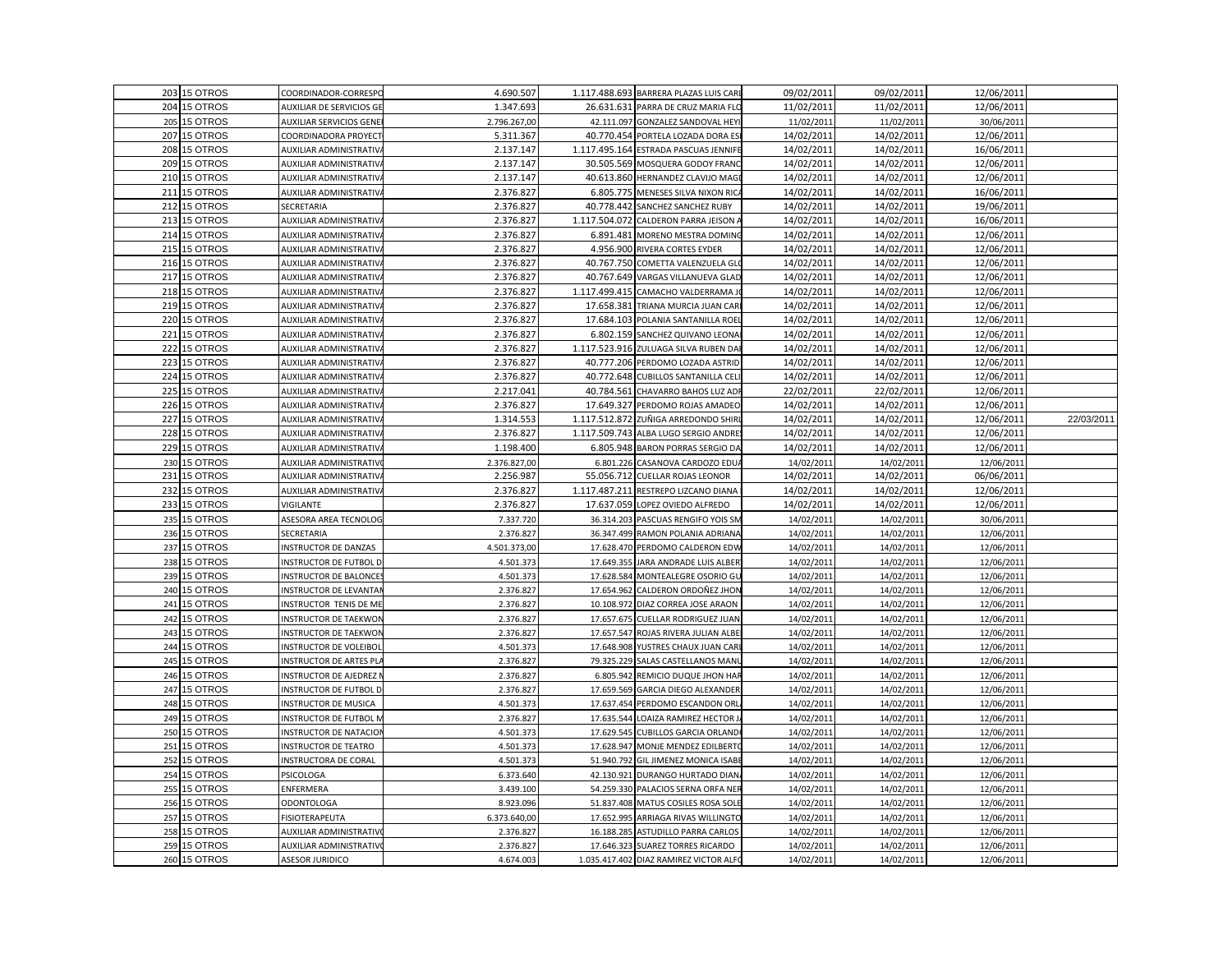|          | 261 15 OTROS                                        | <b>ASESOR JURIDICO</b>                               | 4.674.003     |            | 80.107.731 CHAVARRO HURTADO LEON       | 14/02/2011 | 14/02/2011 | 12/06/2011 |            |
|----------|-----------------------------------------------------|------------------------------------------------------|---------------|------------|----------------------------------------|------------|------------|------------|------------|
|          | 262 15 OTROS                                        | ASESORA JURIDICA                                     | 4.501.373     |            | 1.117.490.228 JIMENEZ CORDOBA LILIANA  | 14/02/2011 | 14/02/2011 | 12/06/2011 |            |
|          | 263 15 OTROS                                        | COORDINADORA CERES                                   | 3.092.300     |            | 26.632.131 AREVALO CABRERA YOLAND      | 14/02/2011 | 14/02/2011 | 30/05/2011 |            |
|          | 264 15 OTROS                                        | INSTRUCTOR DEPORTIVO                                 | 4.501.373     |            | 17.651.986 MOSQUERA PARRA WILLIN       | 14/02/2011 | 14/02/2011 | 12/06/2011 |            |
| 265      | 15 OTROS                                            | INSTRUCTOR DE FUTBOL                                 | 4.501.373     |            | 96.354.308 CORDOBA OCAMPO CARLO        | 14/02/2011 | 14/02/2011 | 12/06/2011 |            |
|          | 266 15 OTROS                                        | AUXILIAR ADMINISTRATIV                               | 2.356.853     |            | 6.805.071 MONTEALEGRE LOPEZ MIGI       | 15/02/2011 | 15/02/2011 | 12/06/2011 |            |
| 267      | 15 OTROS                                            | SECRETARIA                                           | 2.117.173     |            | 40.762.278 AYUBI MOLINA BEATRIZ        | 15/02/2011 | 15/02/2011 | 12/06/2011 |            |
|          | 268 15 OTROS                                        | <b>INSTRUCTOR DE ATLETISM</b>                        | 2.237.013     |            | 17.650.959 COBALEDA ZUÑIGA EFRAIN      | 15/02/2011 | 15/02/2011 | 06/06/2011 |            |
|          | 269 15 OTROS                                        | SOPORTE TECNICO (DESAF                               | 3.410.200     |            | 1.130.600.114 ORTEGA RAMIREZ JASCI JHA | 15/02/2011 | 15/02/2011 | 12/06/2011 |            |
|          | 270 15 OTROS                                        | AUXILIAR ADMINISTRATIV                               | 2.316.907     |            | 1.117.495.875 CALDERON TRUJILLO JUAN   | 17/02/2011 | 17/02/2011 | 12/06/2011 |            |
|          | 271 15 OTROS                                        | ASISTENTE                                            | 4.387.893     |            | 40.611.693 VARGAS ESCANDON SHIRLE      | 17/02/2011 | 17/02/2011 | 12/06/2011 |            |
|          | 272 15 OTROS                                        | <b>AUXILIAR SERVICIOS GENE</b>                       | 1.035.493     |            | 40.772.089 VILLEGAS PEREA MARTHA L     | 18/02/2011 | 18/02/2011 | 27/06/2011 |            |
|          | 273 15 OTROS                                        | AUXILIAR SERVICIOS GENE                              | 1.436.067,00  |            | 40.782.852 CARVAJAL CABRERA ROSA I     | 18/02/2011 | 18/02/2011 | 27/06/2011 |            |
|          | 274 15 OTROS                                        | SECRETARIA MT                                        | 2.237.013     |            | 40.079.806 VEGA LUGO SANDRA LILIAN     | 21/02/2011 | 21/02/2011 | 12/06/2011 |            |
|          | 275 15 OTROS                                        | AUXILIAR ADMINISTRATIV                               | 1.398.133     |            | 1.117.486.481 SEPULVEDA REINOSO CARL   | 21/02/2011 | 21/02/2011 | 12/06/2011 |            |
|          | 276 15 OTROS                                        | ASISTENTE                                            | 2.647.867     |            | 17.628.416 BELTRAN PERDOMO FABIO       | 21/02/2011 | 21/02/2011 | 12/06/2011 |            |
|          | 277 15 OTROS                                        | INSTRUCTOR DE PORRAS I                               | 2.137.147     |            | 1.117.495.155 GASCA LLANTEN CRISTIAN J | 21/02/2011 | 21/02/2011 | 07/06/2011 |            |
| 279      | 15 OTROS                                            | AUXILIAR ADMINISTRATIV                               | 2.217.040     |            | 1.117.506.827 CADENA DIAZ JOSE DAVID   | 22/02/2011 | 22/02/2011 | 12/06/2011 |            |
|          | 280 15 OTROS                                        | AUXILIAR ADMINISTRATIV                               | 1.226.180     |            | 1.117.497.413 GIRALDO YEPES HUMBERTO   | 21/02/2011 | 21/02/2011 | 12/06/2011 |            |
|          | 281 15 OTROS                                        | <b>AUXILIAR ADMINISTRATIV</b>                        | 2.217.040     |            | 1.117.508.240 TRUJILLO RAMIREZ YULDOR  | 22/02/2011 | 22/02/2011 | 12/06/2011 |            |
| 282      | 15 OTROS                                            | AUXILIAR ADMINISTRATIV                               | 1.226.180     |            | 1.018.436.602 MOLINA CICERI LEIDY YURA | 22/02/2011 | 22/02/2011 | 12/06/2011 |            |
| 285      | 15 OTROS                                            | AUXILIAR ADMINISTRATIV                               | 2.237.013     |            | 1.117.503.004 DIAZ MURILLO MONICA      | 21/02/2011 | 21/02/2011 | 12/06/2011 |            |
|          | 290 15 OTROS                                        | VIGILANTE                                            | 739.014,00    |            | 40,780,439 BONILLA CARDONA DINA LE     | 24/02/2011 | 24/02/2011 | 30/04/2011 |            |
|          | 295 15 OTROS                                        | ASISTENTE ADMINISTRATI                               | 3.039.520,00  |            | 17.637.791 CASTRO TRUJILLO MACEDO      | 01/03/2011 | 01/03/2011 | 30/06/2011 |            |
| 296      | 15 OTROS                                            | PASANTE JUDICATURA                                   | 4.539.200     |            | 1.118.023.098 CASTELLANOS SANTAMARI    | 01/03/2011 | 01/03/2011 | 30/06/2011 |            |
|          | 297 15 OTROS                                        | AUXILIAR ADMINISTRATIV                               | 2.017.307     |            | 40.611.021 GOMEZ DIANA EMILSE          | 02/03/2011 | 02/03/2011 | 12/06/2011 |            |
|          | 298 15 OTROS                                        | ASESOR                                               | 4.507.967     |            | 17.658.988 AGATON PASTRANA JULIAN      | 02/03/2011 | 02/03/2011 | 12/06/2011 |            |
|          | 299 15 OTROS                                        | SECRETARIA                                           | 2.336.880     |            | 40.094.348 GALINDO SANTANILLA KARI     | 04/03/2011 | 04/03/2011 | 30/06/2011 |            |
|          | 300 15 OTROS                                        | OFICIAL DE OBRA                                      | 2.276.960     |            | 18.122.132 MADROÑERO RAFAEL EDUA       | 07/03/2011 | 07/03/2011 | 30/06/2011 |            |
| 301      | 15 OTROS                                            | PROFESIONAL UNIVERSITA                               | 6.052.280     |            | 17.688.866 SILVA ALVAREZ ISRAEL FELIF  | 08/03/2011 | 08/03/2011 | 30/06/2011 |            |
|          | 302 15 OTROS                                        | PROFESIONAL UNIVERSITA                               | 5.998.720     |            | 16.079.964 RINCON VALENZUELA WILLI     | 09/03/2011 | 09/03/2011 | 30/06/2011 |            |
|          | 320 15 OTROS                                        | AUXILIAR ADMINISTRATIV                               | 1.597.867,00  |            | 1.117.525.328 VELASQUEZ ROJAS DIANA C  | 23/03/2011 | 23/03/2011 | 12/06/2011 |            |
| 332      | 15 OTROS                                            | AUXILIAR ADMINISTRATIV                               | 795.360,00    | 40.610.466 | VARGAS PAPAMIJA NINI JO                | 01/04/2011 | 01/04/2011 | 12/06/2011 |            |
|          | 333 15 OTROS                                        | SECRETARIA                                           | 1.965.200,00  |            | 40.610.336 TOVAR ARGUELLO YOHANA       | 01/04/2011 | 01/04/2011 | 08/06/2011 |            |
|          | 334 15 OTROS                                        | <b>AUXILIAR SERVICIOS GENE</b>                       | 950.013       |            | 41.055.988 TANGOA MURAYARI TOMA        | 01/04/2011 | 01/04/2011 | 30/06/2011 |            |
|          | 335 15 OTROS                                        | COODRINADOR CERES ALT                                | 3.034.500,00  |            | 1.619.202 NARVAEZ TOVAR JOSE OCT/      | 01/04/2011 | 01/04/2011 | 15/07/2011 |            |
|          | 336 15 OTROS                                        | ASISTENTE                                            | 3.024.355,00  |            | 16.187.419 VALENCIA MUÑOZ DIEGO A      | 01/04/2011 | 01/04/2011 | 17/06/2011 |            |
|          | 337 15 OTROS                                        | ASISTENTE                                            | 3.024.355,00  |            | 40.693.097 SERENO TORRES DIANA MA      | 01/04/2011 | 01/04/2011 | 17/06/2011 |            |
|          | 342 15 OTROS                                        | AUXILIAR ADMINISTRATIV                               | 1.358.187,00  |            | 1.117.501.729 CUELLAR LEON JULIO CESAR | 05/04/2011 | 05/04/2011 | 12/06/2011 |            |
|          | 343 15 OTROS                                        | <b>AUXILIAR SERVICIOS GENE</b>                       | 751.173,00    |            | 39.717.473 PERDOMO REYES MARTHA        | 05/04/2011 | 05/04/2011 | 23/06/2011 |            |
|          | 344 15 OTROS                                        | <b>AUXILIAR ADMINISTRATIV</b>                        | 1.238.347,00  |            | 16.186.235 BERMUDEZ TAPIERO OSEAS      | 11/04/2011 | 11/04/2011 | 12/06/2011 |            |
| 345      | 15 OTROS                                            | SECRETARIA                                           | 958.720,00    |            | 40.078.552 BARRERA MONTOYA YEIMN       | 25/04/2011 | 25/04/2011 | 12/06/2011 |            |
| 720      | 15 OTROS                                            | VIGILANTE                                            | 2.784.617     |            | 15.885.811 PARENTE SANTOS ALIPIO       | 31/12/2010 | 31/12/2010 | 30/06/2011 |            |
|          | 079-2010 15 OTROS                                   | SECRETARIA                                           | 1.186.750,00  |            | 40.781.066 GUTIERREZ VALBUENA ELIA     | 01/02/2010 | 01/02/2010 | 30/06/2011 |            |
|          | 155-2010 15 OTROS                                   | AUXILIAR SERVICIOS GENE                              | 2.425.096,00  |            | 40.782.725 YAGUE PARRA SANDRA LILI     | 08/02/2010 | 08/02/2010 | 12/05/2011 |            |
| 222-2010 | <b>15 OTROS</b>                                     | <b>AUXILIAR CORRESPONDEN</b>                         | 2.037.280,00  |            | 40.782.681 ANTURY VARGAS ESPERANZ      | 15/02/2010 | 15/02/2010 | 12/04/2011 |            |
| 246-2010 | 15 OTROS                                            | SECRETARIA                                           | 2.616.507,00  |            | 1.075.236.448 MUÑOZ SCARPETA JESSICA   | 25/02/2010 | 25/02/2010 | 11/05/2011 |            |
|          | 359-2010 15 OTROS                                   | SECRETARIA                                           | 4.665.000,00  |            | 40.779.924 SUAREZ CASTRO DORA LIDA     | 21/07/2010 | 21/07/2010 | 22/06/2011 | 28/02/2011 |
|          | 435-2010 15 OTROS                                   | SECRETARIA                                           | 2.185.416,00  |            | 30.507.064 DURANGO MEDINA LEIDY N      | 02/08/2010 | 02/08/2010 | 30/04/2011 |            |
| 474-2010 | 15 OTROS                                            | AUXILIAR ADMINISTRATIV                               | 2.185.416,00  |            | 40.610.971 SAENZ SERRANO ARELYS AI     | 09/08/2010 | 09/08/2010 | 30/04/2011 |            |
|          | 617-2010 15 OTROS                                   | AUXILIAR MANTENIMIENT                                | 2.185.416,00  |            | 96.353.262 PINEDA RODRIGUEZ WILDEI     | 01/10/2010 | 01/10/2010 | 30/04/2011 |            |
|          | 638-2010 15 OTROS                                   | SECRETARIA                                           | 2.185.416,00  |            | 1.117.510.197 FACUNDO ALVAREZ LINA TE  | 26/07/2010 | 26/07/2010 | 30/04/2011 |            |
| 91-2010  | 15 OTROS                                            | AUXILIAR ADMINISTRATIV                               | 1.606.190,00  |            | 1.119.211.306 PULIDO CHAVARRO JESSICA  | 01/02/2010 | 01/02/2010 | 01/07/2011 |            |
|          |                                                     | CSP-066 RESTACION DE SERVICIOS ABOGADO ASESOR JURIDI | 56.666.667,00 |            | 17.642.737 VARGAS SOTO FERNANDO        | 11/01/2011 | 11/01/2011 | 20/12/2011 |            |
|          | CSP-081 RESTACION DE SERVICIOS AUXILIAR VETERINARIA |                                                      | 7.000.000,00  |            | 305.088.566 GANEM GALINDO NORMA        | 18/01/2011 | 18/01/2011 | 17/06/2011 |            |
|          |                                                     |                                                      |               |            |                                        |            |            |            |            |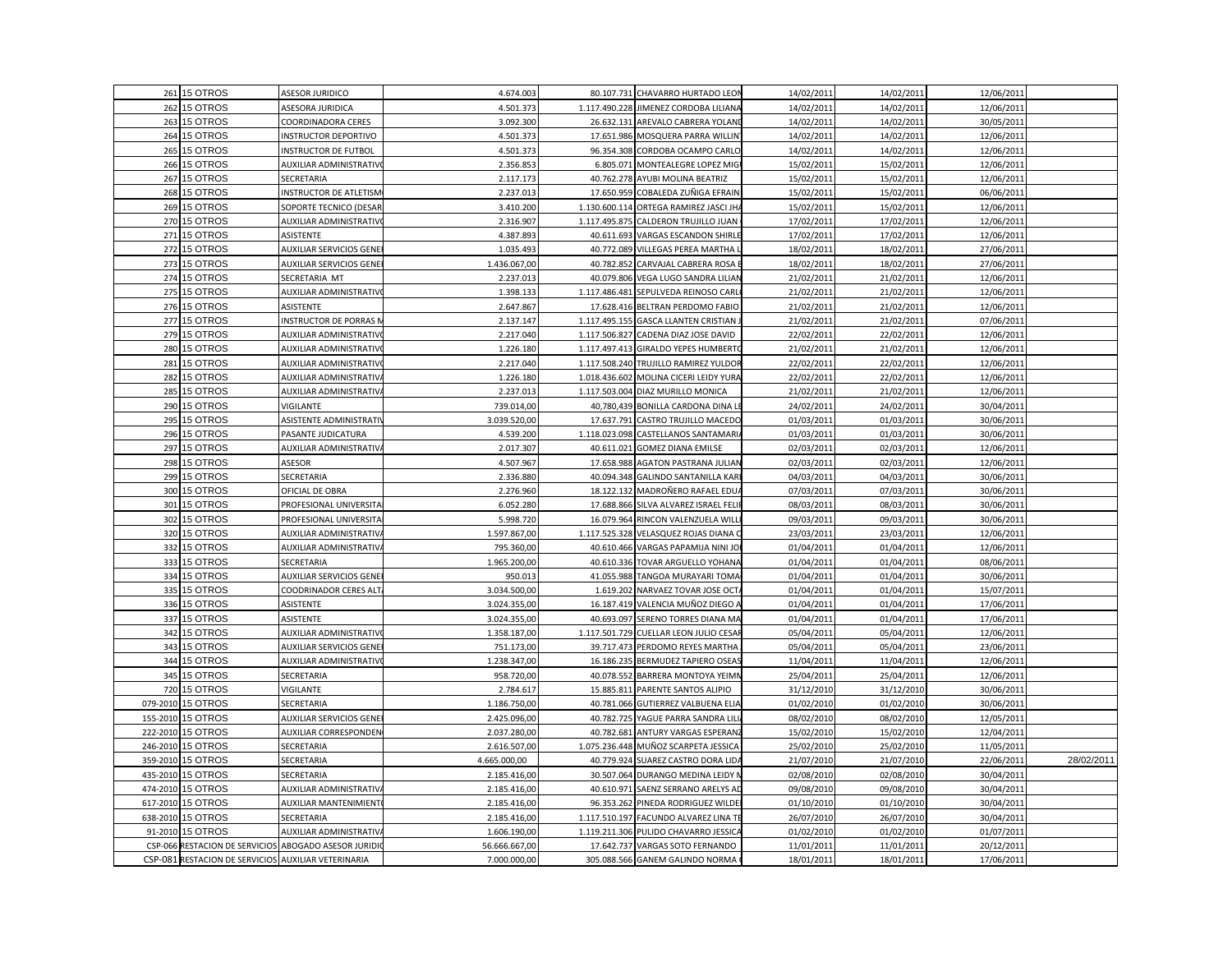|         |                                                      | CSP-104 RESTACION DE SERVICIOS DOCENTE CURSO INTENSIV | 2.980.224    | 75.087.102 GONZALEZ HERRERA LUIS G    | 26/01/2011 | 26/01/2011 | 12/02/2011 |  |
|---------|------------------------------------------------------|-------------------------------------------------------|--------------|---------------------------------------|------------|------------|------------|--|
|         | CSP-157 RESTACION DE SERVICIOS DOCENTE               |                                                       | 4.293.333    | 40.076.291 RINCON LASSO MAYRA AND     | 01/02/2011 | 01/02/2011 | 16/03/2011 |  |
|         | CSP-158 RESTACION DE SERVICIOS PROFESIONALDE APOYO   |                                                       | 4.293.333    | 80.109.258 ESPINOSA CALDERON LUIS     | 01/02/2011 | 01/02/2011 | 16/03/2011 |  |
|         | CSP-159 RESTACION DE SERVICIOS PROFESIONAL DE APOYO  |                                                       | 4.293.333    | 36.297.345 MARTINEZ TORRES KAREN      | 01/02/2011 | 01/02/2011 | 30/03/2011 |  |
|         | CSP-160 RESTACION DE SERVICIOS ESTADISTICA           |                                                       | 1.500.000    | 34.983.303 ROBLES GONZALEZ JUANA      | 01/02/2011 | 01/02/2011 | 16/03/2011 |  |
|         | CSP-161 RESTACION DE SERVICIOS COORDINADORA          |                                                       | 6.900.000    | 52.426.480 JARAMILLO POVEDA SANDI     | 01/02/2011 | 01/02/2011 | 30/03/2011 |  |
|         |                                                      | CSP-162 RESTACION DE SERVICIOS PROFESIOMAL DE APOYO   | 4.600.000    | 1.117.496.540 ROJAS ORTIZ CARLOS MARI | 01/02/2011 | 01/02/2011 | 30/03/2011 |  |
| CSP-163 |                                                      | RESTACION DE SERVICIOS ENCUESTADOR(PUTUMAY            | 2.000.000    | 40.612.632 CUELLAR VARGAS MELISA      | 01/02/2011 | 01/02/2011 | 28/02/2011 |  |
|         | CSP-164 RESTACION DE SERVICIOS ENCUESTADORA (TOLIMA) |                                                       | 2.000.000    | 28.542.557 CAVIEDES SANCHEZ MARIA     | 01/02/2011 | 01/02/2011 | 28/02/2011 |  |
|         | CSP-165 RESTACION DE SERVICIOS ENCUESTADOR(BOLIVAR)  |                                                       | 2.000.000    | 12.551.983 MONTERO ESCOBAR PEDRO      | 01/02/2011 | 01/02/2011 | 28/02/2011 |  |
|         |                                                      | CSP-166 RESTACION DE SERVICIOS ENCUESTADORA(BOYACA    | 2.000.000    | 52.161.115 NARANJO SANABRIA BLANO     | 01/02/2011 | 01/02/2011 | 28/02/2011 |  |
|         |                                                      | CSP-167 RESTACION DE SERVICIOS ENCUESTADOR(CORDOBA    | 2.000.000    | 1.552.434 ESQUIVEL BURGOS MAIGUI      | 01/02/2011 | 01/02/2011 | 28/02/2011 |  |
|         |                                                      | CSP-168 RESTACION DE SERVICIOS ENCUESTADORA (VELLE DE | 2.000.000    | 38.473.752 VALENCIA RIASCOS CLAUDI    | 01/02/2011 | 01/02/2011 | 28/02/2011 |  |
|         | <b>CSP-206 RESTACION DE SERVICIOS</b>                | <b>ASESOR JURIDICO</b>                                | 13.860.000   | 79.312.644 HURTADO PARRA MEYER        | 07/02/2011 | 07/02/2011 | 12/06/2011 |  |
|         | CSP-234 RESTACION DE SERVICIOS PSICOLOGA             |                                                       | 6.373.640,00 | 40.763.163 TORRIJOS RIVERA OLGA LU    | 14/02/2011 | 14/02/2011 | 12/06/2011 |  |
|         |                                                      | CSP-253 RESTACION DE SERVICIOS COORDINADORA LOCAL (O  | 4.600.000    | 36.304.832 OCHOA ENDO SONIA MARO      | 07/02/2011 | 07/02/2011 | 08/05/2011 |  |
|         |                                                      | CSP-288 RESTACION DE SERVICIOS ORIENTAR CURSO DE EXTE | 782.304      | 40.610.435 CETINA MARTINEZ ANDREA     | 22/02/2011 | 22/02/2011 | 28/03/2011 |  |
| CSP-305 | RESTACION DE SERVICIOS                               | ORIENTAR CURSO DE EXTI                                | 2.346.912    | 1.094.883.108 PERDOMO SANTACRUZ CHI   | 12/03/2011 | 12/03/2011 | 04/06/2011 |  |
|         |                                                      | CSP-306 RESTACION DE SERVICIOS ORIENTAR CURSO DE EXTI | 782.304      | 17.688.707 RIAÑO LEMUS ANDRES RICA    | 12/03/2011 | 12/03/2011 | 28/05/2011 |  |
|         |                                                      | CSP-307 RESTACION DE SERVICIOS ORIENTAR CURSO DE EXTE | 651.920      | 1.117.506.224 GOMEZ CLAROS JUDY STEF/ | 12/03/2011 | 12/03/2011 | 21/05/2011 |  |
|         | <b>CSP-308 RESTACION DE SERVICIOS</b>                | SONIDO GUIA-PROGRAMA                                  | 2.000.000    | 1.117.512.872 ZUÑIGA ARREDONDO SHIRI  | 14/03/2011 | 14/03/2011 | 18/03/2011 |  |
|         | CSP-309 RESTACION DE SERVICIOS ORIENTAR TALLERES     |                                                       | 3.500.000    | 17.616.125 HERRERA VALENCIA WILME     | 14/03/2011 | 14/03/2011 | 18/03/2011 |  |
|         |                                                      | CSP-310 RESTACION DE SERVICIOS ORIENTAR CONFERENCIAS  | 4.500.000    | 17.656.401 LOZANO TRUJILLO RAFAEL     | 14/03/2011 | 14/03/2011 | 18/03/2011 |  |
|         | CSP-311 RESTACION DE SERVICIOS ORIENTAR CURSO        |                                                       | 1.095.226    | 41.405.195 GARCIA DE GARCIA GLORIA    | 18/03/2011 | 18/03/2011 | 19/03/2011 |  |
| CSP-312 | RESTACION DE SERVICIOS                               | ORIENTAR ASIGNATURA                                   | 1.920.000    | 26.428.435 MENDEZ XENNY YOLIMA        | 17/03/2011 | 17/03/2011 | 02/04/2011 |  |
|         | CSP-313 RESTACION DE SERVICIOS ORIENTAR ASIGNATURA   |                                                       | 3.507.896    | 14.206.564 LIBREROS JARAMILLO HECT    | 18/03/2011 | 18/03/2011 | 21/03/2011 |  |
|         | CSP-314 RESTACION DE SERVICIOS ORIENTAR ASIGNATURA   |                                                       | 730.144      | 40.777.337 TOLEDO POLANIA LUZ KARI    | 18/03/2011 | 18/03/2011 | 20/03/2011 |  |
|         | CSP-315 RESTACION DE SERVICIOS PONENTE               |                                                       | 1.350.000    | 9.085.344 OSTAU DE LAFONT PIANET      | 25/03/2011 | 25/03/2011 | 25/03/2011 |  |
|         | CSP-316 RESTACION DE SERVICIOS PONENTE               |                                                       | 1.350.000    | 6.768.150 ZAMBRANO CETINA WILLIA      | 25/03/2011 | 25/03/2011 | 25/03/2011 |  |
|         | CSP-317 RESTACION DE SERVICIOS PONENTE               |                                                       | 1.350.000    | 19.069.198 HERNANDEZ BECERRA AUG      | 25/03/2011 | 25/03/2011 | 25/03/2011 |  |
|         | CSP-318 RESTACION DE SERVICIOS PONENTE               |                                                       | 1.350.000    | 6.001.127 ROJAS BETANCOURTH DAN       | 25/03/2011 | 25/03/2011 | 25/03/2011 |  |
|         | CSP-319 RESTACION DE SERVICIOS ORIENTAR ASIGNATURA   |                                                       | 3.507.896    | 10.032.442 RESTREPO CALLE SEBASTIA    | 25/03/2011 | 25/03/2011 | 30/03/2011 |  |
| CSP-322 | RESTACION DE SERVICIOS CURSO DE EXTENSION            |                                                       | 782.304      | 40.671.214 VAQUIRO RONDON LINA P/     | 26/03/2011 | 26/03/2011 | 11/06/2011 |  |
|         | CSP-323 RESTACION DE SERVICIOS CONSULTOR             |                                                       | 2.500.000    | 1.032.356.303 PEREZ RICO EDWIN FERNAN | 28/03/2011 | 28/03/2011 | 30/03/2011 |  |
|         | CSP-324 RESTACION DE SERVICIOS                       | <b>CONSULTOR</b>                                      | 2.500.000    | 39.526.412 VARON CRUZ MARIA TERES     | 28/03/2011 | 28/03/2011 | 30/03/2011 |  |
|         | CSP-325 RESTACION DE SERVICIOS                       | <b>ORIENTAR ASIGNATURA</b>                            | 3.285.648    | 19.447.191 PEREZ ABRIL RAFAEL MAUR    | 01/03/2011 | 01/03/2011 | 30/04/2011 |  |
|         | CSP-326 RESTACION DE SERVICIOS COORDINADOR DE ZONA   |                                                       | 9.000.000    | 80.109.258 ESPINOSA CALDERON LUIS     | 01/04/2011 | 01/04/2011 | 30/11/2011 |  |
|         |                                                      | CSP-327 RESTACION DE SERVICIOS INVESTIGADOR PRINCIPAL | 25.809.993   | 70.118.843 RIOS GALEANO JOSE GABRI    | 01/04/2011 | 01/04/2011 | 30/11/2011 |  |
|         | CSP-328 RESTACION DE SERVICIOS                       | ASESOR METODOLOGICO                                   | 22.999.992   | 79.399.491 PEÑA TORRES PARCIVAL       | 01/04/2011 | 01/04/2011 | 30/11/2011 |  |
|         |                                                      | CSP-329 RESTACION DE SERVICIOS COORDINADORA OPERATI   | 5.000.000    | 40.782.174 MARLES BETANCOURT CLAI     | 01/04/2011 | 01/04/2011 | 30/11/2011 |  |
|         |                                                      | CSP-330 RESTACION DE SERVICIOS COORDINADORA ZONA RI   | 16.000.000   | 17.659.432 CLAVIJO ALVAREZ JOHN MA    | 01/04/2011 | 01/04/2011 | 30/11/2011 |  |
|         |                                                      | CSP-331 RESTACION DE SERVICIOS TECNICO DE SISTEMAS DE | 4.000.000    | 40.610.813 OBREGON ENCISO JOHANA      | 01/05/2011 | 01/05/2011 | 30/08/2011 |  |
|         | CSP-349 RESTACION DE SERVICIOS ORIENTAR CURSO        |                                                       | 1.985.079    | 35.468.735 CAMARGO URIBE LEONOR       | 29/04/2011 | 29/04/2011 | 30/04/2011 |  |
|         | 332 15 OTROS                                         | <b>AUXILIAR ADMINISTRATIV</b>                         | 795.360      | 40.610.466 VARGAS PAPAMIJA NINI JO    | 01/04/2011 | 01/04/2011 | 12/06/2011 |  |
|         | 334 15 OTROS                                         | <b>AUXILIAR SERVICIOS GENE</b>                        | 950.013      | 41.055.988 TANGOA MURAYARI TOMA       | 01/04/2011 | 01/04/2011 | 26/06/2011 |  |
| 335     | 15 OTROS                                             | <b>COODRINADOR CERES ALT</b>                          | 3.034.500    | 1.619.202 NARVAEZ TOVAR JOSE OCT      | 01/04/2011 | 01/04/2011 | 15/07/2011 |  |
| 333     | 15 OTROS                                             | SECRETARIA                                            | 1.965.200    | 40.610.336 TOVAR ARGUELLO YOHANA      | 01/04/2011 | 01/04/2011 | 08/06/2011 |  |
|         | 336 15 OTROS                                         | ASISTENTE                                             | 3.024.355    | 16.187.419 VALENCIA MUÑOZ DIEGO A     | 01/04/2011 | 01/04/2011 | 17/06/2011 |  |
| 337     | 15 OTROS                                             | ASISTENTE                                             | 3.024.355    | 40.693.097 SERENO TORRES DIANA MA     | 01/04/2011 | 01/04/2011 | 17/06/2011 |  |
| CSP-341 | 15 OTROS                                             | ASESOR LINEA COMERCIA                                 | 5.600.000    | 17.689.566 ORTIZ MURCIA DIEGO JOSE    | 01/04/2011 | 01/04/2011 | 03/09/2011 |  |
| CSP-339 | <b>15 OTROS</b>                                      | ASESOR LINEA AMBIENTAL                                | 5.600.000    | 1.117.488.454 CAMPO JIMENEZ ARY ALFO  | 01/04/2011 | 01/04/2011 | 03/09/2011 |  |
|         | 347 15 OTROS                                         | <b>AUXILIAR MANTENIMIENT</b>                          | 1.098.533    | 16.189.510 PENAGOS ASCENCIO OMAR      | 25/04/2011 | 25/04/2011 | 19/06/2011 |  |
| 353     | 15 OTROS                                             | VIGILANTE                                             | 599.200      | 12.274.706 GUTIERREZ VALBUENA FREI    | 01/05/2011 | 01/05/2011 | 31/05/2011 |  |
| 351     | 15 OTROS                                             | VIGILANTE                                             | 599.200      | 17.642.163 CARDOSO ORTIZ JAIME        | 01/05/2011 | 01/05/2011 | 31/05/2011 |  |
|         | 348 15 OTROS                                         | VIGILANTE                                             | 599.200      | 10.274.188 GIRALDO MOLINA GERMAN      | 01/05/2011 | 01/05/2011 | 31/05/2011 |  |
|         |                                                      |                                                       |              |                                       |            |            |            |  |